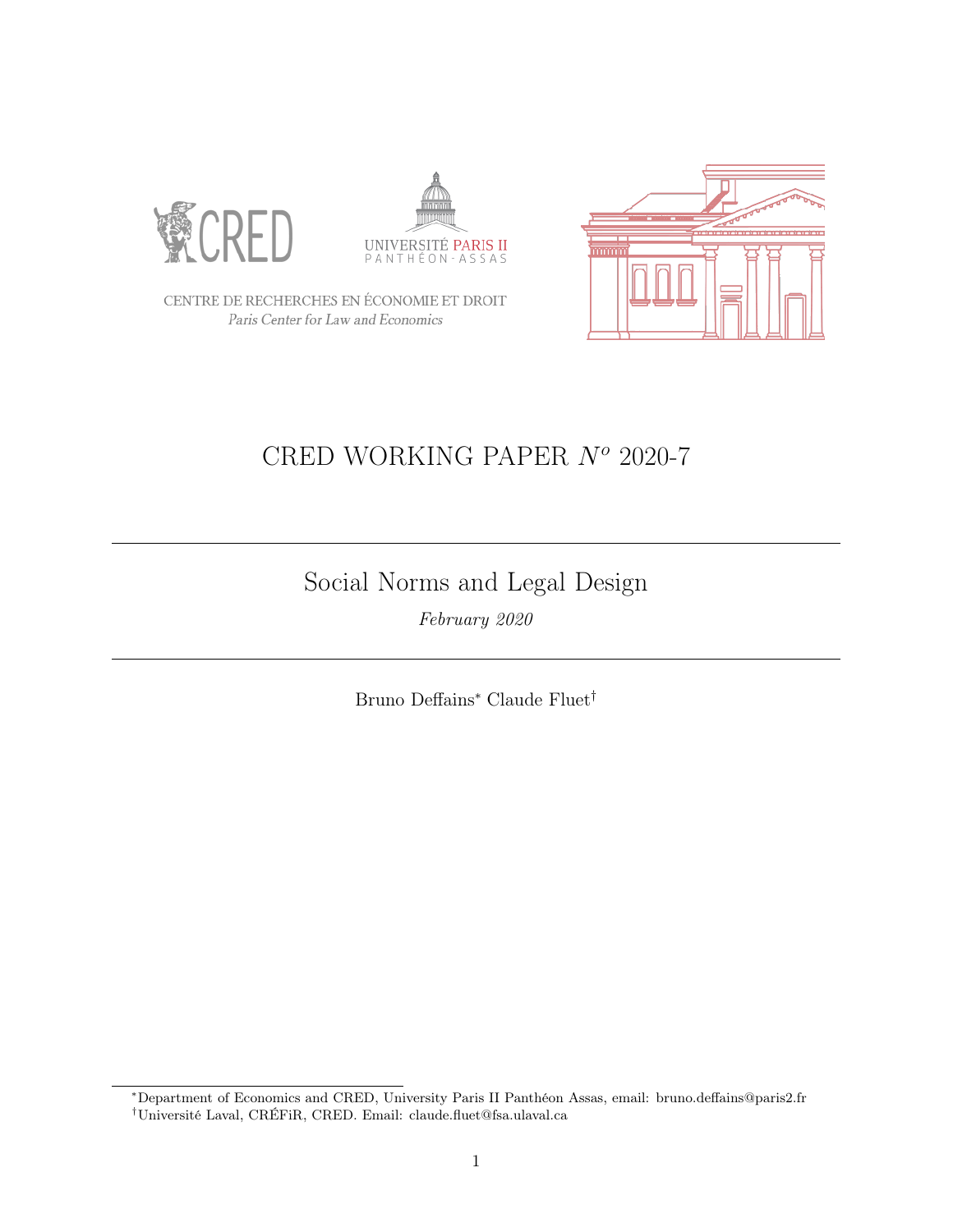# Social Norms and Legal Design

Bruno Deffains

Université Panthéon Assas, CRED, and Institut Universitaire de France  $Bruno. Deffains@u-paris2.fr$ 

Claude Fluet Université Laval, CRÉFIR, and CRED Claude.Fluet@fsa.ulaval.ca

Abstract. We consider legal obligations against a background of social norms, e.g., societal norms, professional codes of conduct or business standards. Violations of the law trigger reputational sanctions insofar as they signal non-adherence to underlying norms, raising the issue of the design of o§ences. We show that the law generally ought to follow social norms or be stricter than them. When society is only concerned with the trade-off between deterrence and enforcement costs, legal standards defining offences should align with underlying norms so long as the latter are not too deficient. When providing productive information to third parties is also a concern, legal standards should either align with underlying norms with fines that trade off deterrence against the provision of information; or legal standards should be more demanding and enforced with purely symbolic sanctions, e.g., public reprimands. Our analysis has implications for general law enforcement and regulatory policies. (JEL: D8, K4, Z13)

We thank Robert Cooter, Jennifer Reinganum, and Kathryn Spier for very helpful comments on an earlier version. We are particularly grateful to two anonymous referees and the Editor, Andrew Daughety. Claude Fluet acknowledges financial support from SSHRC Canada (grant 435-2013-1671).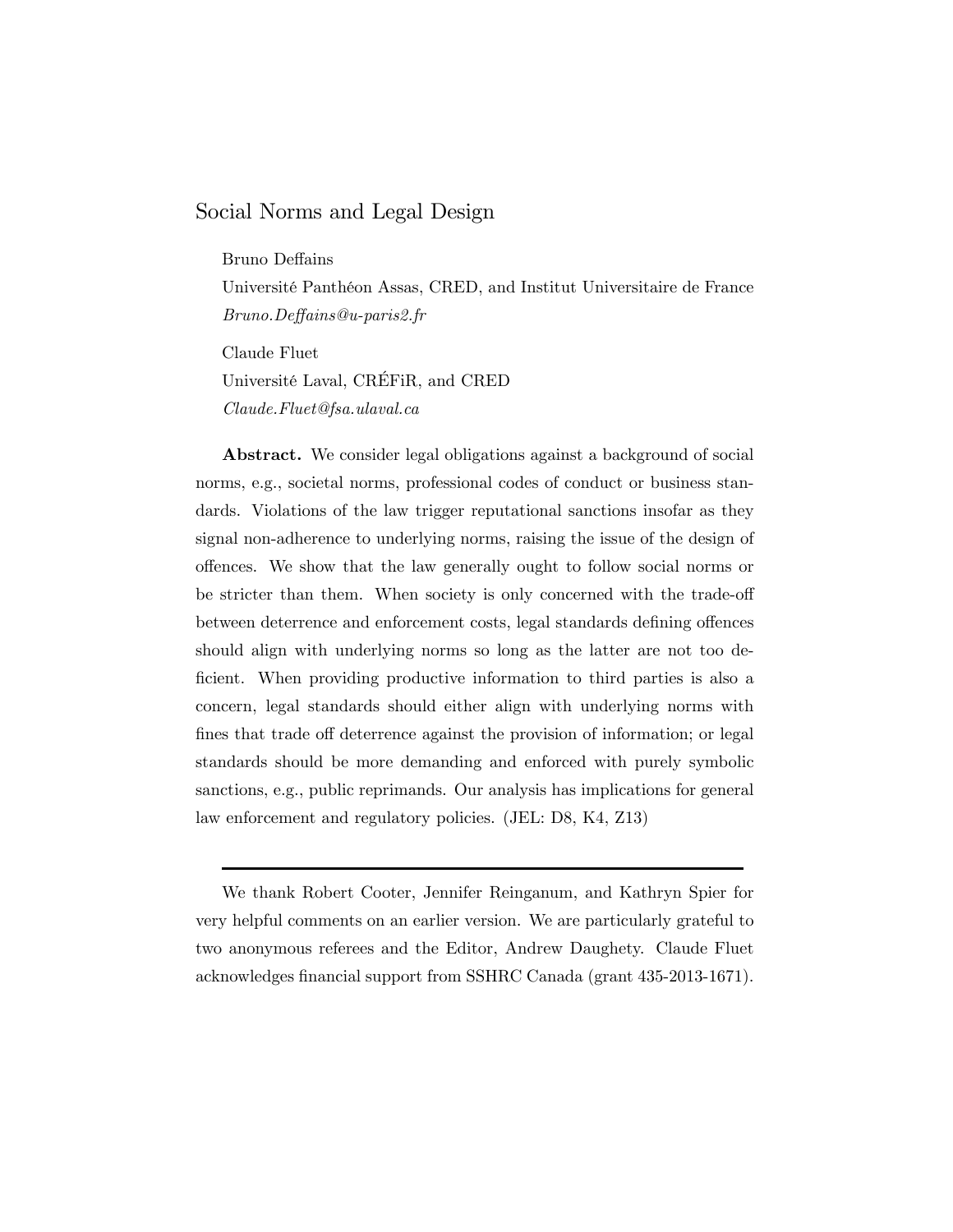# 1 Introduction

We study the design of legal obligations and their enforcement given preexisting social norms broadly interpreted, e.g., moral or societal norms, professional codes of conduct or business standards. Posner (2000, p. 4) describes the relationship between norms and legal rules as an interplay between background and foreground: "The law is always imposed against a background stream of nonlegal regulation  $\sim$  enforced by gossip, disapproval, ostracism  $[\ldots]$  The desirability of a proposed legal rule, then, does not depend only on the existence of a collective action problem on the one hand, and competently operated legal institutions on the other hand. It also depends on the way nonlegal systems always already address that collective action problem and the extent to which legal intervention would interfere with those nonlegal systems." We take norms as exogenously given and assume that they are not influenced by the law.

Our contribution is to analyze the role of norms through a simple extension of the economic model of public enforcement of law, as reviewed for instance in Polinsky and Shavell (2000, 2007). In the standard model, which follows Becker (1968), misconduct is deterred solely through the threat of legal penalties. The focus is the trade-off between deterrence and public enforcement costs. We add background norms to this model. To some extent, agents refrain from misconduct because they adhere to norms. Moreover, in so far as it is publicized, non compliance with norms triggers social disapproval or costly reputational sanctions because of what it reveals about an agent's character or disposition. In our analysis, information is not freely available in society at large. Publicity about one's actions arises only through the public enforcement of law, e.g., investigation and prosecution. A by-product of enforcing laws is therefore to allow informal, nonlegal sanctions to operate. We study the implications for legal design and enforcement policies.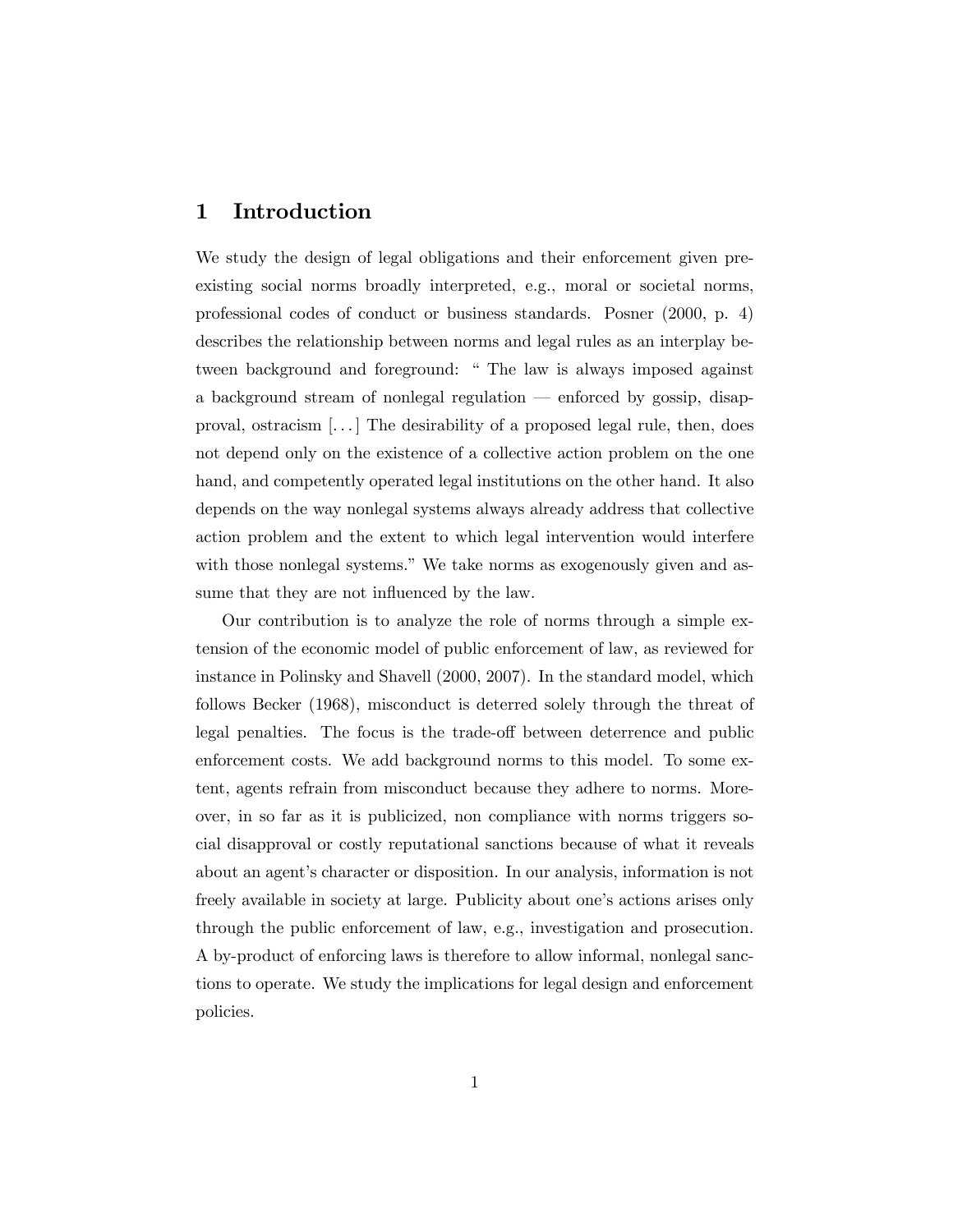First, informal sanctions may complement legal sanctions and are therefore useful in reducing enforcement costs. This raises the question of the design of offences, by which we mean the extent to which legal standards of conduct should differ from background norms of behavior. We find that, for any given level of enforcement as defined by legal sanctions and the probability of detection, reputational sanctions are maximized when legal standards defining offences align with background norms. However, the latter need not be efficient from an utilitarian point of view. Norms of behavior, whose breach would trigger informal sanctions, may fall short (or may exceed) welfare maximizing behavior. Nevertheless, in a society concerned with deterrence and enforcement costs, legal standards should align with background norms provided the latter are not too deficient. When norms are sufficiently inadequate, they become irrelevant and the optimal legal standards will be much more demanding. Convictions then entail no reputational sanctions, which brings us back to the standard Beckerian framework.

Secondly, convictions or even mere prosecution may provide socially valuable information to third parties. By this we mean information that is useful for productive or allocative decisions shaping future relationships between agents, e.g., trading decisions and job market interactions. A utilitarian policy should take this into account. The consequence is a trade-off between the deterrence of a particular misconduct and the provision of information benefiting future interactions. We find that, generally speaking, optimal legal standards again align with background norms so long as they are not too deficient. However, the optimal enforcement policy is then typically characterized by less than maximal legal sanctions, in contrast to the Beckerian prescription, and by greater effort in detection or investigation. Indeed, the optimal legal sanction may be purely symbolic, e.g., a public reprimand or denunciation. Optimal legal standards are then more demanding than background norms. Moreover, when background norms are very demanding, the optimal zero Öne policy may yield overdeterrence compared to the Örst-best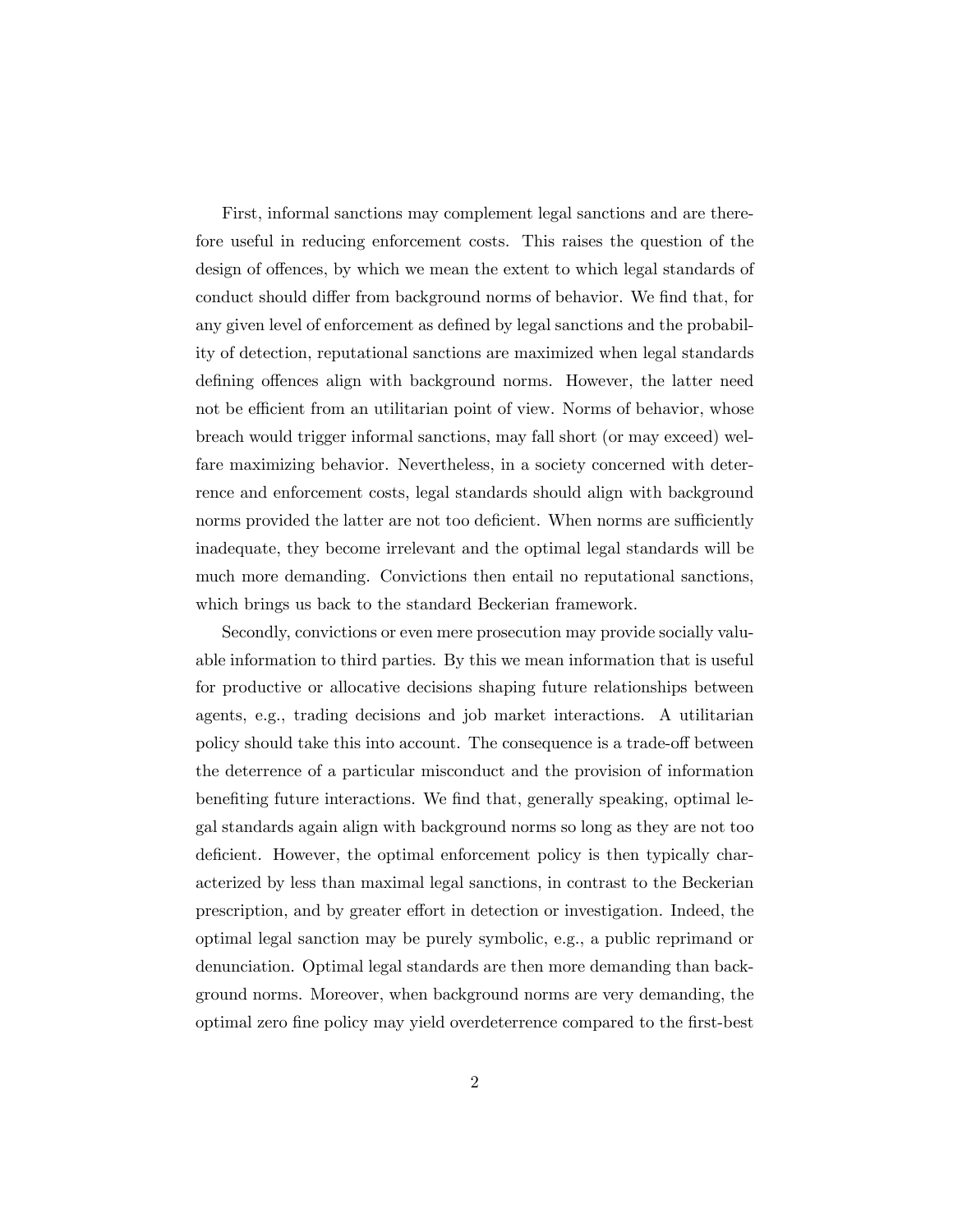utilitarian level.

Our paper relates to several strands of research. The so-called Laws and Norms literature has looked at closely related issues, more or less formally and from a variety of angles. McAdams (1997), Posner (2000), Shavell (2002), and McAdams and Rasmusen (2007) present general discussions of the relation between laws and norms, whether desirable or undesirable norms. The focus is often the complementarity or substitutability between laws and norms (Ellickson, 1991; Cooter and Porat, 2001; Zasu, 2007). Of particular interest for our purpose is the literature on stigmatization and reputational sanctions (Rasmusen, 1996; Kahan and Posner, 1999; Harel and Klement, 2007; Iaccobuci, 2014; Mungan, 2016a). Some of this literature also bears on legal design. Mungan (2016b) analyzes the stigma dilution effect of over-criminalization, i.e., criminalizing acts that cause little harm dilutes the stigma attached to more serious crimes. In a tort context with imperfectly functioning liability rules, Deffains and Fluet (2013) show that the negligence rule does better than strict liability in harnessing reputational concerns. Also of particular interest for our purpose is the small literature suggesting that the legal system should aim not only at deterrence but also at conveying socially valuable information by screening out types (Rasmusen, 1996; Posner and Rasmusen, 1999; Iaccobuci, 2007).<sup>1</sup>

More generally, our framework relates to the analytical literature on "social preferencesî. Oneís actions may reveal unobservable predispositions in situations where some predispositions are socially valued, hence social pressure may influence behavior through the individuals' image concerns (e.g., Bernheim, 1994; BÈnabou and Tirole, 2006). This approach has been used, in particular, to study the crowding in or crowding out effects of material rewards. In Bénabou and Tirole  $(2011)$ , the effect of legal sanctions depends on how they interact with signaling and social norms interpreted as a distribution of intrinsic motivations. They also consider the expressive role of law (roughly deÖned as in Cooter, 1998) when individuals are uncertain about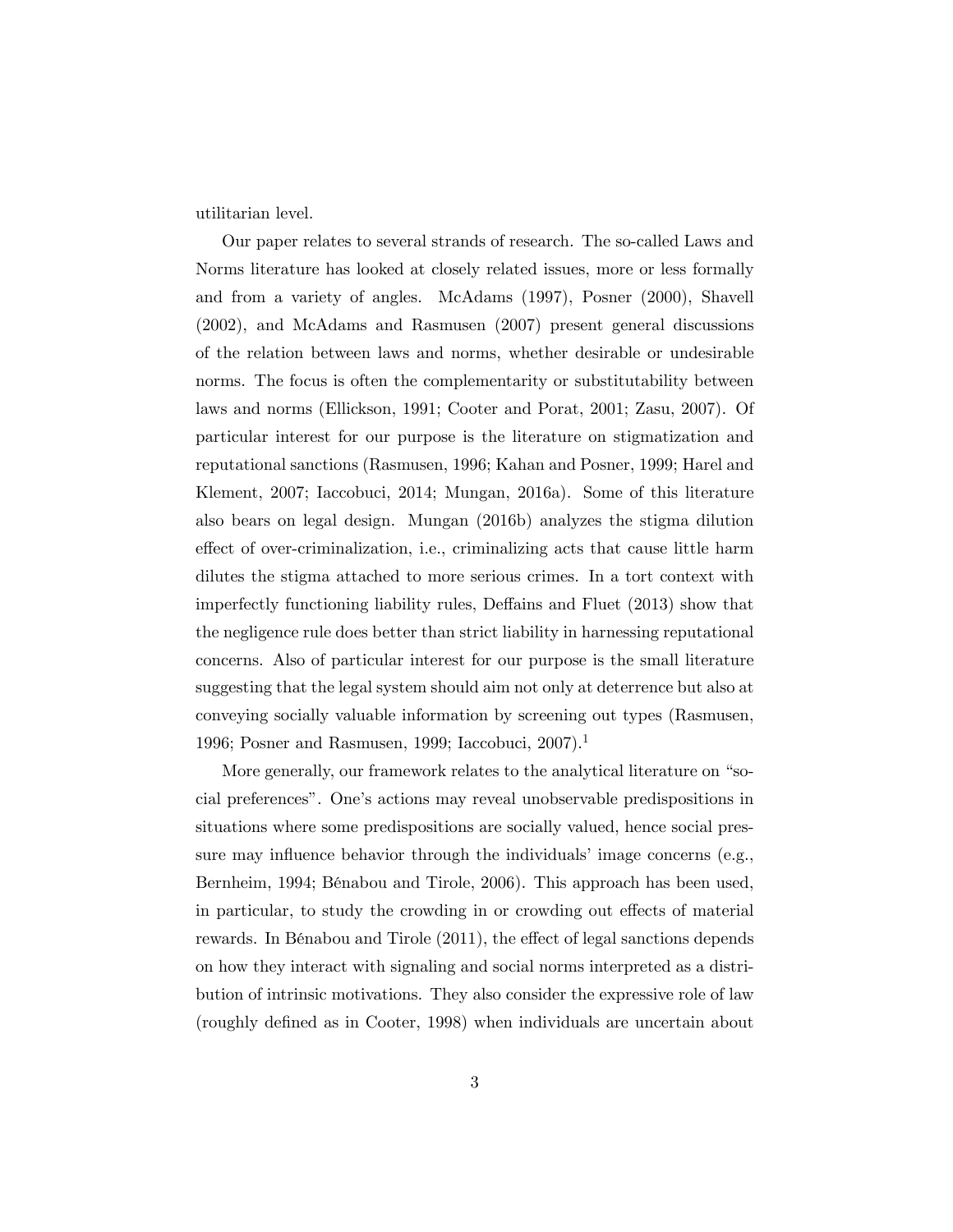the distribution of motivations. By contrast, we formalize norms as explicit standards of conduct, with individuals differing in their dispositions to abide by the norms. Our laws or legal standards may be interpreted as having expressive content, but only in the sense that they may be more or less noisy in conveying non-compliance with background norms. Relatedly, Daughety and Reinganum  $(2010)$  compare "publicity" and "privacy", when individuals derive utility from others' perception of their type and can engage in actions that generate externalities. While a regime of publicity distorts private choices, it may be socially useful in curtailing negative externalities or enhancing positive externalities. Nevertheless, publicity is undesirable if it leads to too much distortion of private choices by comparison with the social benefits. In our analysis, publicity is costly because it relies on the public enforcement of law. It also depends on the design of offences. When background norms are excessive, we Önd that it may be optimal to design noisy offences in order to mitigate overdeterrence.

In the standard model of public enforcement of law (i.e., without normative and reputational motivations), strengthening the legal standard of conduct, while keeping the expected sanction constant, never reduces the deterrence of misbehavior. If the standard is binding (i.e., everyone complies with the law), a more demanding standard increases deterrence. If the standard is not binding (i.e., not everyone complies), a more demanding standard has no effect on deterrence. By contrast, in the situation we consider, tighter laws may backfire and result in lower deterrence. The reason is that law-breaking becomes a less meaningful signal of non compliance with background norms. This is a main driver of our results. Acemoglu and Jackson (2017) also study a situation where tighter laws may increase misbehavior. In their analysis, there are no reputational concerns and laws are in part privately enforced through whistle-blowing. Tighter laws may increase misbehavior because of the complementarities between law-breaking behavior, resulting in less whistle-blowing.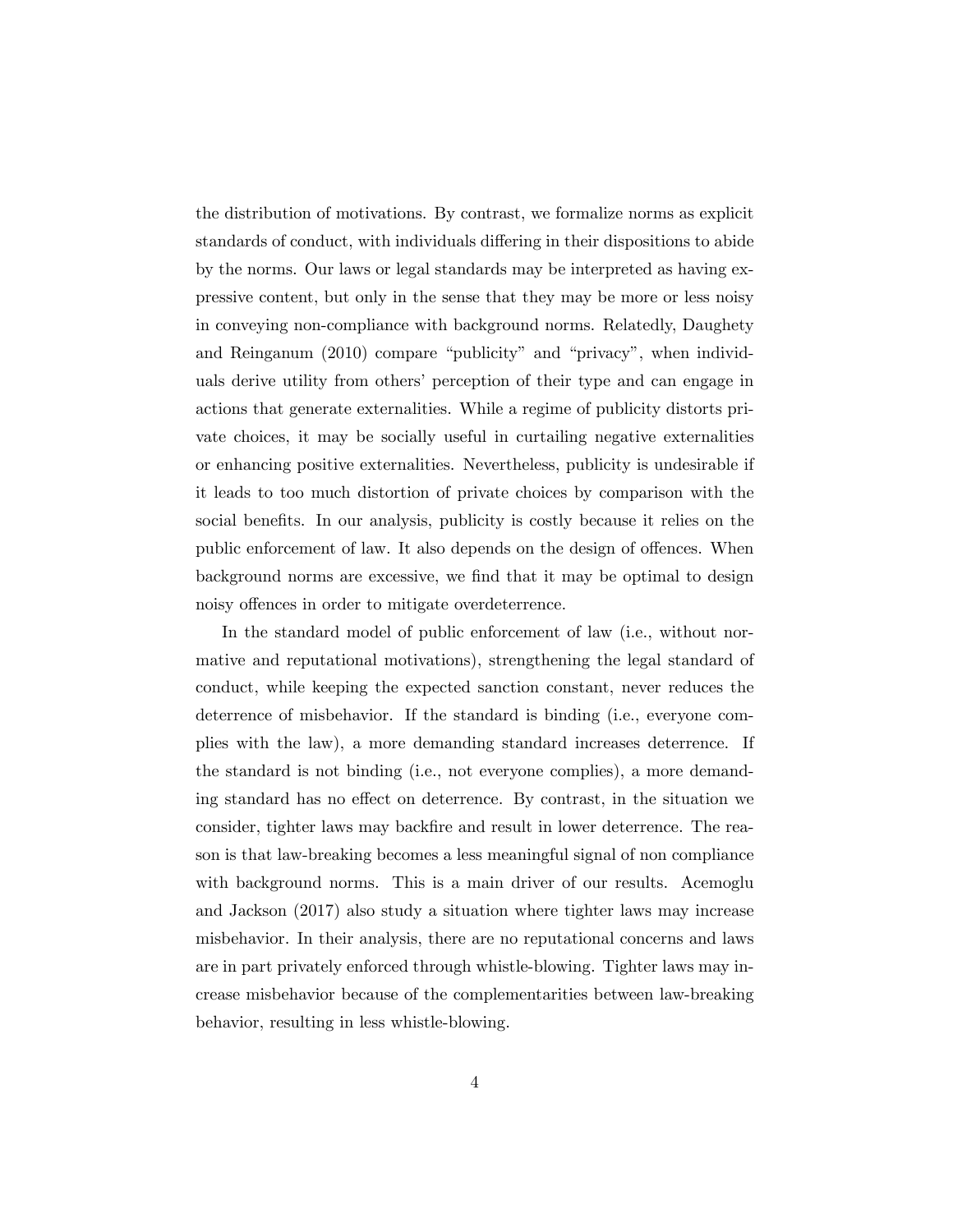Our analysis is motivated by the observation that the conduct of individuals or firms partly depends on normative considerations and that reputation matters. Regarding individuals, numerous experimental or field studies show that people may be willing to sacrifice private benefits against socially efficient actions (e.g., Charness and Rabin, 2002; Engelmann and Strobel, 2004; Charness et al., 2016) and that image concerns are important motivators (Masclet et al., 2003; Dana et al., 2006; Andreoni and Bernheim, 2008; Ariely et al., 2010; Funk, 2010, among others). The reputational consequences of judicial decisions is well documented. In the labor market, individuals with a criminal record face signification stigmatization, even for minor offences; see Agan and Starr  $(2017)$ , Uggen et al.  $(2014)$ , and the references therein. Karpoff (2012) surveys the important empirical literature on reputational sanctions for corporate misconduct.<sup>2</sup> Concerning the role of norms, Parsons et al.  $(2018)$  explain the large differences in the rates of corporate financial misconduct between U.S. cities in terms of differences in ìcity-level normsî, as measured by non-business types of misbehavior. They show that corporate financial misconduct is strongly related to an index of city-level norms.

The paper develops as follows. Section 2 presents the public enforcement model and incorporates social norms and reputational concerns. Section 3 describes the equilibria under different legal regimes and enforcement policies. Section 4 derives the implications for optimal legal design and enforcement. Section 5 discusses extensions and qualifications. Section 6 summarizes our results and concludes. Proofs are in the Appendix.

## 2 The Model

We use the model of public law enforcement to define legal regimes and enforcement policies.<sup>3</sup> Next, we incorporate social norms and reputational concerns.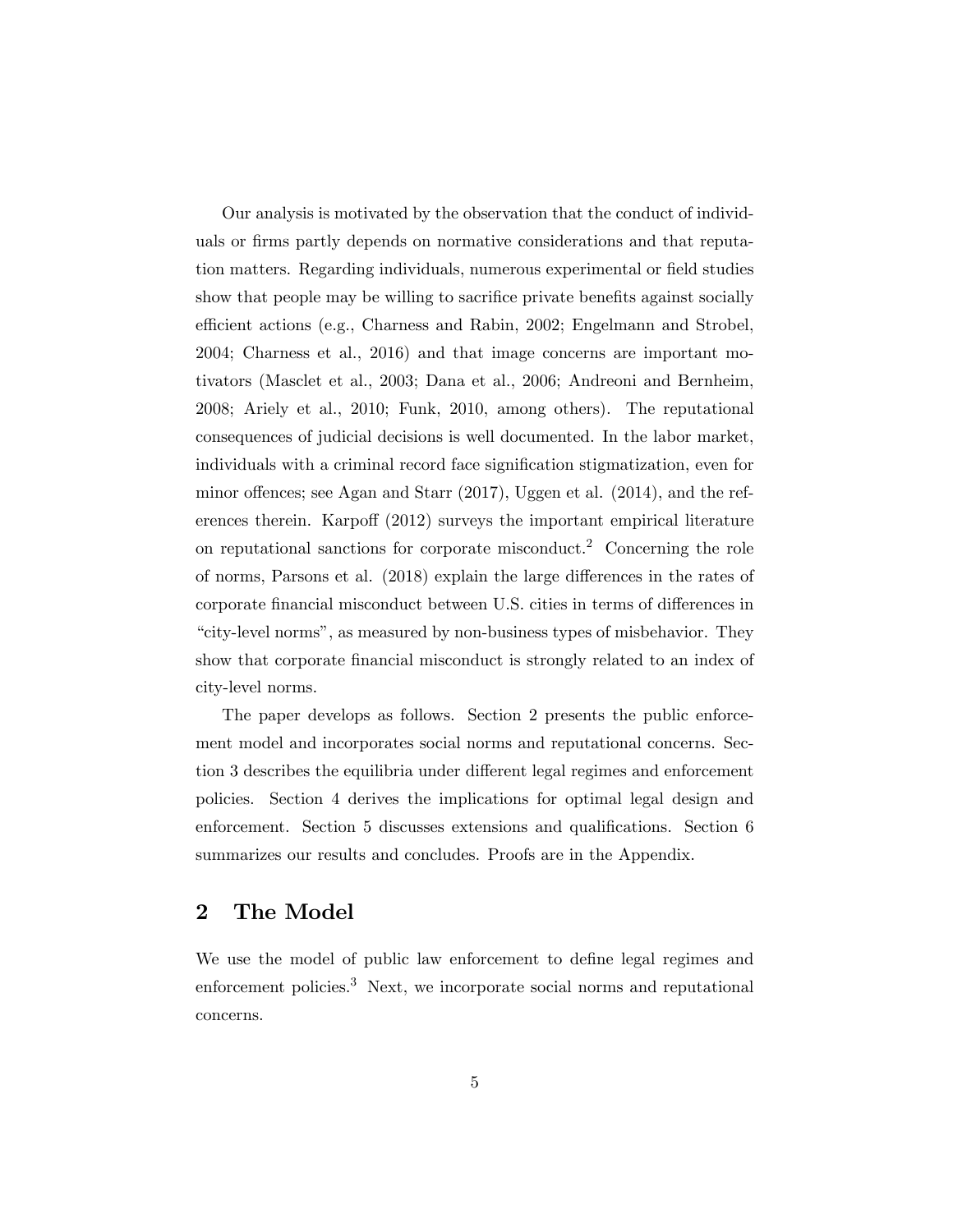Legal regimes and enforcement. Risk-neutral agents encounter situations where they may obtain a private benefit, equivalently avoid a private cost, from an action that imposes an external harm of amount  $h<sup>4</sup>$ . The benefit depends on the agent's circumstances.  $g$  denotes both the objective circumstance and the associated benefit. The cumulative probability distribution is  $Z(g)$  with density  $z(g)$  and support  $[0,\infty)$ .

Engaging in the action is denoted by  $e = 1$ , not doing so by  $e = 0$ . Private benefits are a legitimate part of social welfare. Letting  $e(g)$  be the action in the circumstance  $g$ , social welfare is

$$
W = \int_0^\infty (g - h)e(g)z(g) \, dg.
$$

The action is socially efficient when  $g \geq h$ .

A legal regime is defined by a threshold  $\hat{g}_L$  such that the action is illegal when  $g \langle \hat{g}_L;$  otherwise, it does not constitute an offence. The law is enforced with a probability  $p$  of detecting violations. The sanction is a fine f which may not exceed  $f_m$ , the maximum allowed by the legislature or administrative guidelines. Under the regime  $\hat{g}_L$ , an agent's expected utility conditional on circumstance g is  $(g - pf)e$  if  $g < \hat{g}_L$  and  $ge$  if  $g \ge \hat{g}_L$ , where e is 0 or 1. The agent therefore engages in the action when  $g \ge \min(\hat{g}_L, pf)$ .

The per capita enforcement cost is  $c(p)$ , a strictly increasing and convex function with  $c'(0) = 0$ . Taking enforcement cost into account, social welfare is

$$
W = \int_{\min(pf, \hat{g}_L)}^{\infty} (g - h) z(g) dg - c(p)
$$
 (1)

and is maximized with respect to the legal regime, the fine, and the probability of detection. In the optimal policy, the fine is set at the highest feasible level and the legal threshold satisfies  $\hat{g}_L \geq pf_m$ ; otherwise, costs could be reduced without affecting deterrence. Maximizing  $(1)$  with respect to the probability of detection then yields the first-order condition

$$
(h - pf_m)z(pt_m)f_m = c'(p).
$$
\n(2)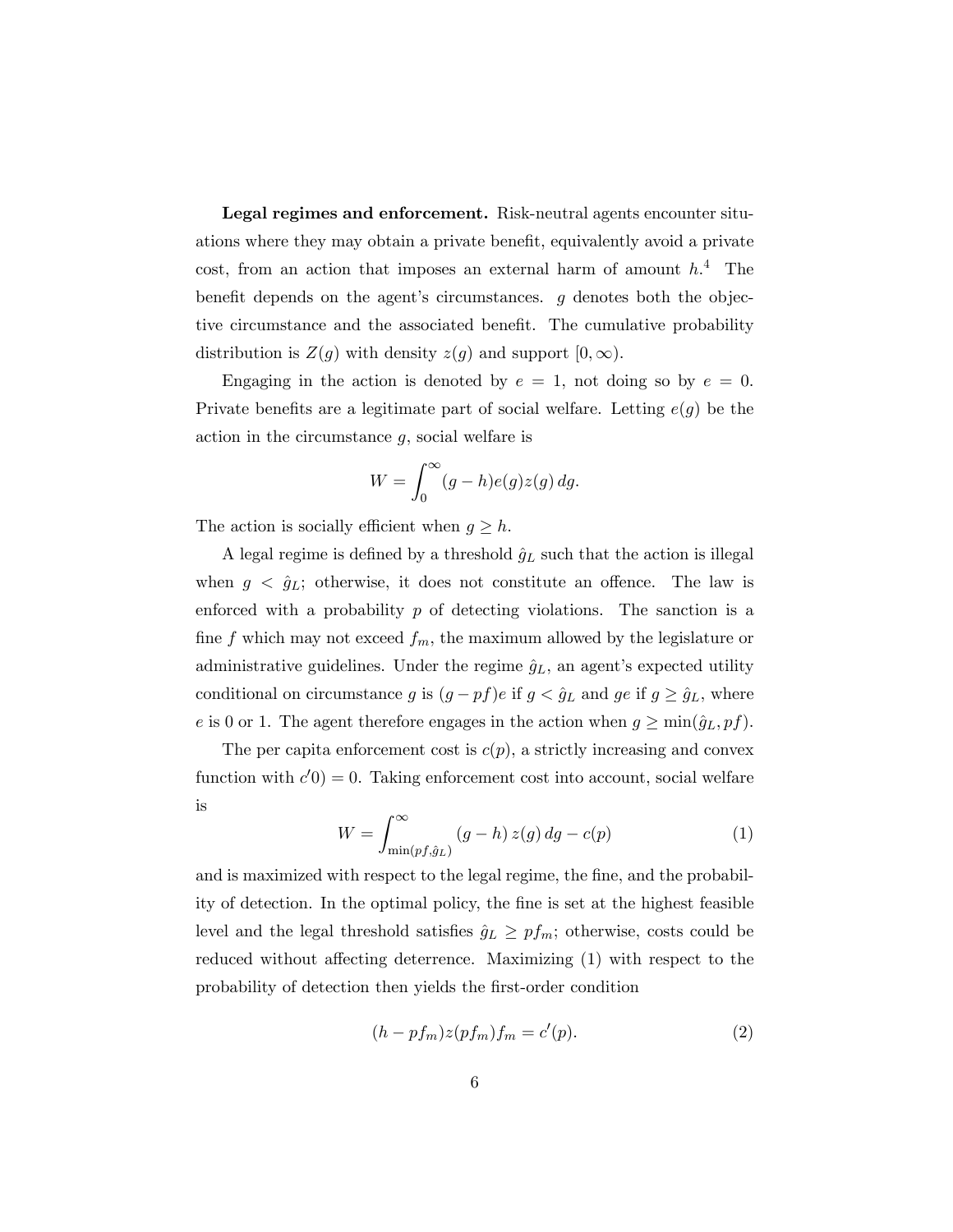Let  $p^*$  denote the solution, so that  $g^* := p^* f_m$  is the threshold at which individuals are just indifferent between engaging in the action and not. Condition (2) implies  $g^* < h$ . Optimal enforcement trades off some underdeterrence against savings in enforcement costs.

An important observation for what follows is that the legal regime is irrelevant so long as  $\hat{g}_L \geq g^*$ , because deterrence essentially depends on the expected fine. Whether offences are defined over a wide range of circumstances or more narrowly does not matter. In particular, welfare is the same if the action is illegal *per se* as in strict liability offences (i.e.,  $\hat{g}_L = \infty$ ).

Social norms and reputational concerns. Social norms are non legal standards of conduct potentially supported by informal sanctions.<sup>5</sup> A norm is a threshold  $\hat{g}_S$ . The action is viewed as inappropriate in circumstances  $g < \hat{g}_S$ , otherwise not. A natural interpretation is that, to some extent, one ought to take into account the potential harm to others. The social norm reflects the socially acceptable trade-off in this respect, e.g., causing harm in order to avoid negligible private costs is blameworthy. It may also well be that the norm is very demanding, some threshold  $\hat{g}_S > h$ .<sup>6</sup>

There is a continuum of agents. They differ by their disposition to comply with the social norm. A proportion  $\lambda$ , referred to as type G, are "good citizens" who have internalized the norm and always comply. They are willing to "do the right thing" irrespective of their material self-interest. Others, referred to as type  $B$ , are the "bad citizens" who have no such motivation. Adherence to the norm is valued by others, either because internalization of the group norm is valued by itself or because it is associated with a more principled character and less opportunistic tendencies, which may be desirable in other situations.<sup>7</sup> Those who are known to be good citizens earn social esteem or status, a direct source of utility, or they earn greater benefits from future social or economic interactions because they are seen as more reliable partners.

The foregoing can be formalized as follows. The utility of a type-t agent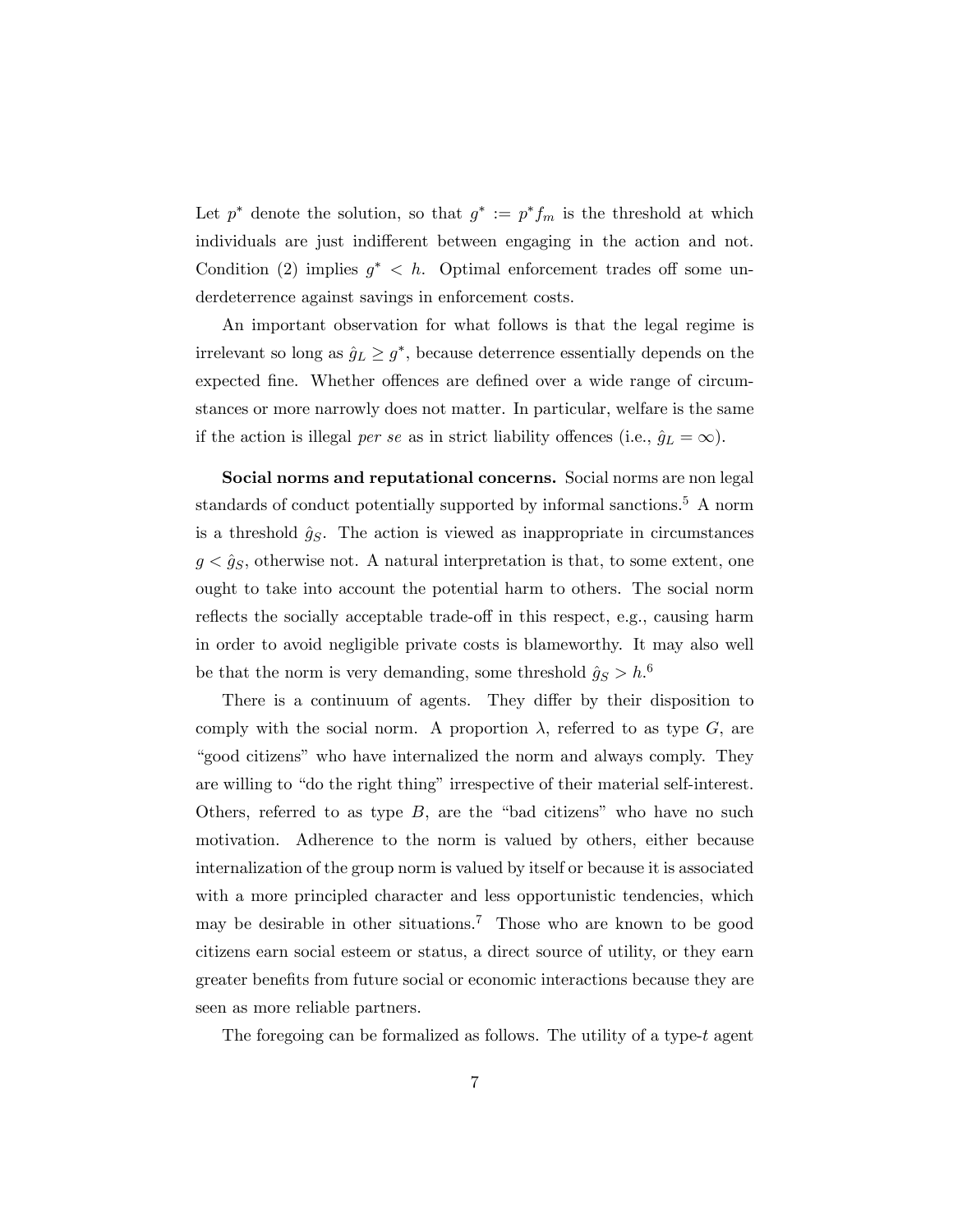$$
u_t = y - e\delta_t + v(\mu), \quad t = B, G; \ e = 0, 1.
$$
 (3)

The first term,  $y$ , is the material payoff as defined in the standard model. The middle term captures the intrinsic disutility of not complying with the social norm, e.g., guilt or loss of self-esteem. For the bad citizen,  $\delta_B = 0$ irrespective of circumstances; for the good citizen,  $\delta_G$  is positive and large if  $g < \hat{g}_S$  and is otherwise equal to zero.

The last term in  $(3)$  is the reputational payoff to which we now turn. v is an increasing function and  $\mu$  is the posterior probability that the agent is a good citizen given the information about him. A benchmark is the case where  $v(\mu)$  is linear. For instance, let  $q_B$  and  $q_G$  be the marginal products of the bad and good types in future jobs, with  $q_G > q_B$ . Given the belief  $\mu$ , the wage paid is equal to the expected productivity

$$
v(\mu) = (1 - \mu)q_B + \mu q_G = q_B + \mu (q_G - q_B).
$$

Alternatively,  $q_B$  and  $q_G$  are the purely hedonic utility of social esteem *per* se. Although the linear specification has been widely used<sup>8</sup>, we will also interpret  $v(\mu)$  as the value of future interactions with third parties who can take "productive" actions conditional on their information about the agent.  $v(\mu)$  is then an increasing strictly convex function reflecting the value of the information (see Section 4).

Both types of agents face the same distribution of potential circumstances and differ only in their adherence to the social norm. Types are private information. With respect to others' beliefs, actions matter to the extent that they signal one's disposition or character. We assume that there is no direct informal enforcement of social norms because society at large does not observe the agents' circumstances nor their behavior. This assumption cuts off the direct social or market pressure on bad types to mimic the good types.<sup>9</sup> However, public enforcers can detect harmful actions and can verify circumstances.

is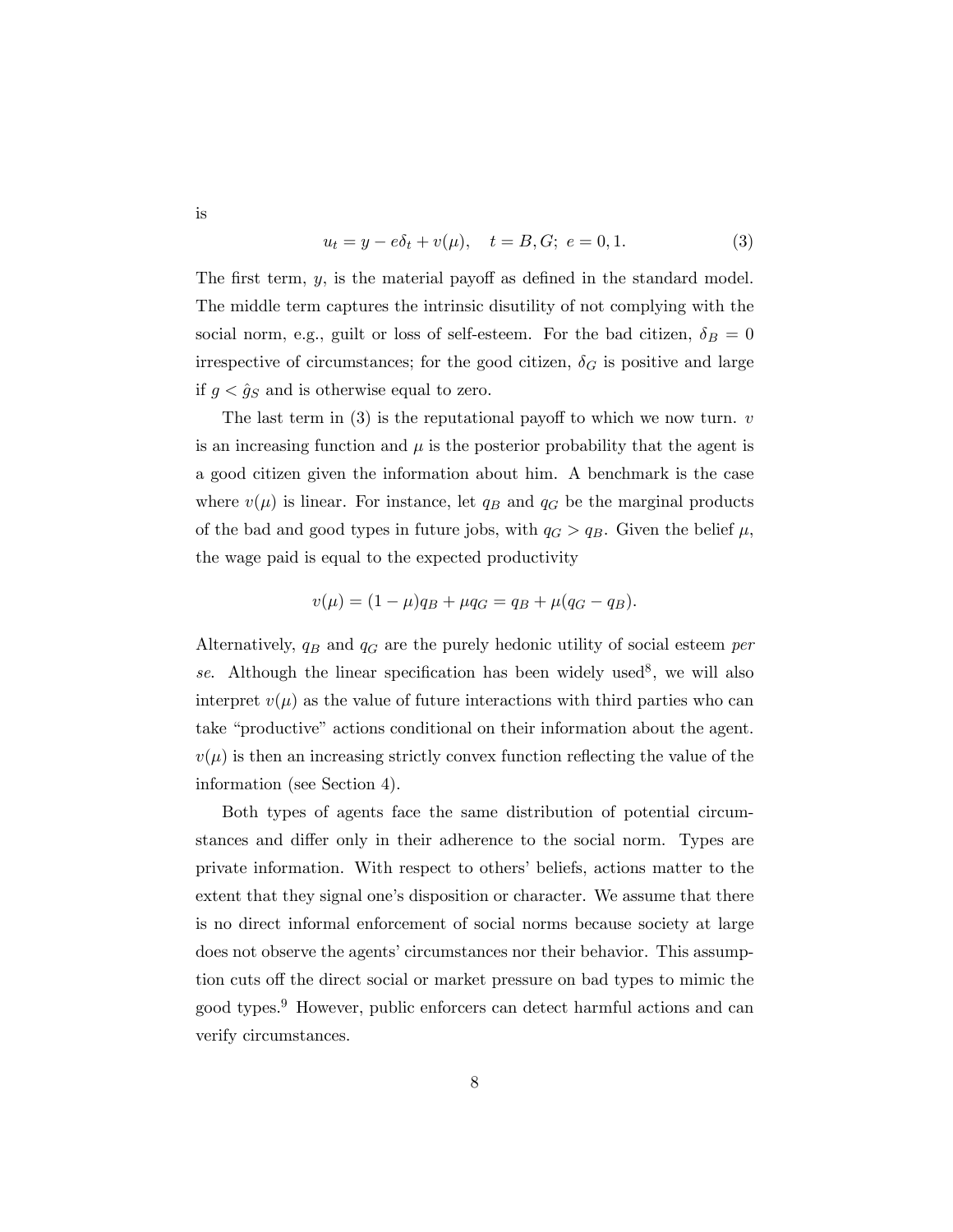Legal proceedings then constitute public information from which others draw inferences. Those who are detected engaging in the action are prosecuted, which is public information. The outcome is then either C for "convicted", i.e., detected and found guilty of an offence, or  $D$  for "detected" and dismissedî, meaning that the agent was detected for engaging in the action but not found guilty. Otherwise, the information about the agent is  $N$  for "no news", meaning that either the agent did not engage in the action or that he did but was not detected. Agents will therefore be labelled as C,  $D$  or  $N$ . The significance of these labels depend on what they reveal about types, given the legal regime and the enforcement policy.

# 3 Equilibria

This section takes the legal regime and enforcement policy as given and describes the equilibrium outcome. A perfect Bayesian equilibrium is defined by the agents' strategies and by the beliefs conditional on the information  $C, D$  or N. In a first step we characterize the strategies taking the beliefs as given. Next we derive the beliefs as a function of strategies. Finally, we solve for the equilibrium wherein strategies and beliefs are consistent with one another.

**Incentives.** Denote the beliefs by  $\mu_C$ ,  $\mu_D$  and  $\mu_N$ . We first consider the bad citizens' behavior. Abstracting from variables not affected by the agent's action, the expected utility of a type  $B$  agent who takes action  $e \in \{0, 1\}$  in the circumstance g is

$$
(g - pf)e + (1 - pe)v(\mu_N) + pev(\mu_C)
$$
 if  $g < \hat{g}_L$ 

and

$$
ge + (1 - pe)v(\mu_N) + pev(\mu_D) \text{ if } g \ge \hat{g}_L.
$$

The expected utility includes the expected net material benefit from engaging in the action and the expected reputational utility.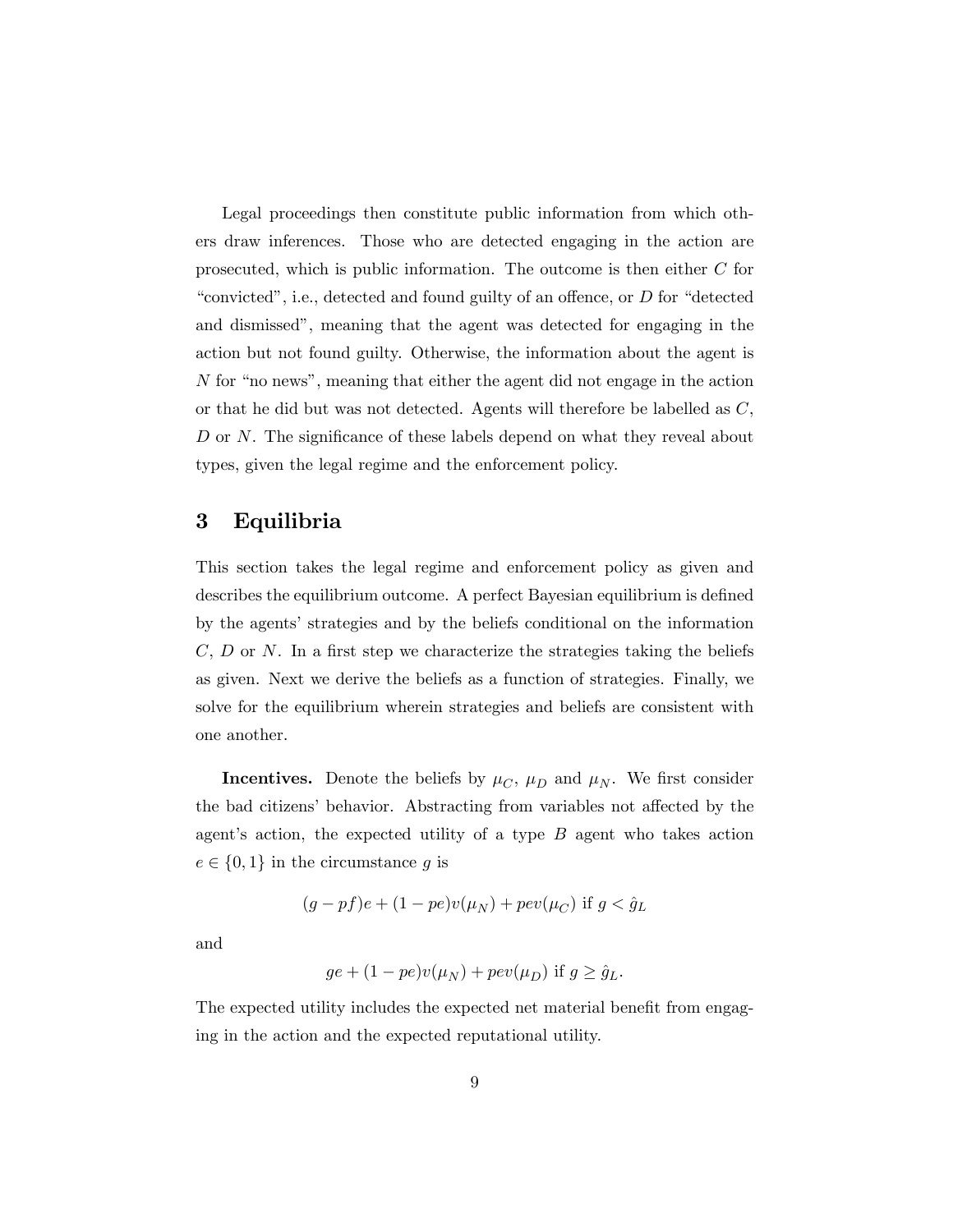Refraining from the action always yields the utility  $v(\mu_N)$ . When the action is illegal, i.e., in circumstances  $g < \hat{g}_L$ , engaging in the action yields the expected utility  $g - pf + (1 - p)v(\mu_N) + pv(\mu_C)$ . An offence is therefore committed if

$$
g \ge p[f + v(\mu_N) - v(\mu_C)].\tag{4}
$$

In words, the law is violated if the private benefit exceeds the expected disutility from the fine and from the reputational loss between the "no news" and "convicted" labels.

When the action does not constitute an offence, i.e., in circumstances  $g \ge \hat{g}_L$ , the expected utility from the action is  $g + (1 - p)v(\mu_N) + pv(\mu_D)$ . The agent therefore engages in the action if

$$
g \ge p[v(\mu_N) - v(\mu_D)].\tag{5}
$$

One may refrain from the action, even though it is legal, because mere prosecution entails a reputational loss.

The right-hand side of  $(4)$  and  $(5)$  defines possible thresholds for the bad citizen to engage in the action. Which of these thresholds is effective in determining the bad citizens' best response depends on the legal standard. As will be seen,  $\mu_C \leq \mu_D \leq \mu_N$  at equilibrium. The right-hand side of (4) is therefore larger than that of (5). The possibilities are illustrated in Figure 1.

Under the legal standards  $\hat{g}_L^2$  and  $\hat{g}_L^3$ , condition (5) is always satisfied when the action is legal. With the standard  $\hat{g}_L^3$ , the bad citizens' threshold is the right-hand side of condition (4). Bad citizens then sometimes do not comply with the law. With the standard  $\hat{g}_L^2$ , by contrast, condition (4) is never satisfied by illegal acts. The bad citizens' threshold then equals the legal standard  $\hat{g}_L^2$ , i.e., bad citizens engage in the action only when it is legal. Finally, with the standard  $\hat{g}_L^1$ , condition (5) is not satisfied in some circumstances where the action is legal. The bad citizens' threshold is then the right-hand side of condition (5). The threat of prosecution then provides deterrence, irrespective of conviction.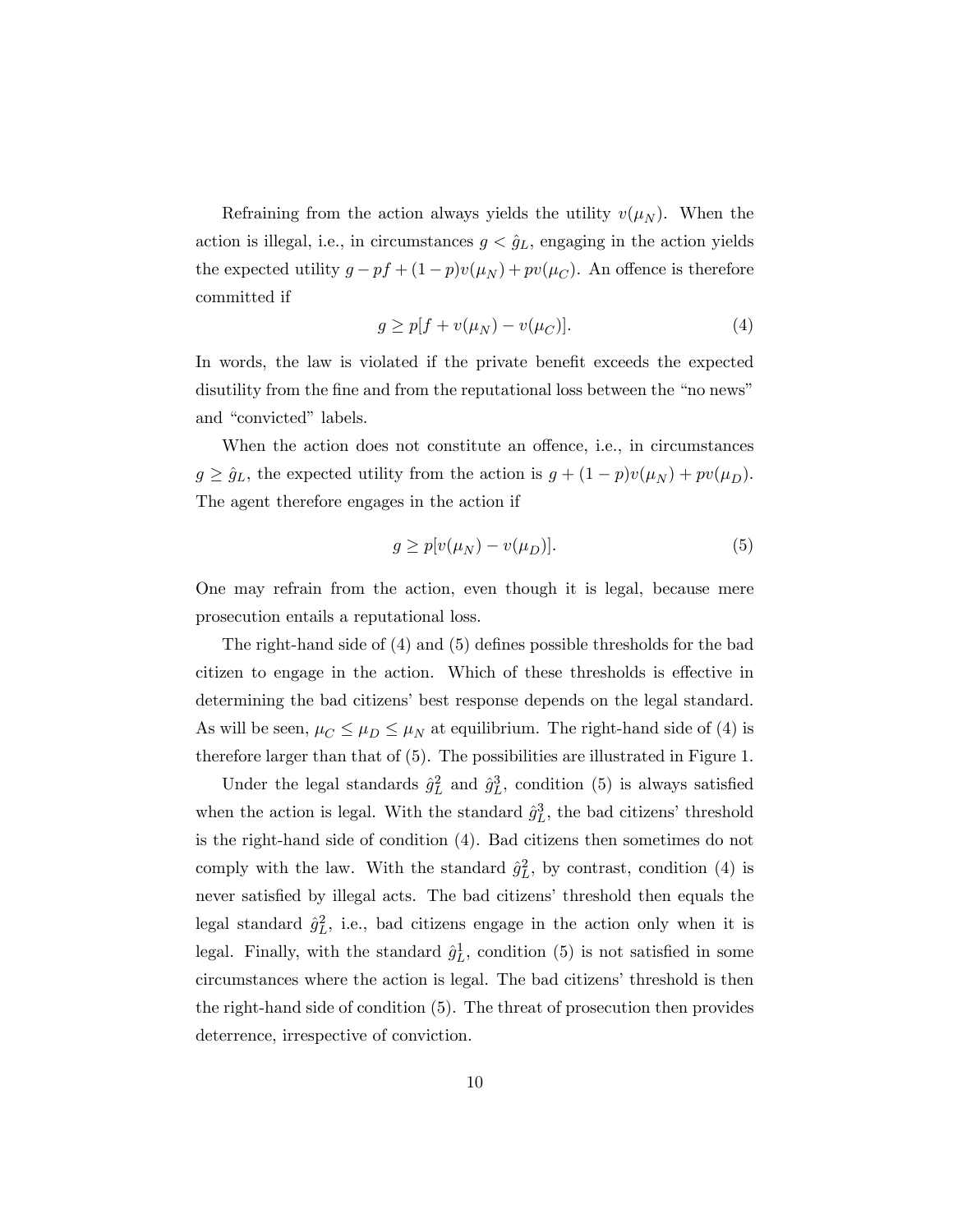### <<COMP: Place Fig. 1 about here>>

We will denote by  $g_B$  and  $g_G$  the bad and the good citizens' thresholds, respectively, for engaging in the action. In circumstances  $g < \hat{g}_S$ , a good citizen never engages in the action. In circumstances  $g \ge \hat{g}_S$ , the action does not violate the social norm, so the good citizen then behaves the same as the bad citizen. Therefore,  $g_G = \max(\hat{g}_S, g_B)$ .

Beliefs. How others behave affects the payoffs from one's actions through the effect on beliefs conditional on the events  $C, D$  or N. Beliefs are obtained from Bayes' rule given the frequency of detected acts and convictions among good and bad citizens. Because the good citizens' best-response threshold  $g<sub>G</sub>$  is a function of the bad citizens' threshold  $g<sub>B</sub>$ , posterior beliefs can be written as a function of  $g_B$ . Recall that  $\lambda$  is the proportion of good citizens.

**Lemma 1** If  $g_B \ge \hat{g}_L$ , the event C never occurs and  $\mu_D \le \lambda \le \mu_N$  where

$$
\mu_N = \frac{\lambda (1 - p + pZ(\max(\hat{g}_S, g_B)))}{\lambda (1 - p + pZ(\max(\hat{g}_S, g_B)) + (1 - \lambda)(1 - p + pZ(g_B))}
$$
(6)

$$
\mu_D = \frac{\lambda (1 - Z(\max(\hat{g}_S, g_B))}{\lambda (1 - Z(\max(\hat{g}_S, g_B)) + (1 - \lambda)(1 - Z(g_B))}
$$
(7)

If  $g_B < \hat{g}_L$ , then  $\mu_C \leq \mu_D \leq \lambda \leq \mu_N$  where  $\mu_N$  is as defined in (6) and

$$
\mu_C = \frac{\lambda \max\left[0, Z(\hat{g}_L) - Z(\max(\hat{g}_S, g_B))\right]}{\lambda \max\left[0, Z(\hat{g}_L) - Z(\max(\hat{g}_S, g_B))\right] + (1 - \lambda) \left[Z(\hat{g}_L) - Z(g_B)\right]} \tag{8}
$$

$$
\mu_D = \frac{\lambda (1 - Z(\max(\hat{g}_S, \hat{g}_L))}{\lambda (1 - Z(\max(\hat{g}_S, \hat{g}_L)) + (1 - \lambda)(1 - Z(\hat{g}_L))}
$$
(9)

The numerator of  $(6)$  is the population of good citizens labeled as "no news". This is the sum of the fraction  $1 - p$  who are not monitored and of the fraction  $p$  who are monitored and do not engage in the action. The denominator is the total population labeled as "no news". Therefore,  $\mu_N$ is the posterior probability that one is a good citizen given "no news". A similar reasoning applies for the other cases.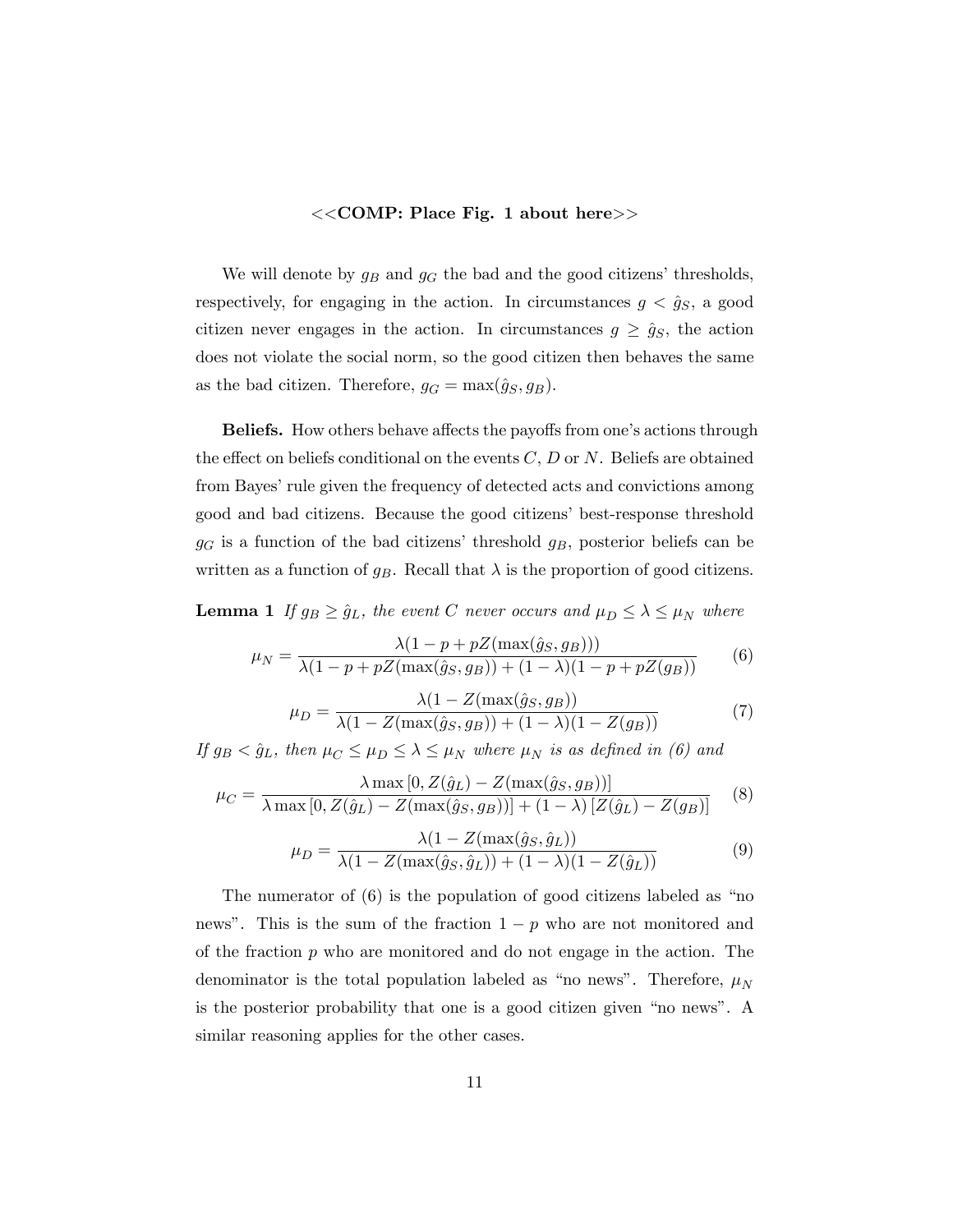For the time being, suppose that (5) always holds when the act is legal, i.e., bad citizens are motivated by the threat of conviction. Their threshold is then either the right-hand side of (4) or it is equal to  $\hat{g}_L$ . Thus,

$$
g_B = \min[\hat{g}_L, p(f + \Delta)]
$$

where  $\Delta := v(\mu_N) - v(\mu_C)$  is the reputational loss or stigma from a conviction. We use Lemma 1 to determine how the stigma varies with the bad citizens' behavior and with the legal standard. There are two cases to consider.

### Case 1:  $\hat{g}_L \leq \hat{g}_S$

Good citizens then always comply with the law. A conviction therefore reveals that one is for sure a bad citizen, hence  $\mu_C = 0$ . The belief conditional on "no news" depends on the proportion of bad types who comply with the law, so we can write the posterior as  $\mu_N(g_B)$ . As more of the bad types abstain from the action (i.e.,  $g_B$  increases), "no news" becomes less indicative that one is a good citizen, so  $\mu_N(g_B)$  is decreasing. Figure 2a depicts the resulting stigma curve  $\Delta = v(\mu_N(g_B)) - v(0)$ . The relevant portion is for values of the bad citizens' threshold satisfying  $g_B \leq \hat{g}_L$ . If the legal standard is increased, a greater portion of the curve becomes relevant. When  $\hat{g}_L = \hat{g}_S$ , the legal standard is equal to the social norm. In the particular case where bad citizens always comply with the law, i.e.,  $g_B = \hat{g}_L$ , both good and bad citizens behave the same. The event "no news" is then uninformative, so the posterior probability conditional on "no news" equals the prior  $\lambda$  that an individual is a good citizen.<sup>10</sup>

#### <<COMP: Place Fig. 2 about here>>

Case 2:  $\hat{g}_L > \hat{g}_S$ 

Both good and bad citizens are now at times convicted, therefore  $\mu_C > 0$ . From Lemma 1,  $\mu_C$  depends on  $g_B$  and  $\hat{g}_L$ , which we write as  $\mu_C(g_B,\hat{g}_L)$ .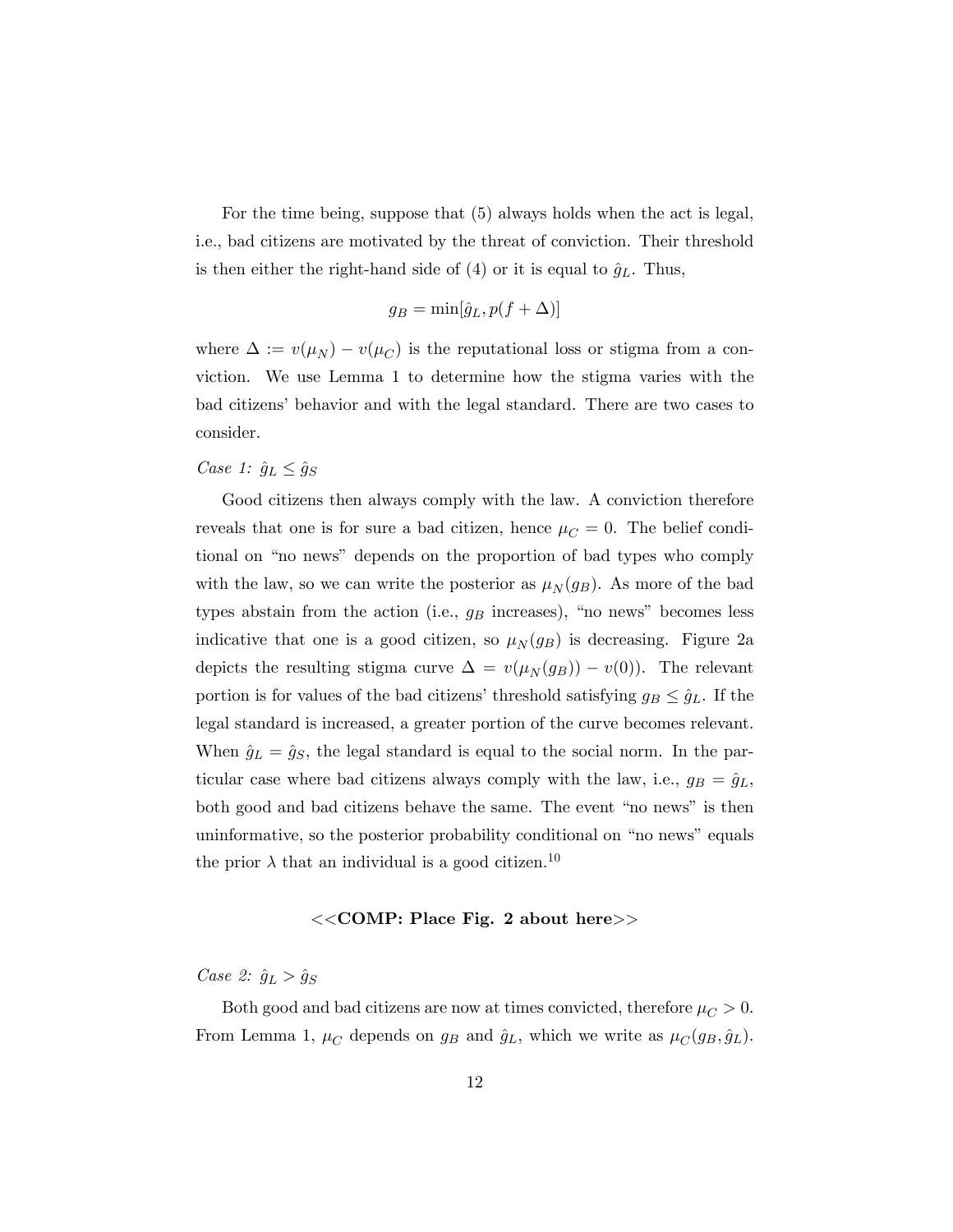This is increasing in  $g_B$  because convictions become less unfavorable news as the proportion of bad citizens behaving like good citizens increases. As before,  $\mu_N$  is decreasing in  $g_B$ . So long as violating the law is more likely for bad citizens, the stigma  $\Delta = v(\mu_N(g_B)) - v(\mu_C(g_B, \hat{g}_L))$  is therefore positive and decreasing in  $g_B$ . When  $g_B \ge \hat{g}_S$ , everyone behaves the same. The events "convicted" and "no news" are then uninformative and the stigma from a conviction is zero. Figure 2b depicts the stigma curve. The curve shifts downwards (at values of  $g_B$  below  $\hat{g}_S$ ) when the legal standard is increased because  $\mu_C(g_B, \hat{g}_L)$  is increasing in  $\hat{g}_L$ . A greater proportion of good citizens is then convicted, hence a conviction is less unfavorable news.

**Equilibrium.** An equilibrium is a solution  $(g_B, \Delta)$  to the system of equations

$$
g_B = \min[\hat{g}_L, p(f + \Delta)], \qquad (10)
$$

$$
\Delta = v(\mu_N(g_B)) - v(\mu_C(g_B, \hat{g}_L)), \qquad (11)
$$

provided the solution satisfies

$$
p[v(\mu_N(g_B)) - v(\mu_D(\hat{g}_L))] \le \hat{g}_L. \tag{12}
$$

where  $\mu_D(\hat{g}_L)$  is as defined in (9). The inequality (12) means that the mere threat of prosecution does not yield greater deterrence than the risk of conviction. In the Appendix (see Lemma A1), we show that the condition holds if the legal standard satisfies  $\hat{g}_L \geq g_c(p)$ . The latter is the bad citizens' equilibrium threshold when the enforcement policy reduces to a mechanism for detecting and publicizing harmful acts. Such a policy can be interpreted as a strict liability regime with symbolic Önes, e.g., public reprimands or shaming penalties. It is easily verified that  $g_c(p)$  is increasing in p.

**Proposition 1** Let  $\hat{g}_L \ge \min[pf, g_c(p)]$ . There is a unique equilibrium. If  $pf \geq \hat{g}_S$ , then  $g_G = g_B = pf$ . Otherwise,  $pf < g_B \leq \hat{g}_S = g_G$ : (i) When  $\hat{g}_L \leq \hat{g}_S$ , then  $g_B$  is increasing in p and f and invariant in  $\hat{g}_L$  so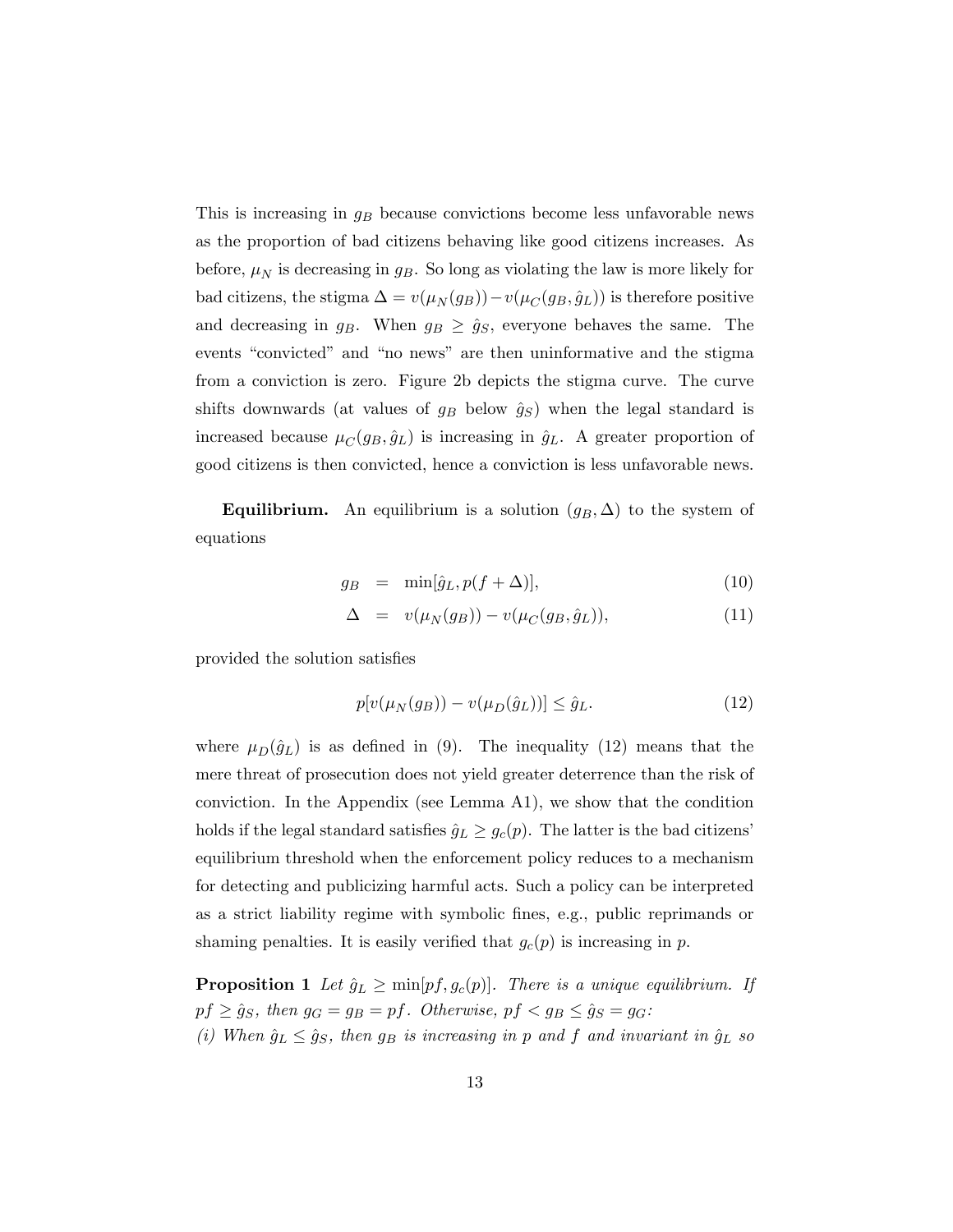long as  $g_B < \hat{g}_L$ ; otherwise,  $g_B = \hat{g}_L$ . (ii) When  $\hat{g}_L > \hat{g}_S$ , then  $g_B < \hat{g}_S$  and is increasing in p and f and decreasing  $in \hat{g}_L$ .

The foregoing defines the function  $g_B(p, f, \hat{g}_L)$  characterizing the bad citizens' equilibrium threshold. Legal design matters for deterrence only when the expected fine is less than the social norm, i.e.,  $pf < \hat{g}_S$ . Convictions then provide information about oneís type and reputational sanctions supplement formal sanctions. When  $pf \geq \hat{g}_S$ , the outcome is a pooling equilibrium. It is the same as in the standard model without informal motivations and reputational concerns.

### $<<$ COMP: Place Fig. 3 about here $>>$

Figure 3a provides an illustration for the case where the legal standard is less demanding than the social norm. The upward sloping line, henceforth the threshold function, is the relation between the bad citizens' best response threshold and the stigma from a conviction. The relevant portion is for  $g_B \le \hat{g}_L$ . In the figure there are two legal standards,  $\hat{g}_L^1$  and  $\hat{g}_L^2$ , yielding the equilibria  $E_1$  and  $E_2$  respectively. Under the less demanding standard  $\hat{g}_L^1$ , everyone complies with the law and the standard is binding. Strengthening the standard, e.g., increasing the standard up to  $\hat{g}_L^2$ , then increases deterrence. Under the more demanding standard  $\hat{g}_L^2$ , the equilibrium is an interior solution where some of the bad citizens do not comply with the law. A small increase in the standard then has no effect on deterrence.

In Figure 3b, the legal standard is more demanding than the social norm. Stigma curves are drawn for the standards  $\hat{g}_L^1$  and  $\hat{g}_L^2$ . A more demanding standard such as  $\hat{g}_L^2$  shifts the stigma curve downwards. More good citizens are convicted, i.e., those in circumstances in  $(\hat{g}_S, \hat{g}_L^2)$  compared to those in circumstances in  $(\hat{g}_S, \hat{g}^1_L)$  under the less demanding standard. As a result,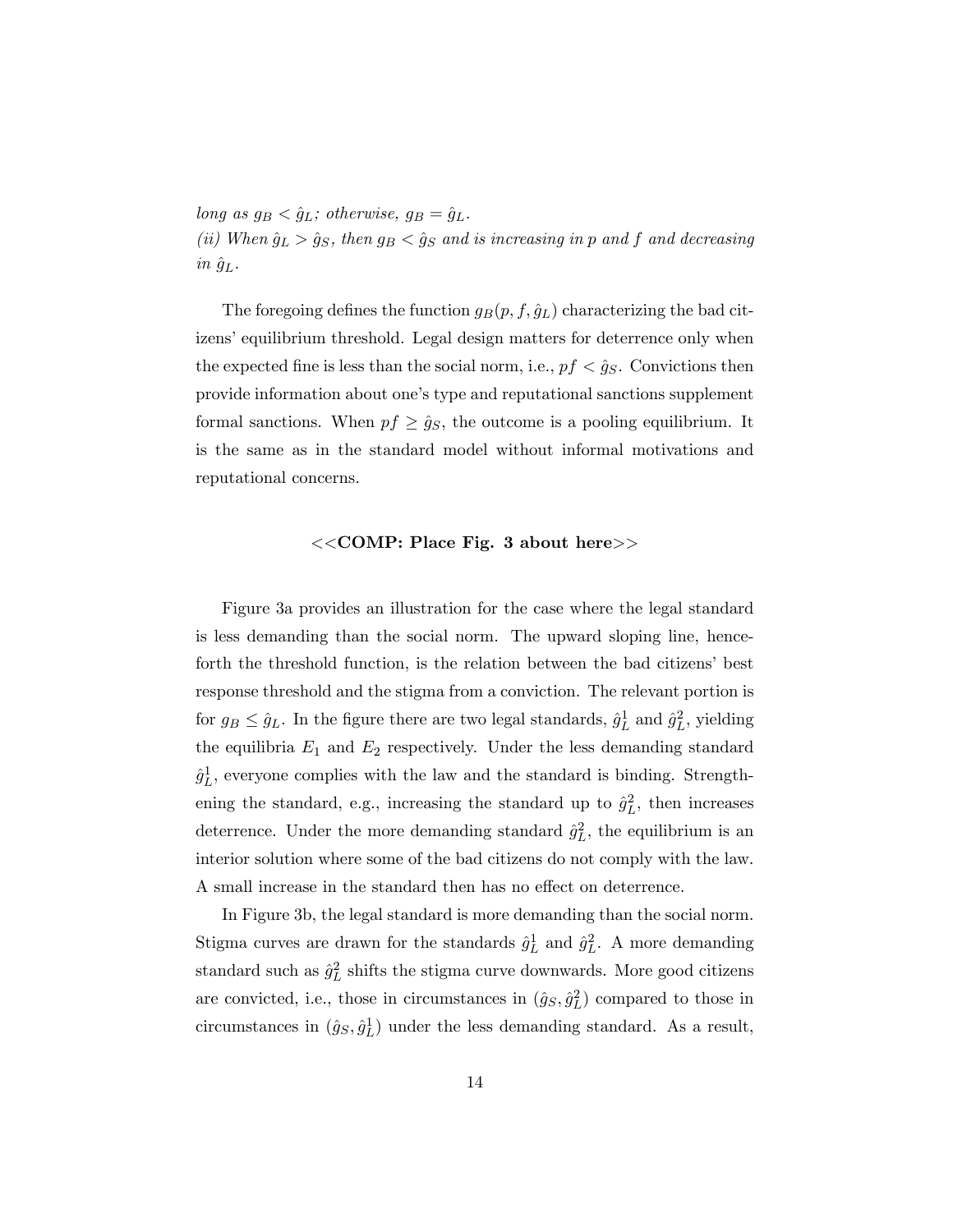convictions impose a smaller stigma, all else equal. The effect of strengthening the legal standard is now to reduce deterrence, i.e., equilibrium  $E_2$  is to the left of equilibrium  $E_1$ .

Whether the legal standard is above or below the social norm, the stigma curves shift upwards when the probability of detection is increased. The intuition is that a larger probability of detection increases the significance of "no news", which is now more suggestive that one did not engage in the harmful action. A higher probability of detection also shifts the threshold function to the right. Thus, more detection provides greater deterrence, except when the legal standard is binding as with the standard  $\hat{g}_L^1$  in Figure 3a. A larger fine only affect the threshold function, which shifts to the right. This also increases deterrence except when the lagal standard is binding.<sup>11</sup>

# 4 Optimal Policies

Reputational sanctions affect the trade-off between deterrence and enforcement costs. They bear on the optimal legal regime because offences can be designed to harness reputational effects. We first focus on this property, disregarding the possibility that the information from judicial verdicts has social value independently of its usefulness in providing incentives. Next, we incorporate the informational benefits to third parties in our welfare calculus. There is then a trade-off between deterrence, enforcement costs, and the provision of valuable information to third parties.

## <<COMP: Place Fig. 4 about here>>

Deterrence maximizing legal regimes. We start with a preliminary result, taking the enforcement policy as given and comparing different legal designs in terms of deterrence.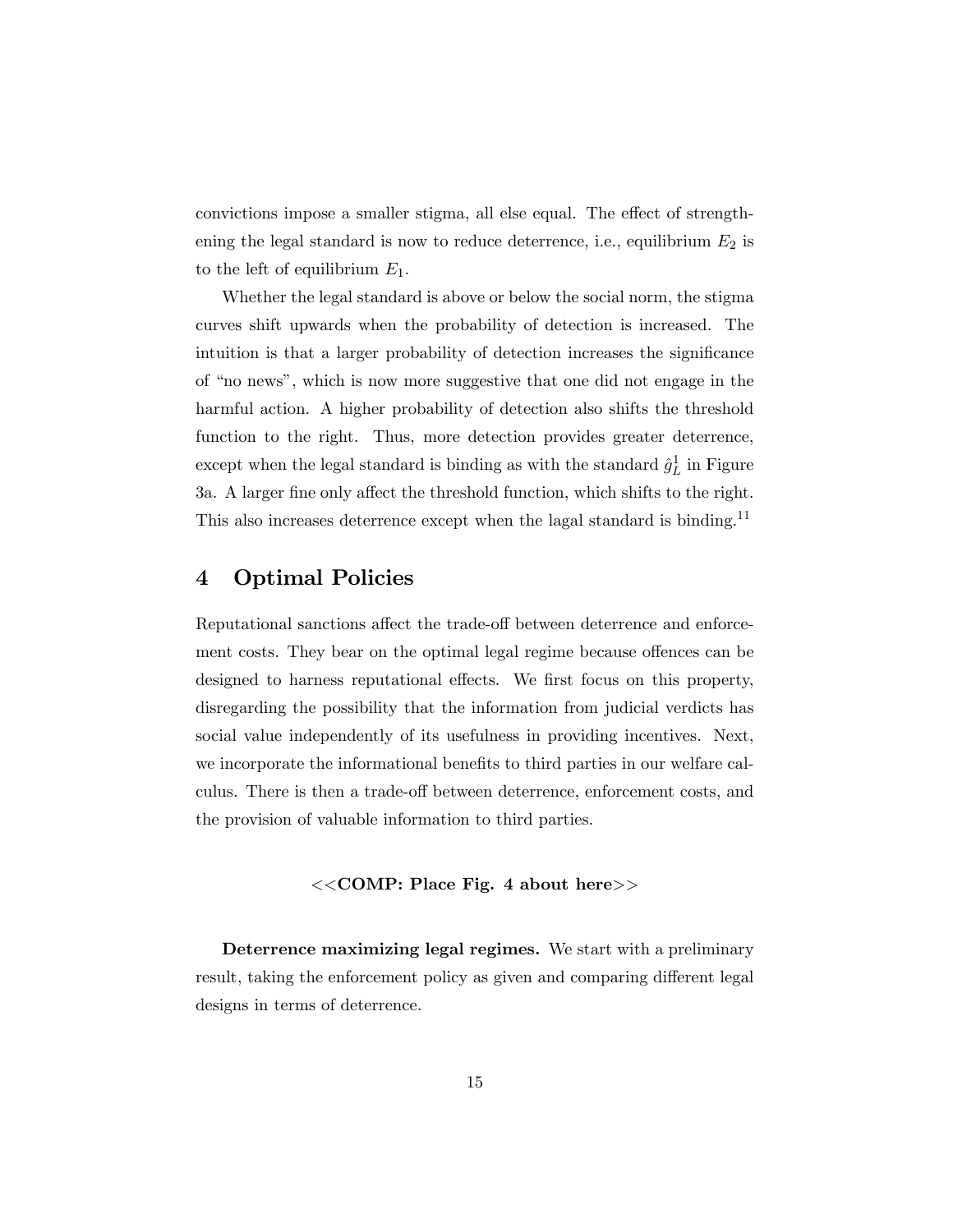**Proposition 2** Given any enforcement policy, as defined by the probability of detection and the fine:

(i) if  $pf < \hat{g}_S$ , deterrence is maximized with the legal standard  $\hat{g}_L = \hat{g}_S$ ; (ii) if  $pf \geq \hat{g}_S$ , the legal standard is irrelevant for deterrence so long as  $\hat{g}_L \geq pf$ .

When  $pf < \hat{g}_S$ , different legal standards are not equivalent because they yield different reputational effects, which in turn affects incentives. Deterrence is then maximized when the legal standard aligns on the underlying norm. To illustrate, Figure 4 compares the bad citizens' equilibrium threshold under a strict liability regime (i.e.,  $\hat{g}_L = \infty$ ) and under a fault regime with legal standard equal to the social norm. When  $pf \geq \hat{g}_S$ , by contrast, reputational effects vanish because both the good and bad citizens' thresholds equal  $pf$ , irrespective of the legal regime.

Trade-off between deterrence and enforcement costs. Welfare is

$$
W = (1 - \lambda) \int_{g_B}^{\infty} (g - h) z(g) dg + \lambda \int_{g_G}^{\infty} (g - h) z(g) dg - c(p) \tag{13}
$$

where  $g_B$  and  $g_G$  are the equilibrium thresholds of the bad and good citizens respectively as characterized in the preceding section. This formulation abstracts from any additional social value attached to the information from verdicts.

Intuitively, given Proposition 2, a legal regime and enforcement policy with  $\hat{g}_L > \hat{g}_S > pf$  cannot be optimal. Lowering the legal standard down to the social norm yields larger reputational sanctions. The same deterrence could therefore be reached with a smaller probability of detection, thereby reducing enforcement costs. Conversely, a policy with  $\hat{g}_L \geq pf > \hat{g}_S$  can be optimal only because the social norm is too weak. The following proposition combines these two observations. Recall that  $g^*$  is the optimal threshold in the standard model resulting from the maximization of (1).

**Proposition 3** Suppose society is only concerned with deterrence and enforcement costs. Then the fine is set at the maximum feasible level  $f_m$ .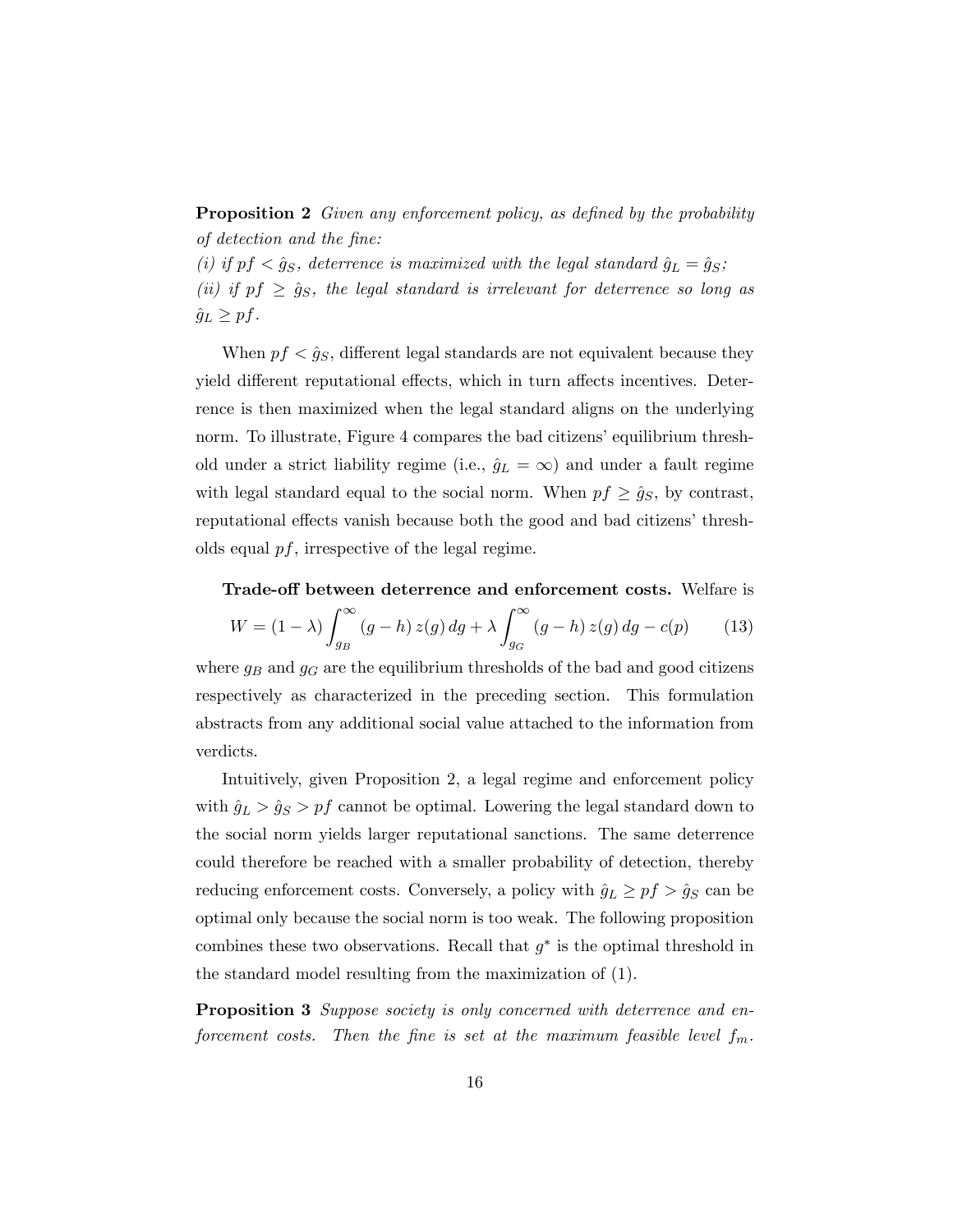There exists a threshold  $\hat{g} < h$  such that:

(i) If  $\hat{g}_S \geq \hat{g}$ , then the standard  $\hat{g}_L = \hat{g}_S$  is optimal and the probability of detection satisfies  $p(f_m + v(\lambda) - v(0)) \leq \hat{g}_S$ .

(ii) If  $\hat{g}_S < \hat{g}$ , then the probability of detection satisfies  $pf_m = g^*$  and any standard  $\hat{g}_L \geq g^*$  is optimal.

To illustrate, consider the optimal enforcement policy under a strict liability regime, exogenously imposed. Suppose this yields  $g_B \leq \hat{g}_S$ . Because bad citizens are also motivated by reputational concerns, it must then be that  $pf_m < g_B$ . Owing to the greater reputational effects, the same level of deterrence can therefore be obtained at lower cost under the legal regime defined by  $\hat{g}_L = \hat{g}_S$  (see Figure 4). Conversely, suppose the optimal enforcement policy yields  $g_B > \hat{g}_S$ . Then  $g_B = g_G = g^*$  because the trade-off between deterrence and enforcement costs is now the same as in the standard model. This can arise only when  $\hat{g}_S < g^*$ , and therefore  $\hat{g}_S < h$ . The latter inequality, however, is not by itself sufficient for a strict liability regime to be optimal. The benefit from smaller enforcement costs under the regime with legal standard replicating the social norm may be worth the loss from the smaller deterrence (now bounded above by  $\hat{g}_S$  for both types). This can be optimal only if  $\hat{g}_S$  is not too small.

In part (i) of Proposition 3, the case where  $p(f_m + v(\lambda) - v(0)) \leq \hat{g}_S$ holds as a strict inequality corresponds to an interior solution where some of the bad citizens do not comply with the law. When the equality holds, the optimum is a corner solution with  $g_B = \hat{g}_S$ . Everyone then complies with the law and, therefore, with the social norm.

The proposition states that  $\hat{g}_L = \hat{g}_S$  is optimal, but other standards may do as well. Consider Figure 3a and suppose the optimal policy yields the equilibrium  $E_2$ . It is then indifferent whether the legal standard is  $g_L^2$  as shown in the figure or  $\hat{g}_S$  because both standards yield the same equilibrium, given the enforcement policy. More generally, let  $g_B$  be the bad citizensí equilibrium threshold in the optimal policy. Then any standard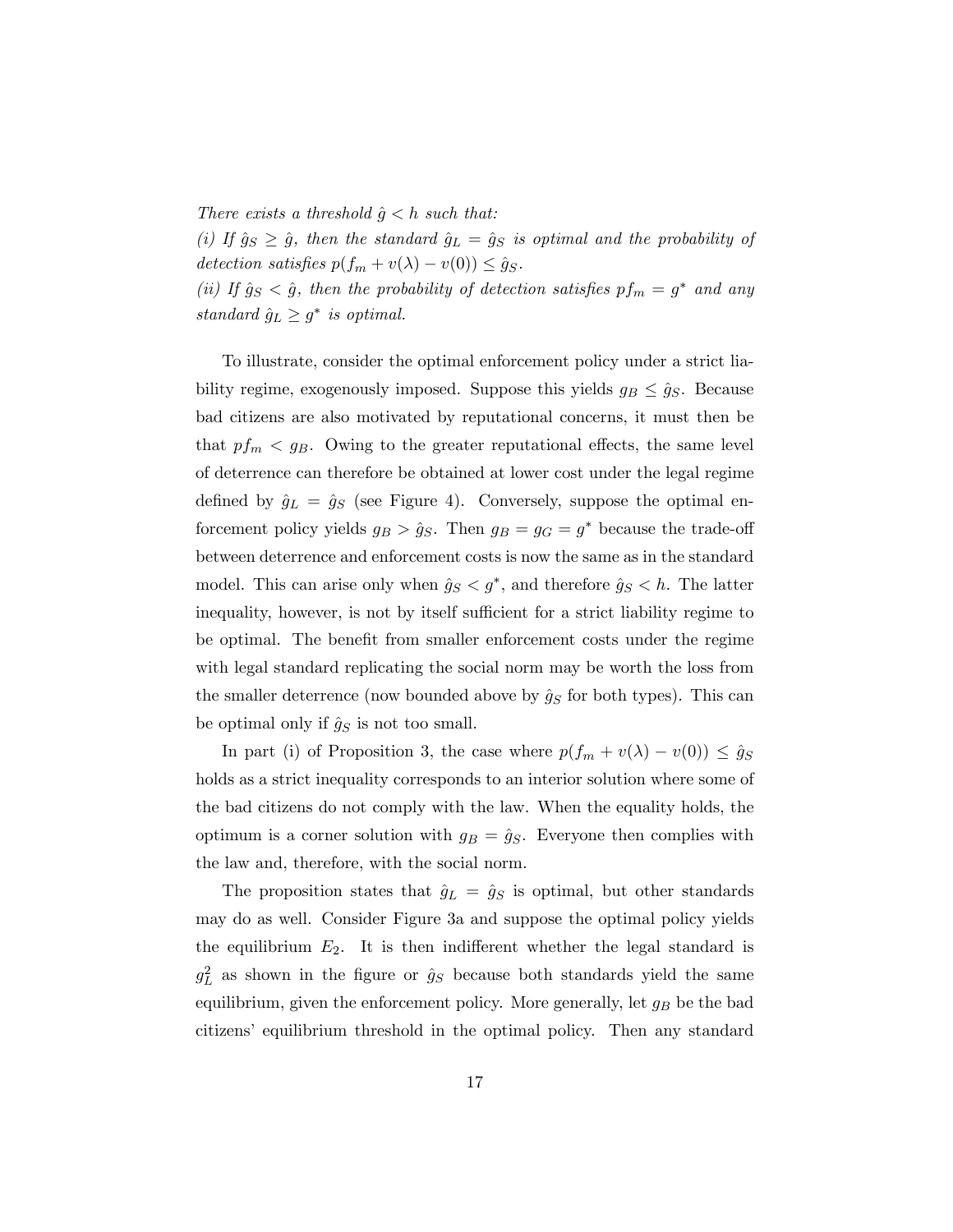$\hat{g}_L \in [g_B, \hat{g}_S]$  yields the same equilibrium.

To summarize, aligning the legal standard with the social norm may be optimal even though the norm is inefficient from a utilitarian point of view. If the norm is too demanding compared to the first best (i.e.,  $\hat{g}_S > h$ ), the good citizens will inefficiently refrain from the action. However, the bad citizens need not be overdeterred because the probability of detection can adjust to dampen incentives. A legal standard equal to the social norm may also be optimal when the latter is deficient, provided it is not too much so. Otherwise, part (ii) of Proposition 3 applies and the optimal policy is the same as in the standard model.

The value of information to third parties. In the foregoing, the information conveyed by verdicts is useful in generating incentives through reputational concerns. However, society may also benefit from telling good types from bad ones because this is important in other social or economic interactions. We now take this into account in designing the optimal policy.

Information about the individuals' type may be productive in shaping the future interactions with the individuals. Let  $q_t(a)$  denote the total surplus of a future interaction with a type-t individual, given a vector  $a$  of decision variables describing measures governing the relationship. These actions may include the amount of relationship-specific investment in a formal or informal context, restrictions on conduct and monitoring, features of performance schemes, the sorting of individuals into different jobs or matches, and the like. We assume  $q_G(a) > q_B(a)$  for all a. Relations with good citizens are always more valuable than with bad citizens. Good citizens are more valuable because they are more trustworthy owing to their disposition to internalize norms and to behave less opportunistically.

The optimized total surplus from a relationship with a type- $t$  individual is  $\varphi(t) \equiv \max_a q_t(a)$ . When the type is unobservable and the individual is believed to be a good citizen with probability  $\mu$ , the optimized expected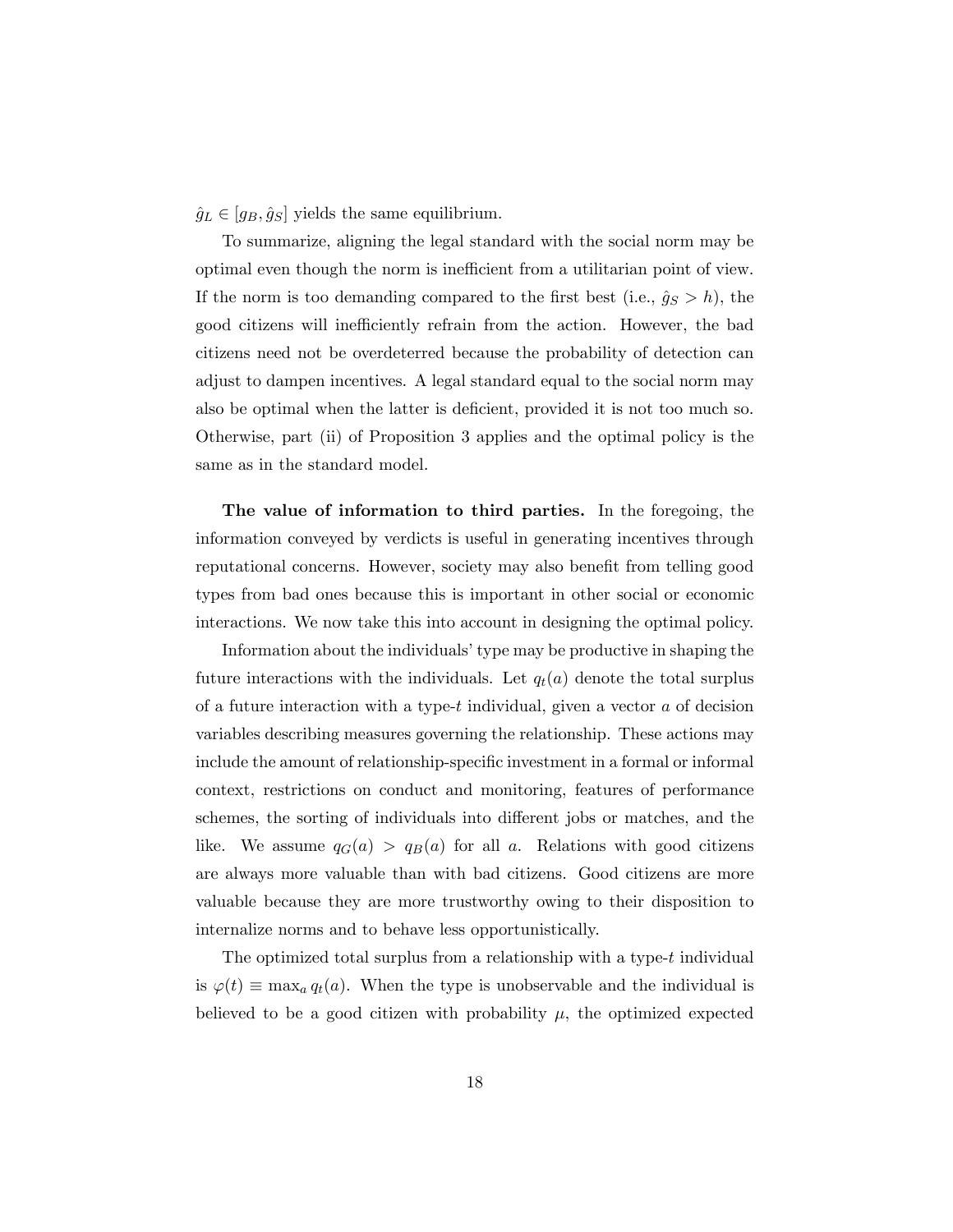surplus is

$$
\varphi(\mu) \equiv \max_{a} (1 - \mu) q_B(a) + \mu q_G(a). \tag{14}
$$

It follows trivially that  $\varphi(\mu)$  is increasing in  $\mu$  and, in particular, that it is a convex function.<sup>12</sup>

To illustrate, suppose different jobs are represented by the scalar  $a \in$  $[0, 1]$ . Suppose  $q_t(a)$  is strictly concave with  $q_B(a)$  maximized at  $a = 0$  and  $q_G(a)$  maximized at  $a = 1$ , i.e., job  $a = 0$  is the best match for the bad citizen and job  $a = 1$  is the best match for the good citizen. From the comparative statics of problem (14), the optimal a will be increasing in  $\mu$ . More trustworthy individuals have a comparative advantage in jobs higher on this particular job scale. Letting  $a(\mu)$  denote the solution,

$$
\varphi''(\mu) = -\frac{[q'_G(a(\mu)) - q'_B(a(\mu))]^2}{(1 - \mu)q''_B(a(\mu)) + \mu q''_G(a(\mu))} > 0.
$$

Posterior beliefs about one's type depend on publicly available information, say a signal X so that beliefs can be written as  $\mu(X)$ . From an ex ante point of view,  $\mu(X)$  is a random variable with expected value equal to  $\lambda$ , the prior probability that an individual is a good citizen. If a signal Y is more informative about types than the signal X, then  $\mu(Y)$  is a mean preserving spread of  $\mu(X)$ ; see Ganuza and Penalva (2010). Because  $\varphi$  is convex,  $E[\varphi(\mu(Y))] \geq E[\varphi(\mu(X))]$  and strictly so if  $\varphi$  is strictly convex. The expected value of future social or economic interactions is then larger under the more informative signal Y .

We use this framework to incorporate the productive value of the information from verdicts in our welfare calculus. Reputational utility is  $v(\mu) = \rho \varphi(\mu)$  where  $\rho \in (0, 1]$  is the individuals' share of the surplus from a future interaction, hence  $1 - \rho$  is the counterparts' share. Publicly available information consists of the "convicted", the "detected and dismissed", and the "no news" events, i.e., the signal is  $X \in \{C, D, N\}$ . Averaged over all individuals, the value of future contractual interactions is

$$
\overline{\varphi} \equiv P_G \varphi(\mu_C) + P_D \varphi(\mu_D) + P_N \varphi(\mu_N) \tag{15}
$$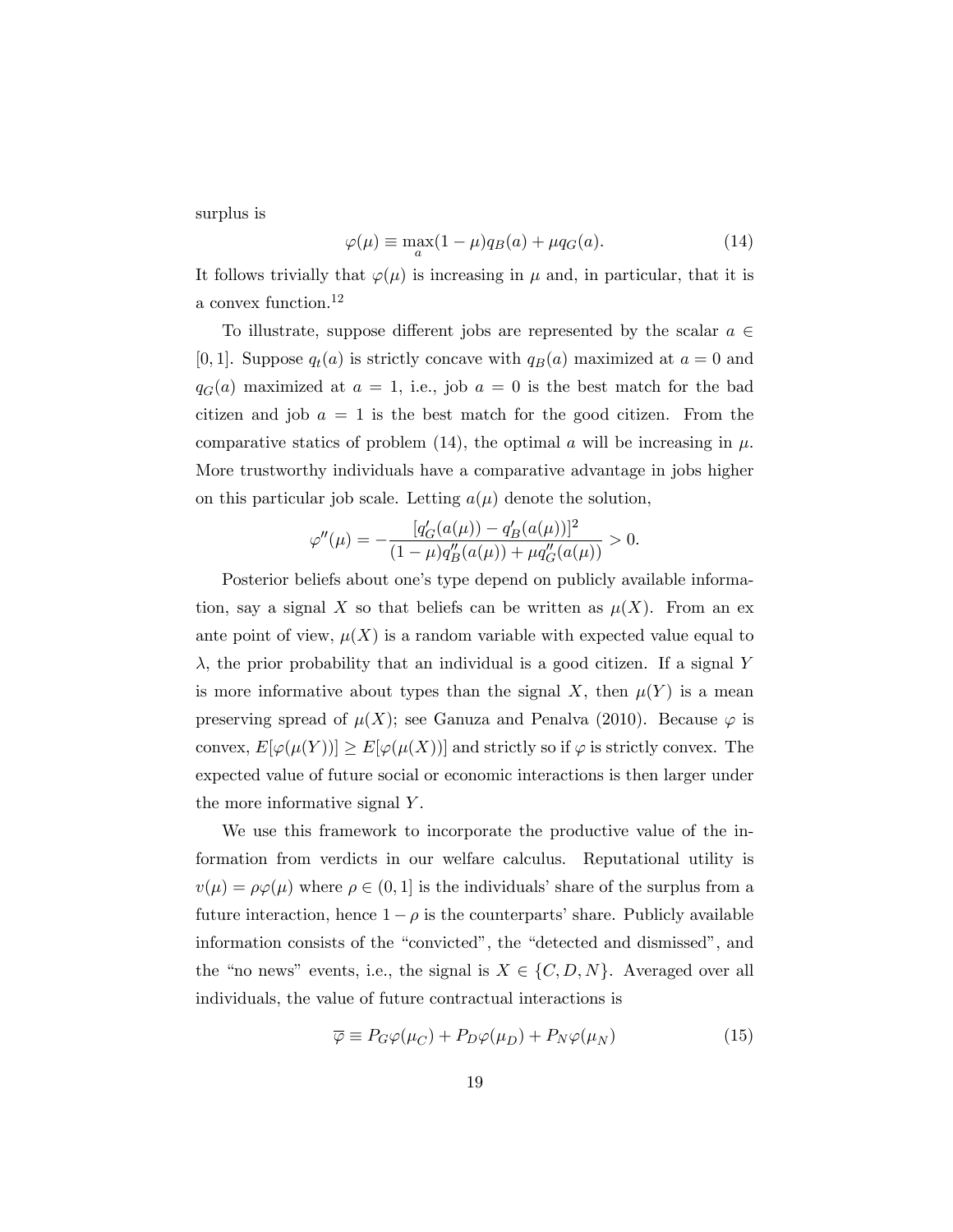where  $P_C$ ,  $P_D$  and  $P_N$  are the probabilities of the events.<sup>13</sup> Welfare is now redefined as

$$
\overline{W} \equiv W + \overline{\varphi} \tag{16}
$$

where  $W$  is as in equation (13).

It is worth emphasizing that the information from verdicts yields social benefits, in addition to being useful for deterrence, only if it leads to different actions conditional on the information. Suppose, to the contrary, that the solution to problem  $(14)$  is always the same action, say  $\hat{a}$ . Then

$$
\varphi(\mu) = (1 - \mu)q_0(\hat{a}) + \mu q_1(\hat{a})
$$

is linear in the posterior belief about the individual's type. The information provided to third parties has no social value because  $\overline{\varphi} = \varphi(\lambda)$  irrespective of the properties of the signal. Reputational effects are then purely redistributive and maximizing  $\overline{W}$  is equivalent to maximizing W. We assume that  $\varphi$  is strictly convex, implying that different beliefs always entail different actions to govern a relationship.

The variables on the right-hand side of (15) depend only on  $p$ ,  $\hat{g}_L$  and  $g_B$ . To compare different public signals, it is therefore sufficient to study the properties of the function  $\overline{\varphi}(g_B, p, \hat{g}_L)$ . We keep  $g_B$  constant when considering changes in p or  $\hat{g}_L$ , i.e., we are considering the partial (or direct) effects of changes in these policy variables.

**Lemma 2** If  $g_B \ge \hat{g}_S$ , then  $\overline{\varphi} = \varphi(\lambda)$ . If  $g_B < \hat{g}_S$ , then  $\overline{\varphi} > \varphi(\lambda)$  and is increasing in p, decreasing in  $g_B$ , increasing in  $\hat{g}_L$  for  $\hat{g}_L < \hat{g}_S$ , and decreasing in  $\hat{g}_L$  for  $\hat{g}_L > \hat{g}_S$ .

Everything else equal, aligning the legal standard with the social norm improves the information provided to third parties. However, the lemma points to possible conflicts between deterrence and the provision of information. Consider an increase in the fine, a costless measure. When  $g_B < h$ , a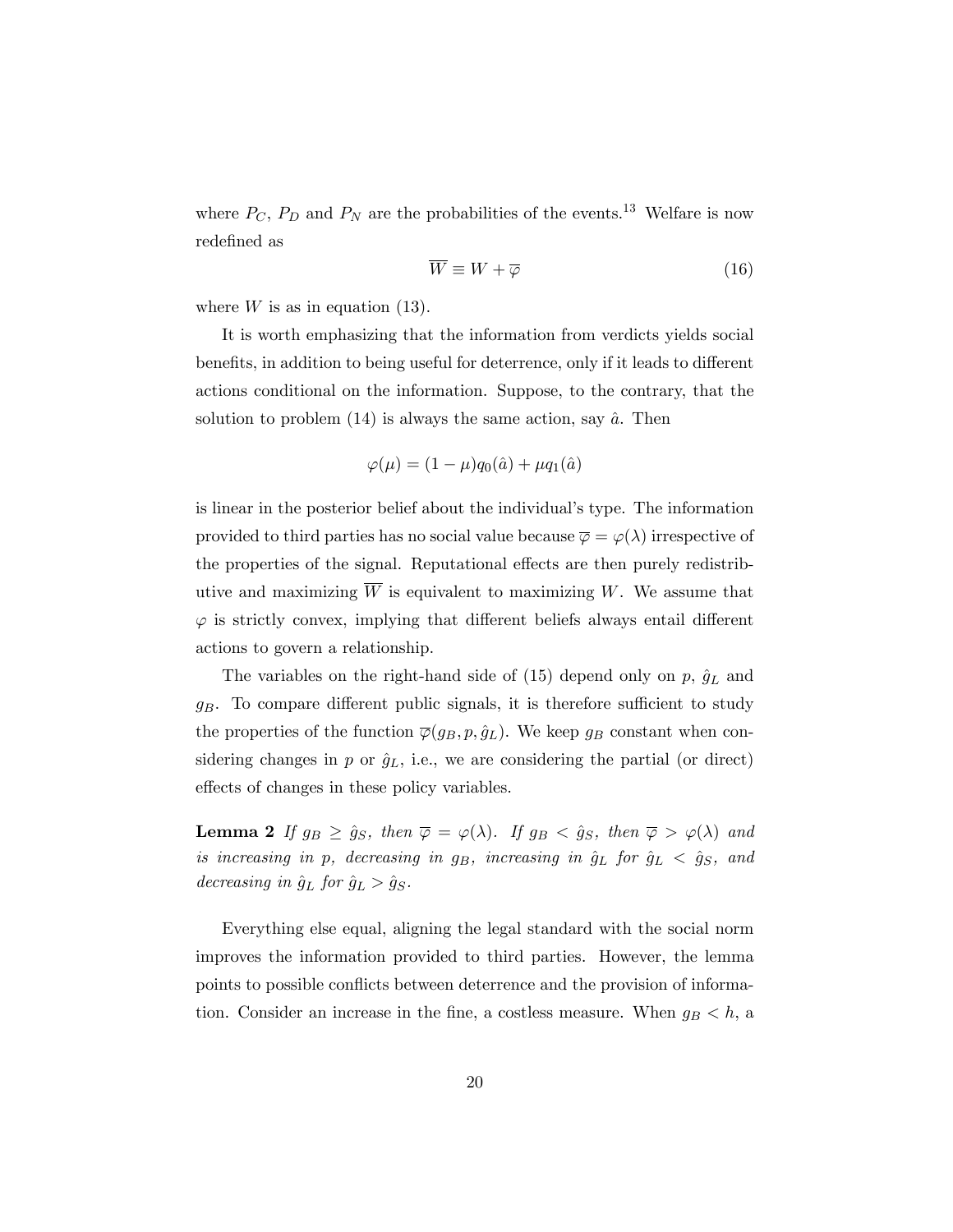larger fine increases  $W$  if it increases deterrence, as in the interior equilibrium  $E_2$  of Figure 3a. However, by itself, more deterrence reduces  $\overline{\varphi}$ . Similar observations apply to changes in the legal standard and the probability of detection.

Proposition 4 Suppose society trades off deterrence and enforcement costs against the informational value of verdicts. When  $\hat{g}_S \geq \hat{g}$ , then in an optimal policy:

(i) either  $\hat{g}_L = \hat{g}_S$  with a fine that need not be maximal; (ii) or  $\hat{g}_L > \hat{g}_S$  with the fine set equal to zero.

We consider only the situation where the social norm is not too deficient, i.e.,  $\hat{g}_S \geq \hat{g}$  where the latter is the threshold defined in Proposition 3. The optimal policy in a society unconcerned with the informational value of verdicts is then to set the legal standard equal to the social norm. When the value of information to third parties is also a concern, the optimal policy will seek to increase the signal value of the "no-news" event. This is accomplished by a larger probability of detection. However, greater publicity increases deterrence, which has a negative effect on the informational value of "nonews". It is then desirable to reduce the fine in order to dampen deterrence, which can only go so far as a fine equal to zero. When this constraint is binding, part (ii) of Proposition 4 applies. Dampening the deterrence effects of more detection is then obtained by increasing the legal standard above the social norm. Convictions are then noisier signals. $^{14}$ 

To see this, write the function defined in (13) as  $W(g_B, p)$ , where we use the fact that  $g_G = \max(\hat{g}_S, g_B)$ . The optimal policy maximizes

$$
W(g_B, p, \hat{g}_L) \equiv W(g_B, p) + \overline{\varphi}(g_B, p, \hat{g}_L)
$$
 where  $g_B = g_B(p, f, \hat{g}_L)$ .

In the solution, the probability of detection and the legal standard satisfy the first-order conditions:

$$
\frac{\partial \overline{W}}{\partial p} = \left[W_{g_B} + \overline{\varphi}_{g_B}\right] \frac{\partial g_B}{\partial p} - c'(p) + \overline{\varphi}_p = 0,\tag{17}
$$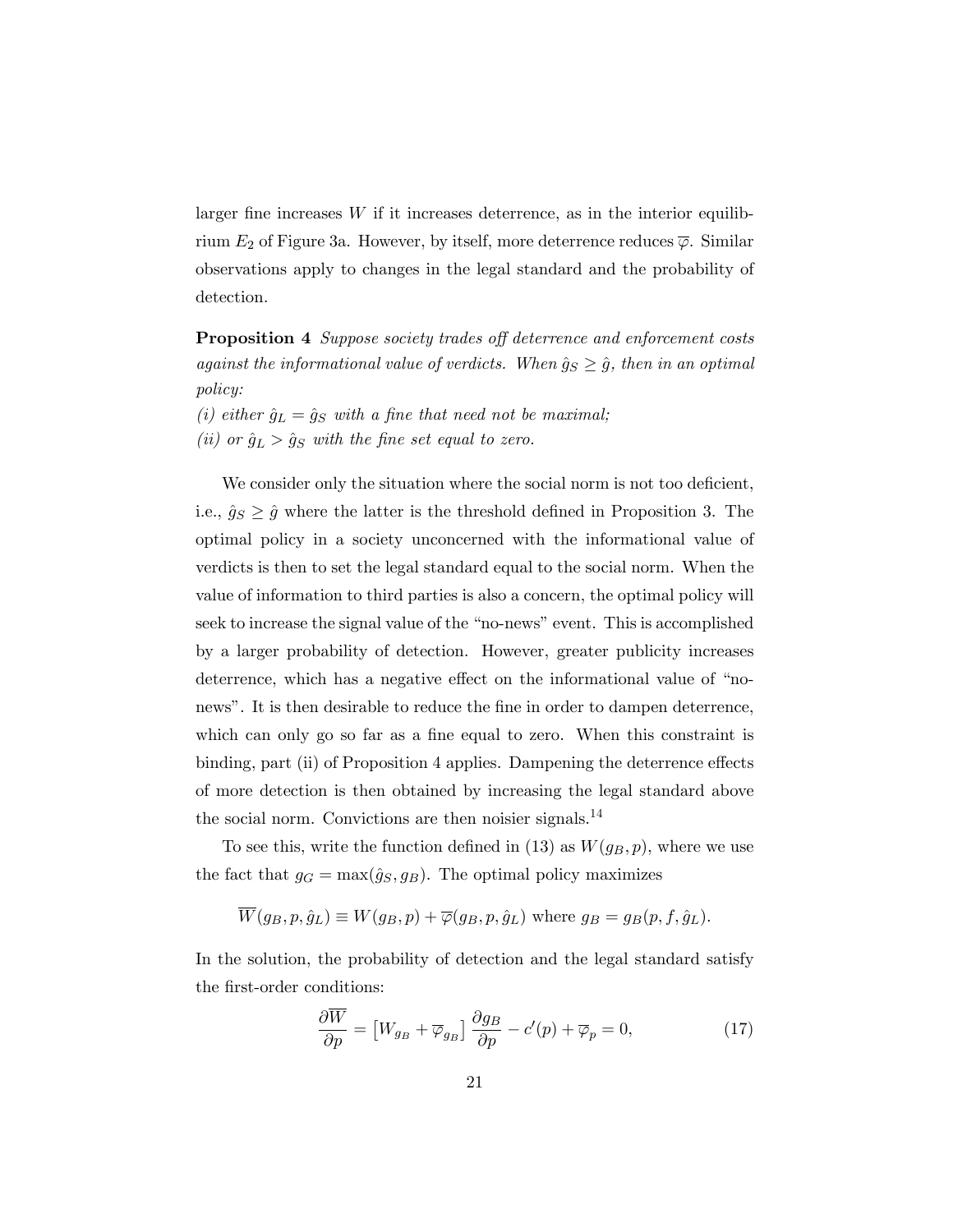$$
\frac{\partial \overline{W}}{\partial \hat{g}_L} = \left[W_{g_B} + \overline{\varphi}_{g_B}\right] \frac{\partial g_B}{\partial \hat{g}_L} + \overline{\varphi}_{\hat{g}_L} = 0. \tag{18}
$$

The fine depends on the sign of

$$
\frac{\partial \overline{W}}{\partial f} = \left[W_{g_B} + \overline{\varphi}_{g_B}\right] \frac{\partial g_B}{\partial f}.\tag{19}
$$

In the proof, we show that  $\hat{g}_L$  cannot be binding in the solution.<sup>15</sup> It follows that condition (18) can only be satisfied with  $\hat{g}_L \geq \hat{g}_S$ . When the solution is  $\hat{g}_L = \hat{g}_S$ , condition (18) holds with  $\partial g_B/\partial \hat{g}_L$  and  $\overline{\varphi}_{\hat{g}_L}$  both equal to zero. Depending on the sign of (19), the fine may then be maximal, zero or some value in between. When the solution is  $\hat{g}_L > \hat{g}_S$ , condition (18) holds with  $\partial g_B/\partial \hat{g}_L$  and  $\overline{\varphi}_{\hat{g}_L}$  both negative, implying that  $W_{g_B} + \overline{\varphi}_{g_B}$  is negative, so condition (19) then implies that the fine is zero.

When the optimal policy is characterized by a positive fine, the optimal legal standard replicates the social norm. As before, letting  $g_B$  be the bad citizens' equilibrium threshold, any standard  $\hat{g}_L \in [g_B, \hat{g}_S]$  would yield the same deterrence but only  $\hat{g}_L = \hat{g}_S$  is optimal because this provides more information to third parties. When the fine is positive but less than maximal, then  $W_{g_B} = -\overline{\varphi}_{g_B}$  and  $\overline{\varphi}_p = c'(p)$ , where the latter follows from (17). The optimal fine then trades off the marginal benefit from more deterrence against the marginal informational loss. In turn, the marginal informational benefit from greater detection equals the marginal detection cost.

Optimal deterrence. When deterrence is the only concern, some underdeterrence (i.e.,  $g_B < h$ ) is optimal in order to economize on enforcement costs, as in the standard model without reputational sanctions. This is not necessarily so when verdicts convey valuable information to third parties.

Corollary 1 When the law only aims at deterrence, bad citizens are underdeterred. When  $\hat{g}_S > h$  and the law also aims at providing valuable information to third parties, bad citizens may be over-deterred. The optimal fine is then equal to zero.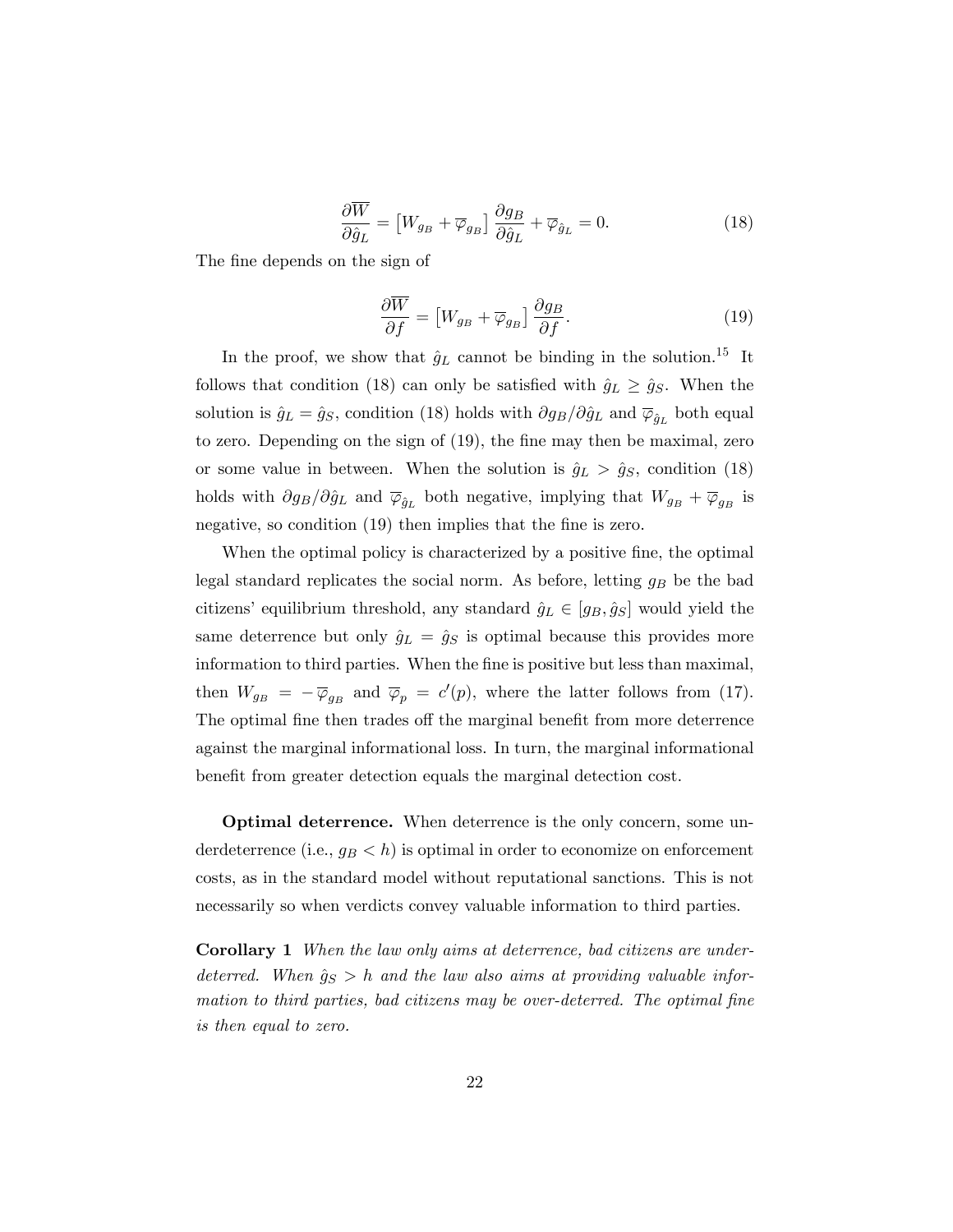Overdeterrence of the bad citizens means that  $W_{g_B}$  is negative, implying that (19) is negative, so that the fine is zero. With  $W_{g_B}$  negative, condition (17) implies

$$
\overline{\varphi}_p + \overline{\varphi}_{g_B} \frac{\partial g_B}{\partial p} > 0, \tag{20}
$$

which can hold only if  $g_B < \hat{g}_S$ . Thus, over-deterrence can only arise when the social norm is more demanding than the first-best level. Improving future allocative decisions, through the information conveyed to third parties, is then marginally more valuable than improving current allocative decisions.

## 5 Discussion

Comparison with the literature. It is useful to compare our framework with one often used in modelling the stigma from convictions.<sup>16</sup> In the latter, agents differ in the benefit from committing an illegal act or in the cost of complying with regulations. Using our notation, an agent's unobservable type is g. For instance, large values reflect impulsiveness or the idiosyncratic gains from criminal activity; in the commercial context, they reflect some form of organizational failure.  $g$  is negatively correlated with the agent's productivity in future interactions with third parties. In most of this literature, illegal acts are strict liability offences. For a given expected fine, some individuals violate the law and others comply. Offenders therefore signal that they have a large  $g$ , thereby triggering reputational sanctions.

In the present framework,  $g$  is not specific to the individual. It describes the private material benefit from engaging in some action in the various circumstances agents happen to face. What distinguishes agents is their willingness to sacrifice current material interest in order to comply with some background social norm. For simplicity, we assumed a two-type population with types  $t \in \{B, G\}$ , but our analysis can be recast in terms of a continuum of types. For example, types are  $t \in [0, 1]$  with  $t\hat{g}_S$  as the "willingness to pay" of a type-t agent in order to comply with the norm. The net benefit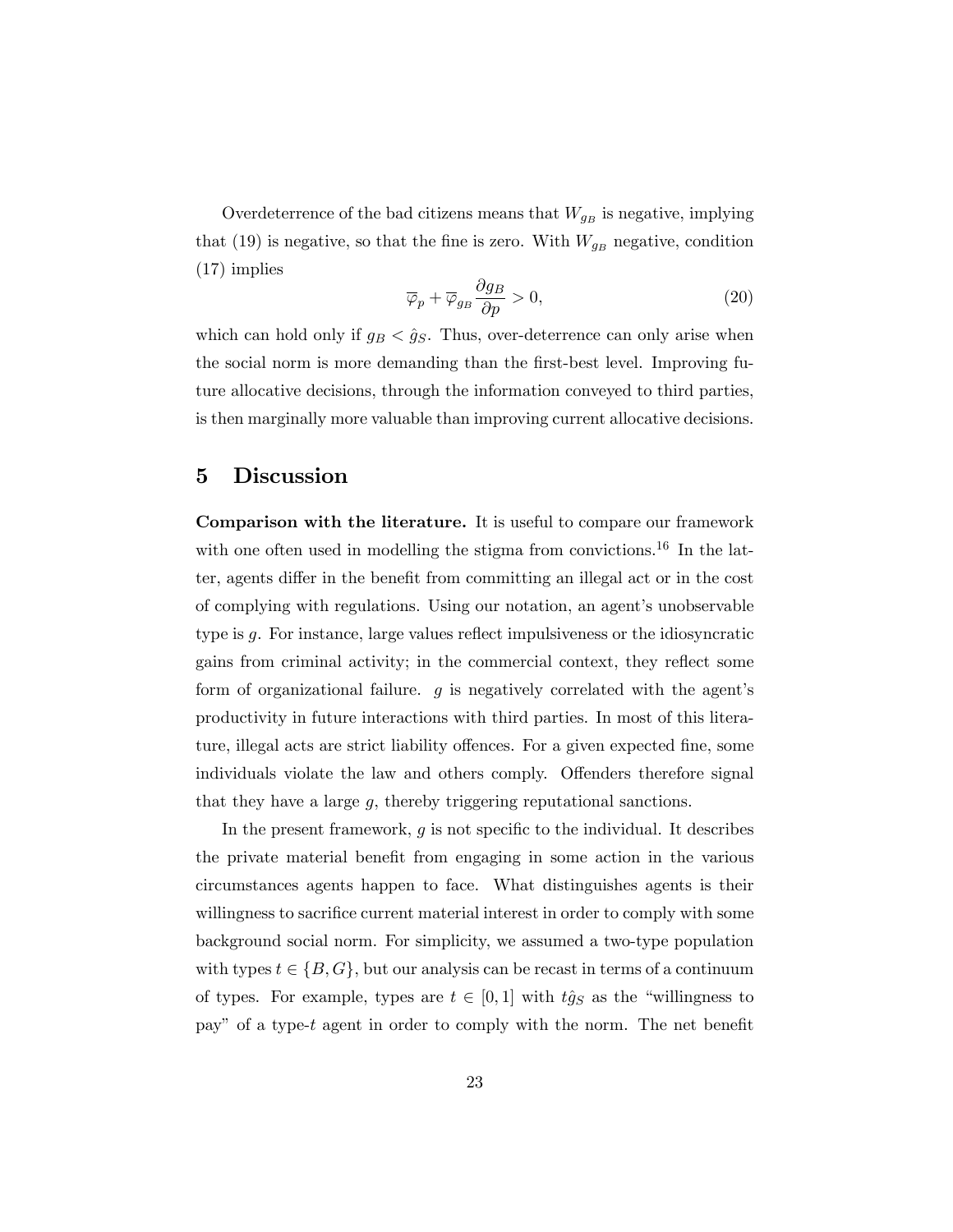from engaging in the action is then

$$
b_t = \begin{cases} g - t\hat{g}_S \text{ if } g < \hat{g}_S\\ g \text{ if } g \ge \hat{g}_S \end{cases}
$$

An agent who engages in the action, when the observable cost  $g$  of not doing so is small, reveals that he is a low type and is viewed unfavorably. This reformulation yields essentially the same results as our two-type set-up. In particular, when  $pf \geq \hat{g}_S$ , all types behave the same and no inferences can be drawn from violations of the law. When  $pf < \hat{g}_S$ , convictions are more likely for low types.

Informal enforcement and overdeterrence. In our analysis, there is no direct informal enforcement of underlying norms because behavior is not directly observable. Information is available only through public enforcement. Our results continue to hold if we allow informal enforcement, so long as society's directly available information is sufficiently imperfect.

Suppose the contrary, i.e., behavior and circumstances are perfectly observable independently of public enforcement. Redefine the event  $C$  as "engaged in the action in circumstances  $g < \hat{g}_S$ ; the event D as "engaged in the action in circumstances  $g \ge \hat{g}_S$ "; and the event N as "did not engage in the actionî. These events are all that matters for reputational sanctions or for conveying valuable information to third parties. Borrowing from Lemma 1, posterior beliefs satisfy  $\mu_C = 0,\, \mu_D = \lambda$  and

$$
\mu_N(g_B) = \frac{\lambda Z(\max(\hat{g}_S, g_B)))}{\lambda Z(\max(\hat{g}_S, g_B)) + (1 - \lambda)Z(g_B)}
$$
(21)

Legal design no longer plays any informational role. Without loss of generality, we therefore focus on strict liability offences.

Although one's conduct is directly observable, let us assume that legal authorities must nevertheless rely on formal ("verifiable") auditing of behavior. They audit with some probability  $p$  at a cost. As before, public signals are uninformative when the expected fine  $pf \geq \hat{g}_S$ , because all agents then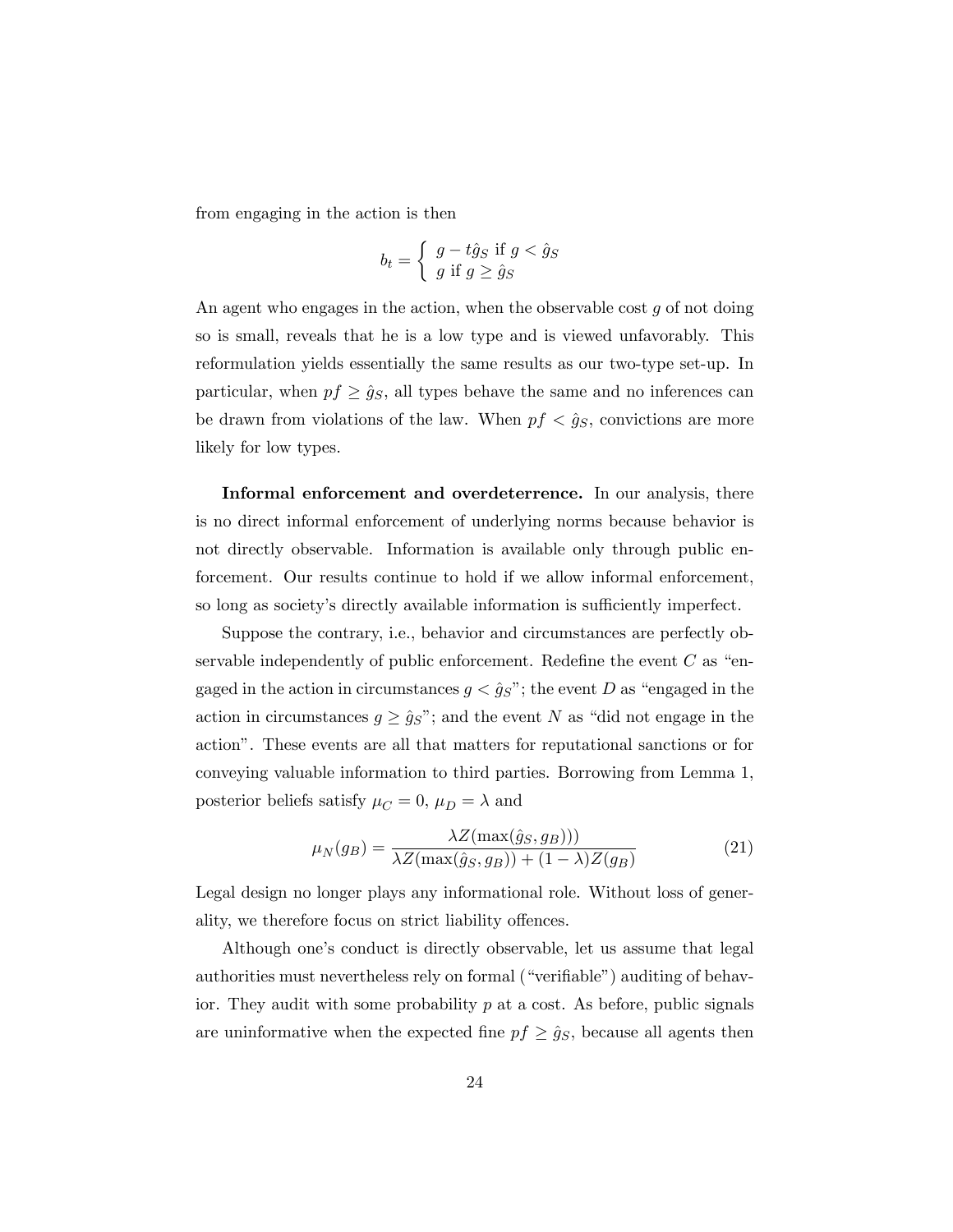behave the same. When  $pf < \hat{g}_S$ , the bad citizens' equilibrium threshold solves

$$
g_B = \min[\hat{g}_S, pf + v(\mu_N(g_B)) - v(0)].
$$
\n(22)

Stigma effects now occur with certainty, but the fine is only imposed with some probability. Although legal design plays no role, the enforcement policy affects the information provided by public signals through the effect of the expected fine on the equilibrium  $g_B$ .

The informal enforcement of norms suggests the possibility of overdeterrence compared with the first-best utilitarian level. There are two possible cases.

# Case 1:  $\hat{g}_S \leq h$  or  $v(\lambda) - v(0) \leq h$

This corresponds to situations where the social norm is not too demanding or reputational sanctions are not too strong. Overdeterrence cannot arise if  $\hat{g}_S \leq h$ . When  $\hat{g}_S > h$ , however, the solution to (22) may yield overdeterrence for some arbitrary  $pf > 0$ . The possibility that reputational sanctions cause overdeterrence has been much discussed, in particular with respect to corporate liability.<sup>17</sup> It has been suggested that fines should be reduced to avoid this possibility. However, in the present context, it turns out that the optimal policy imposes the maximal fine and involves no overdeterrence. First, only the expected fine matters, so any level of expected fine should be obtained with the smallest feasible audit probability.<sup>18</sup> Secondly, if society were only concerned with deterrence and enforcement costs, it would choose  $pf$  sufficiently small so that overdeterrence does not arise. If society is also concerned with providing information to third parties, it would choose pf even smaller (perhaps with a zero probability of audit) so as to reduce deterrence.

# Case 2:  $\hat{g}_S > h$  and  $v(\lambda) - v(0) > h$

In this case, the social norm is very demanding and reputational sanctions are large. Even when the expected fine is nil, the solution to  $(22)$  yields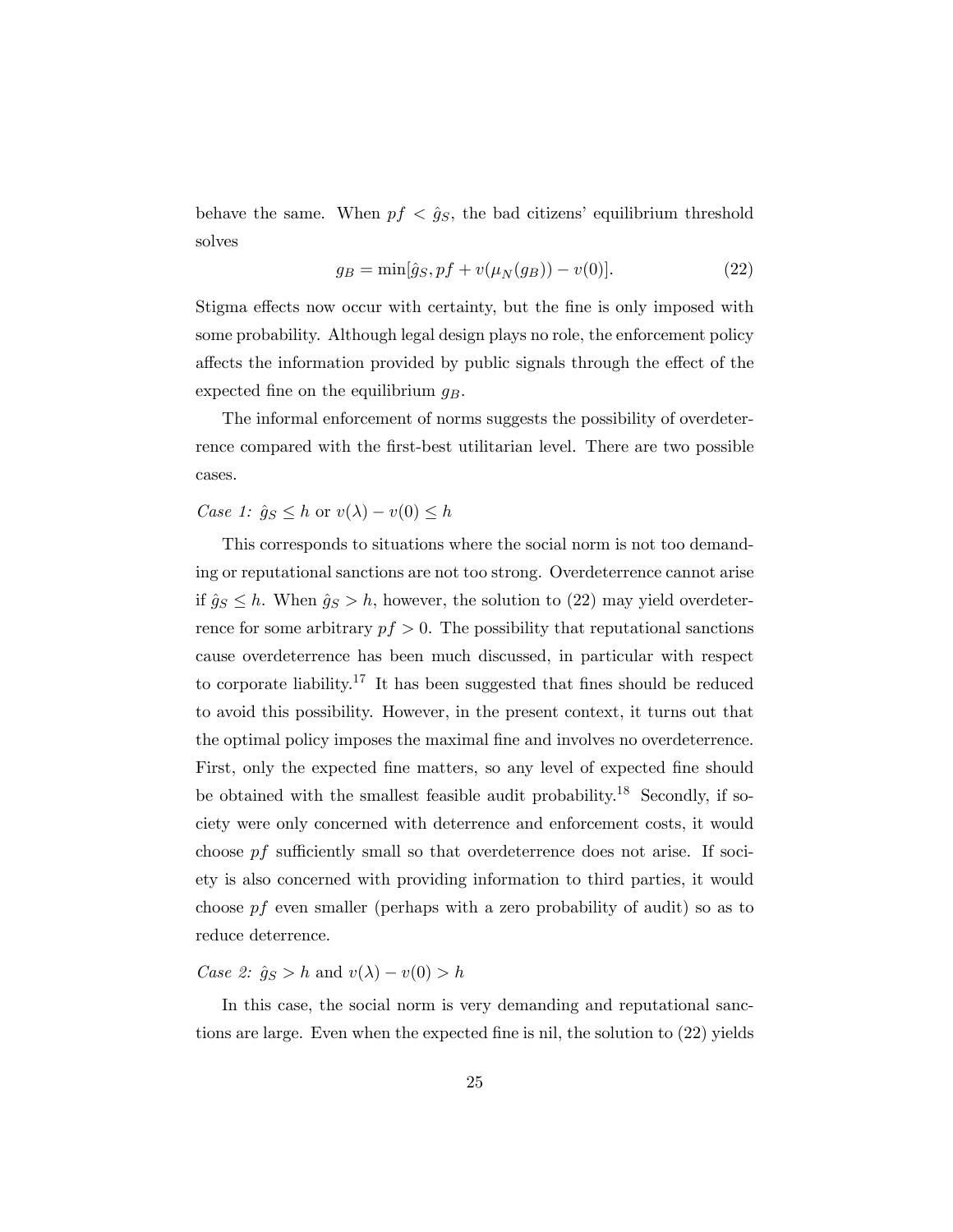overdeterrence. Too much publicity, together with an excessive background norm, inefficiently distorts behavior. The optimal policy is then simply to do nothing, assuming that publicity cannot be prevented.

**Judicial error.** We assumed that, when an individual is audited, conduct and circumstances are assessed without error. As is well known, judicial error reduces the incentive effects of legal sanctions (Kaplow and Shavell 1994). It will also reduce the information from verdicts. We tentatively discuss how the risk of error affects the optimal policies.

Suppose that, following an audit, the authorities obtain imperfect signals about the agent's conduct and about circumstances. To start, consider the optimal policy when there are no social norms and reputational concerns. First, the signal about circumstances should be disregarded, which amounts to a strict liability regime. The reason is that conditioning sanctions on circumstances is anyway inessential in the standard model. Secondly, conduct should be assessed on a maximum likelihood basis, i.e., the agent is deemed to have engaged in the action if this "hypothesis" has greater likelihood given the evidence at hand.<sup>19</sup> This decision rule maximizes incentives to comply with the law, thereby allowing any given level of deterrence to be achieved at minimal audit costs.<sup>20</sup>

The foregoing policy is no longer optimal when agents have reputational concerns. In a related model, Fluet and Mungan (2018) show that the optimal decision rule trades-off the direct deterrence effects, taking the level of sanctions as given, and the effect on the level of reputational sanctions which indirectly add to deterrence. The optimal evidence threshold for finding liability depends on the frequency of illegal behavior, e.g., stronger evidence is required when illegal behavior is uncommon. We conjecture that a similar result would obtain in the present context.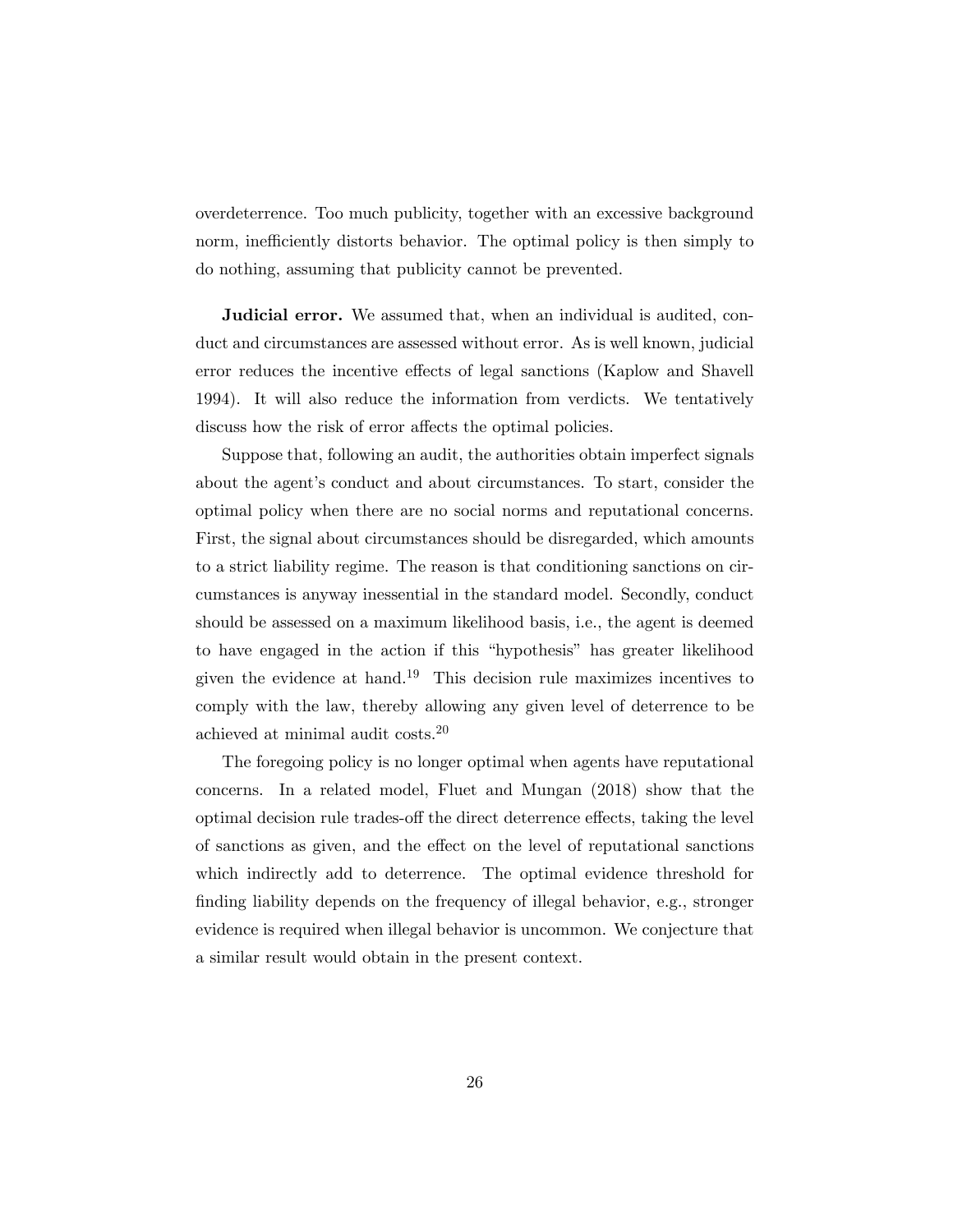# 6 Summary and Concluding Remarks

Violating the law need not elicit social disapproval or reputational sanctions. Offences have reputational effects insofar as they signal non-adherence to underlying norms. We take these norms as given and consider the informational role of offences, focusing on the "belief shaping role of the law" (Shapira 2016, p. 1247) as opposed to its value or preference shaping role (Cooter 1998). Enforcing the law may reveal whether given background norms were violated. How much so depends on the design of legal obligations. We analyzed the implications in the so-called specific deterrence context where detecting misconduct is costly.

We consider norms that exhibit some congruence with utilitarian welfare, although they need not be efficient in this respect, i.e., they may be more or less demanding than what would maximize utilitarian welfare. For instance, social media users may expect very high standards concerning private data protection, perhaps above what would be justified on a cost-benefit basis. Conversely, individuals may be too lenient towards underreporting of income to avoid paying taxes. We study two possible channels of interaction between legal obligations and background norms.

First, legal obligations should be designed so as to efficiently harness reputational motivations, because this economizes on public enforcement costs. Violations of norms, rather than violations of the law per se, are correlated with undesirable characteristics. Offences are less noisy signals of norm violations when legal standards align with prevailing norms. The proviso is that background norms must not be too deÖcient, otherwise too little deterrence would ensue. The second channel of interaction concerns the informational value of verdicts to third parties, which may yield social benefits in addition to the deterrence effect of the information. In a utilitarian framework, the information from verdicts has social value only if it is conducive to productive actions, by contrast with purely redistributive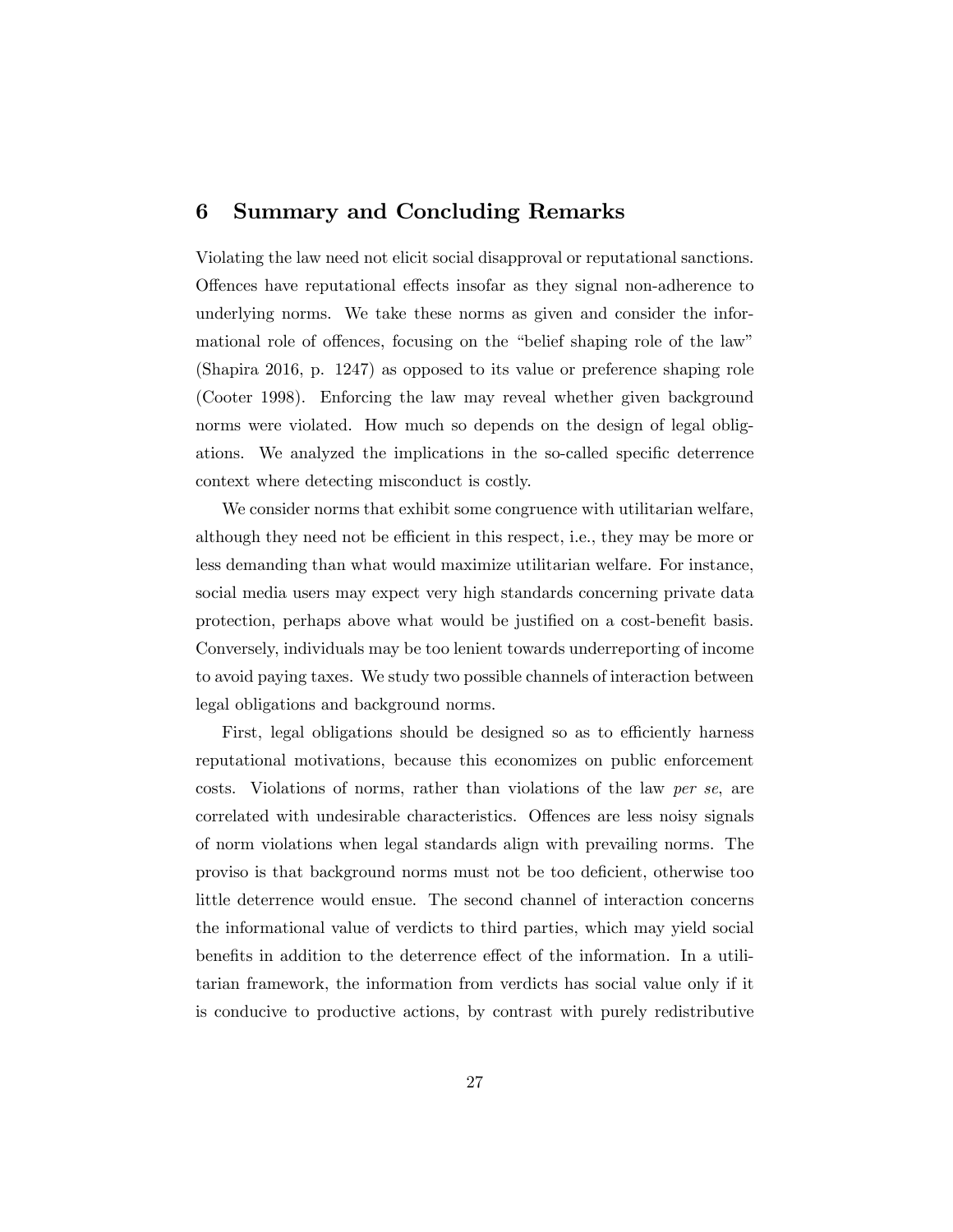reputational effects.

As a general rule, harnessing reputational motivations for deterrence purposes and providing valuable information to third parties yield the same prescription regarding the design of offences. However, deterrence relies on the threat of sanctions, whether legal or reputational. Deterrence is therefore consistent with little information being revealed at equilibrium, e.g., there is no screening of types in a pooling equilibrium where everyone complies with the law. Thus, there is a trade-off between deterrence in the particular case and providing valuable information for future allocative decisions. As noted by Iacobucci (2014, p. 189), focusing on deterrence is too narrow: "It may be socially preferable in some circumstance to adjust legal penalties to allow actors to reveal their type than to adjust legal sanctions to promote optimal deterrence."

Conveying information to third parties translates into greater detection effort, so that violating the law earns greater publicity. Because misconduct is more often revealed, avoiding prosecution is also a more significant signal. The significance of "no prosecution" is then an essential element of the optimal policy. We show that it generally relies on non maximal Önes, in contrast to the Beckerian principle. The optimal fine mitigates the deterrent effect of publicity and trades off deterrence against the provision of information. When providing information is very valuable, the optimal fine is nil. Rasmusen (1996) remarks that a legal sanction equal to zero is often a reasonable approximation of how the law operates, e.g., probation or community work. Similarly, formal legal sanctions for corporate misconduct are often dwarfed by market reputational sanctions. As a practical matter, regulatory authorities often rely on mere public reprimands. We find that symbolic legal sanctions are optimal only if providing information to third parties is an essential concern.

Our results can be extended and qualified in many ways. For instance, the point has often been made that the stigma attached to criminal records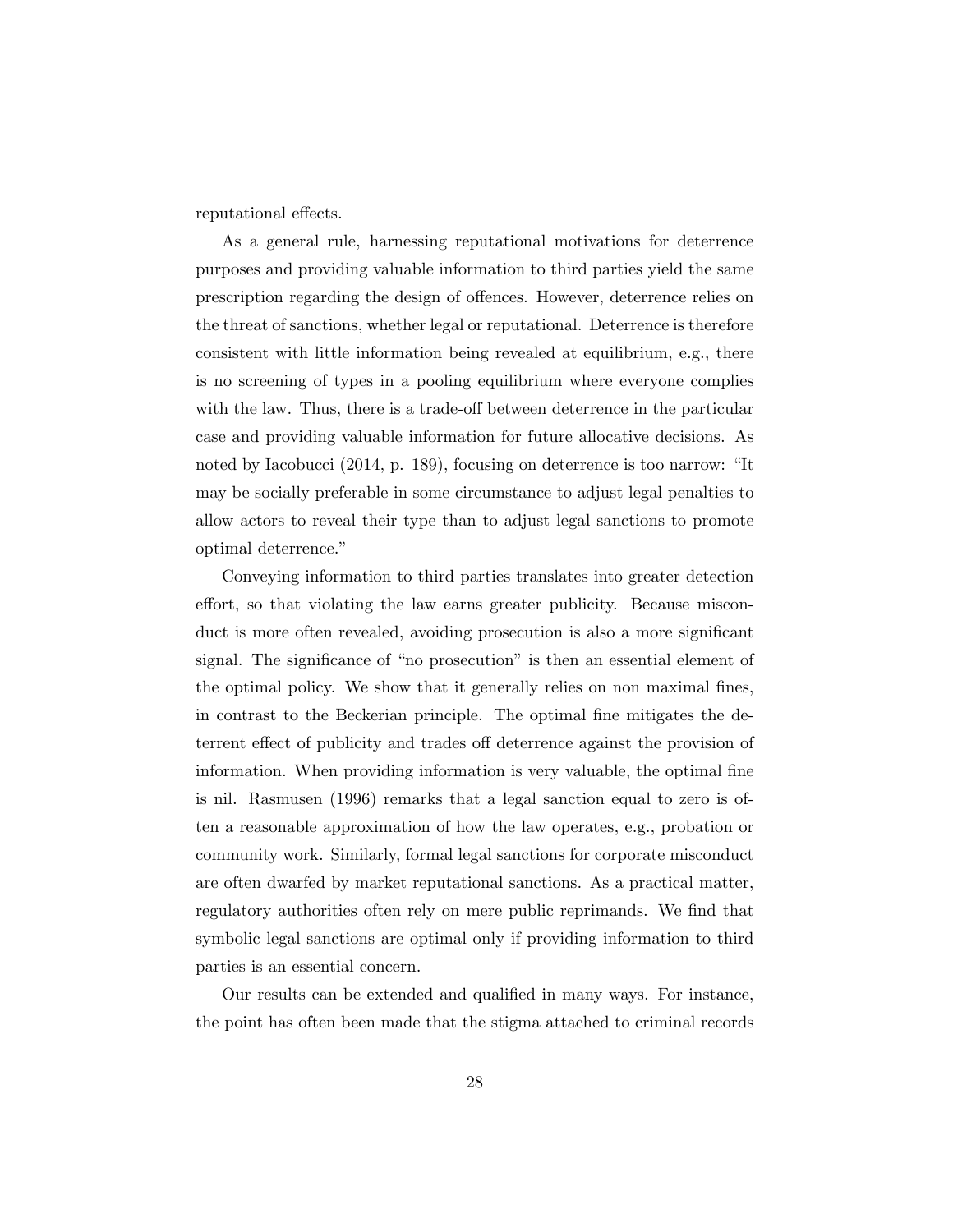lowers the opportunity costs of future crimes. This is the argument behind ban-the-box legislations and it extends to the future disincentive effects of reputational losses in general. We made the simplifying assumption of a twophase game: Örst, agents decide whether to undertake the harmful action; next, a matching value with third parties is obtained and agents earn their reputational payoff. Suppose this this set-up is replicated in a two-period setting. At the beginning of each period, agents decide whether to undertake the action; at the end of each period, a matching value ensues. A cursory analysis suggests that muting reputational effects (e.g., keeping convictions secret) cannot be optimal. However, the dynamics introduces new tradeo§s with respect to the timing of the information provided to third parties. For instance, when the legal sanction in the first period is not maximal, it should be greater in the second period for agents twice convicted (as in Funk, 2004) because there is no point in mitigating deterrence for agents whose type is known. Another extension is to relax our informational assumptions. In our main analysis, we discard any direct enforcement of norms because information about behavior relies solely on public enforcement. The more realistic case is where society has some information and public enforcement can provide more reliable information.

# Appendix

**Proof of Lemma 1.** Take  $g_B$  as given and satisfying  $g_B < \hat{g}_L$ . The fraction of bad citizens violating the law is then  $Z(\hat{g}_L) - Z(g_B)$ . If  $\max(\hat{g}_S, g_B) \geq$  $\hat{g}_L$ , the good citizens never violate the law; otherwise, a fraction  $Z(\hat{g}_L)$  –  $Z(\max(\hat{g}_S, g_B))$  does. Both categories of individuals are detected with probability  $p$ . Applying Bayes' rule then yields  $(8)$ . For an individual labelled N, either the act was not committed or it was but was not detected. The fraction of bad citizens in this situation is

$$
Z(g_B) + (1 - p)(1 - Z(g_B)) = 1 - p + pZ(g_B).
$$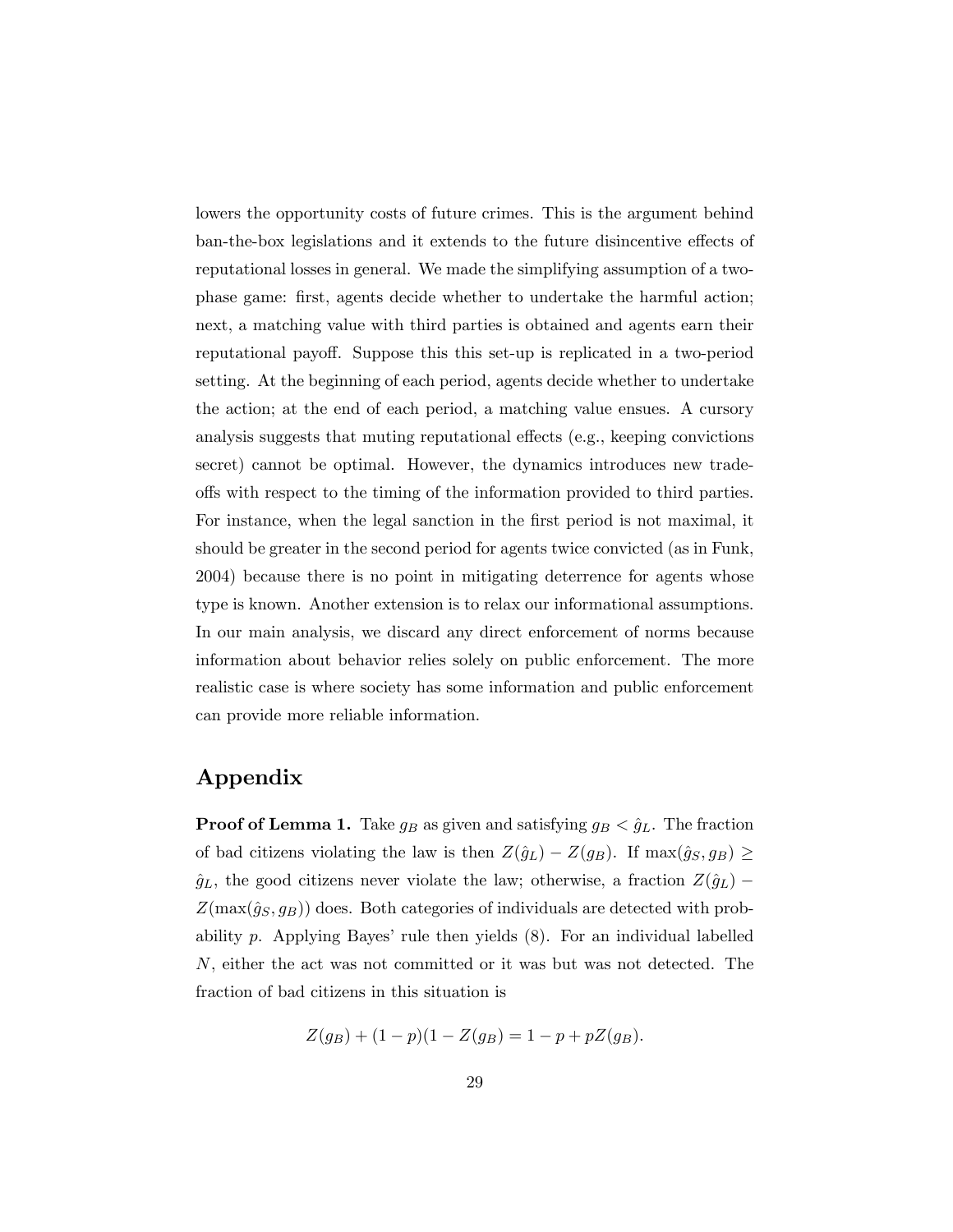Similarly, for the good citizen the fraction is

$$
1 - p + pZ(\max(\hat{g}_S, g_B)).
$$

Applying Bayes' rule then yields  $(6)$ . Finally, for bad citizens the probability of event D is  $p[1 - Z(\hat{g}_L)]$ . For good citizens it is  $p[1 - Z(\max(\hat{g}_S, \hat{g}_L))$ . Applying Bayes' rule then yields (9). It is straightforward to verify that  $\mu_C \leq \mu_D \leq \lambda \leq \mu_N$ . A similar argument applies to the case  $g_B \geq \hat{g}_L$ .

**Lemma A1** Let  $g_c(p)$  solve  $g = p[v(\mu_N(g)) - v(\mu_D(g))]$  where  $\mu_N(g)$  and  $\mu_D(g)$  are obtained from (6) and (9) by setting  $g_B = \hat{g}_L = g$ . Then  $g_c(p)$  is unique and satisfies  $g_c(p) < \hat{g}_S$ . At equilibrium,  $g_B = g_c(p)$  if  $\hat{g}_L < g_c(p)$ while  $g_B$  and  $\Delta$  solve (10) and (11) if  $\hat{g}_L \geq g_c(p)$ .

**Proof.** Let  $g_B$  solve (10) and (11). Suppose first that  $g_B < \hat{g}_L$ . Then

$$
g_B = p[f + v(\mu_N(g_B)) - v(\mu_C(g_B, \hat{g}_L))]
$$
  
\n
$$
\geq p[v(\mu_N(g_B)) - v(\mu_C(g_B, \hat{g}_L))]
$$
  
\n
$$
\geq p[v(\mu_N(g_B)) - \mu_D(\hat{g}_L)]
$$

where the last inequality follows from Lemma 1. It follows that  $(12)$  holds.

Next suppose that  $g_B = \hat{g}_L$ . If  $\hat{g}_L > \hat{g}_S$ , then  $g_B = g_G$  and  $\mu_N = \mu_D = \lambda$ by Lemma 1 again. Hence (12) is trivially satisfied. So let  $\hat{g}_L \leq \hat{g}_S$ . Define

$$
\varphi(\hat{g}) = \hat{g} - p[v(\mu_N(\hat{g})) - v(\mu_D(\hat{g}))]
$$

where  $\mu_N(\hat{g})$  is obtained by setting  $g_B = \hat{g}$  in (6) and  $\mu_D(\hat{g})$  is obtained by setting  $\hat{g}_L = \hat{g}$  in (9). From the expressions in Lemma 1,  $\varphi(\hat{g})$  is increasing. Moreover,  $\mu_N(\hat{g}) > \lambda > \mu_D(\hat{g})$  if  $\hat{g}_L < \hat{g}_S$  and  $\mu_N(\hat{g}) = \mu_D(\hat{g}) = \lambda$  if  $\hat{g}_L = \hat{g}_S$ , hence  $\varphi(0) < 0$  and  $\varphi(\hat{g}_S) > 0$ . It follows that there exists  $g_c < \hat{g}_S$  as stated. We write  $g_c(p)$  to emphasize that it is a function of p.  $\blacksquare$ 

**Proof of Proposition 1.** Either  $g_B = g_G > \hat{g}_S$  or  $g_B \leq g_G = \hat{g}_S$ . By Lemma 1, the first case implies  $\Delta(g_B, \hat{g}_L) \equiv v(\mu_N (g_B)) - v(\mu_C(g_B, \hat{g}_L)) =$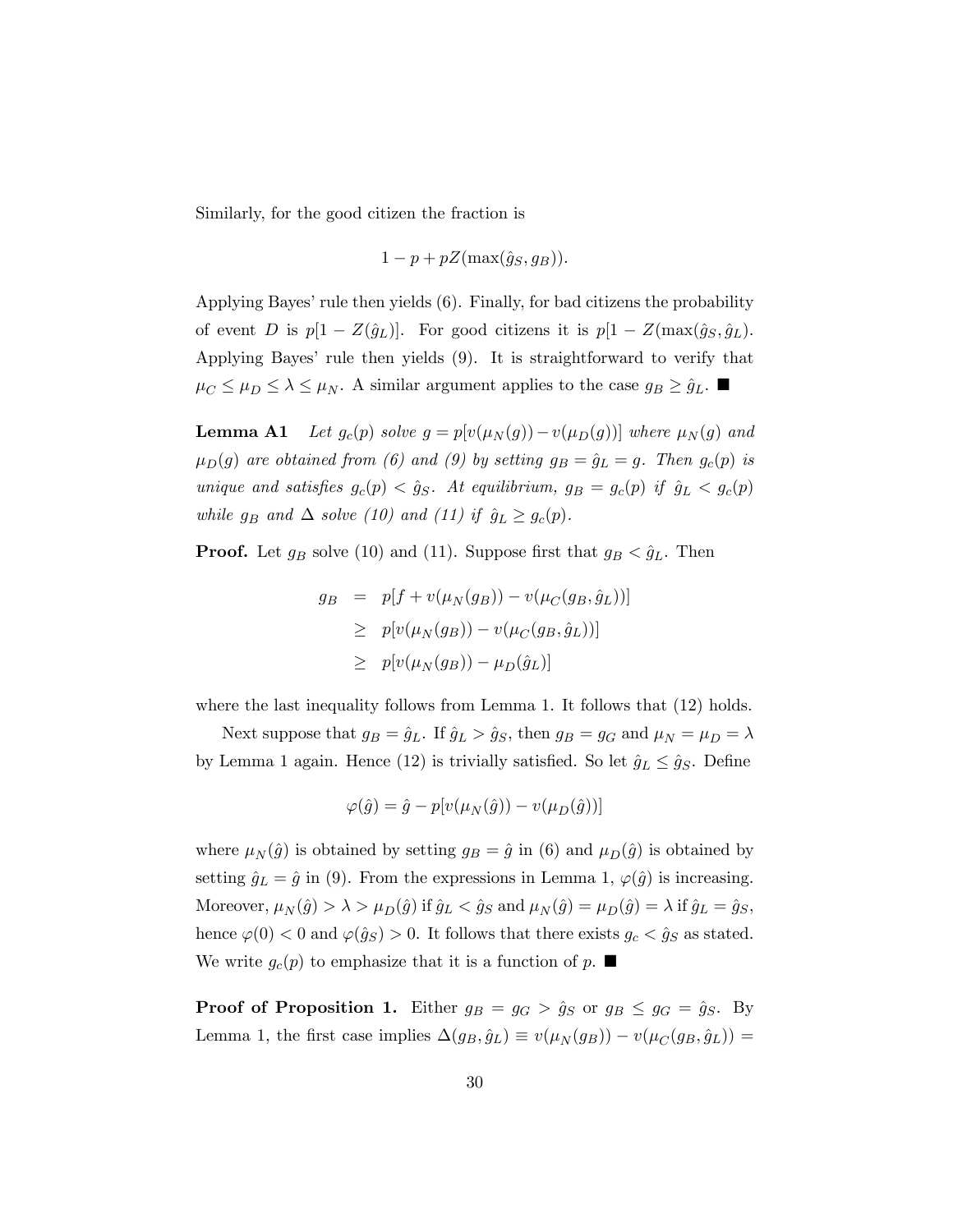0. Thus, it can arise only if  $pf > \hat{g}_S$  and the equilibrium is then simply  $g_B = g_G = pf$ . A policy with  $pf \leq \hat{g}_S$  therefore yields the second case. The relevant domain for  $g_B$  is then the interval  $[pf, \min(\hat{g}_L, \hat{g}_S)]$ . If  $pf =$  $\min(\hat{g}_L, \hat{g}_S)$ , the equilibrium is trivially  $g_B = pf$ , so let  $ps < \min(\hat{g}_L, \hat{g}_S)$ . The equilibrium  $g_B$  is then a solution to

$$
g_B = \min\left[\hat{g}_L, p(f + \Delta(g_B, \hat{g}_L))\right]
$$
\n(A1)

Equivalently,  $g_B$  solves

$$
\psi(g_B) \equiv \min[\hat{g}_L, p(f + \Delta(g_B, \hat{g}_L))] - g_B = 0, \ g_B \in [pf, \min(\hat{g}_L, \hat{g}_S)], \ (A2)
$$

where  $\psi(g_B)$  is a continuous function. By Lemma 1,  $\Delta(pf, \hat{g}_L) > 0$  and therefore  $\psi(pf) > 0$ . For the case  $\hat{g}_L \leq \hat{g}_S$ , obviously  $\psi(\hat{g}_L) \leq 0$ . Because  $\Delta(g_B, \hat{g}_L)$  is strictly decreasing in  $g_B$  in the relevant domain, so is  $\psi(g_B)$ and the equilibrium is therefore unique and satisfies  $g_B > pf$ . For the case  $\hat{g}_L > \hat{g}_S, \Delta(\hat{g}_S, \hat{g}_L) = 0$  so that  $\psi(\hat{g}_L) = pf - \hat{g}_S < 0$ . Again  $\psi(g_B)$  is strictly decreasing, ensuring uniqueness with  $g_B > 0$ .

(i) For  $pf < \hat{g}_L \leq \hat{g}_S$ , the above argument shows that  $g_G = \hat{g}_S$  and  $g_B \in (pf, \hat{g}_L]$ . If  $p(f + \Delta(\hat{g}_L, \hat{g}_L)) \geq \hat{g}_L$ , the equilibrium satisfies  $g_B = \hat{g}_L$ . Otherwise  $g_B < \hat{g}_L$  and solves  $g_B = p(f + \Delta(g_B, \hat{g}_L; p))$  where we now take into account that  $\Delta$  depends on p. Differentiating totally with respect to p yields

$$
\frac{dg_B}{dp} = \frac{s + \Delta + p\Delta_p}{1 - p\Delta_{g_B}} > 0.
$$
\n(A3)

From the expressions in Lemma 1,  $\Delta_{g_B}$  is negative while  $\Delta_p$  is positive because  $\partial \mu_N / \partial p > 0$ .

(ii) For  $pf < \hat{g}_S < \hat{g}_L$ , the argument is similar except that the solution now satisfies  $g_B \in (pf, \hat{g}_S)$ . We now have

$$
\frac{\partial g_B}{\partial \hat{g}_L} = \frac{p\beta \Delta_{\hat{g}_L}}{1 - p\beta \Delta_{g_B}} < 0,\tag{A4}
$$

where  $\Delta_{\hat{g}_L}$  is negative because  $\partial \mu_C/\partial \hat{g}_L > 0$ .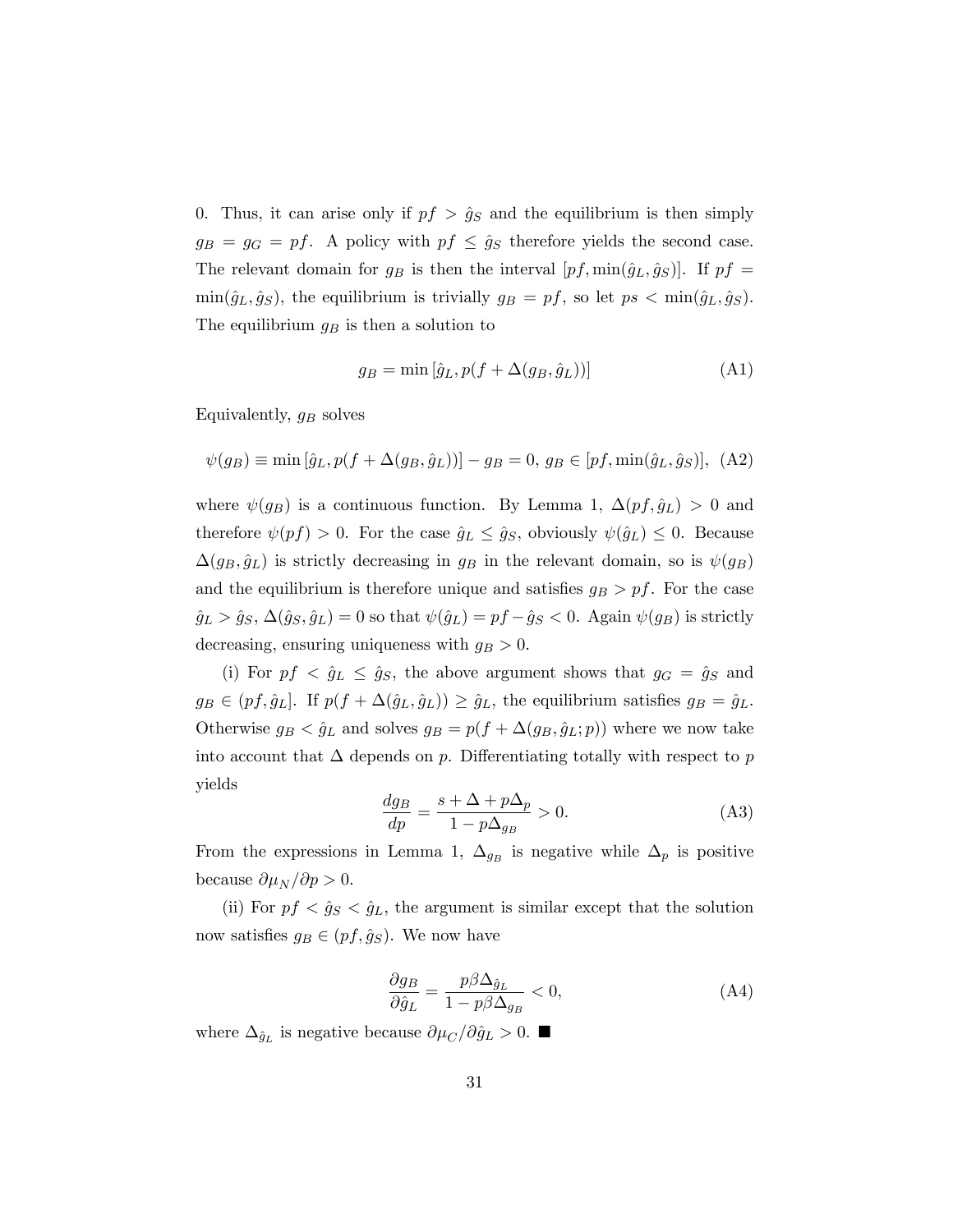**Proof of Proposition 2.** From Proposition 1,  $g_G = \hat{g}_S$  whenever  $pf < \hat{g}_S$ . For any  $\hat{g}_L \leq \hat{g}_S$ , a sufficiently small value of pf yields an equilibrium  $g_B$  <  $\hat{g}_L$  which is therefore constant in  $\hat{g}_L$ ; by contrast, a sufficiently large value yields the equilibrium  $g_B = \hat{g}_L$ , hence  $g_B$  is then increasing in  $\hat{g}_L$ ; in either case, deterrence is maximized by  $\hat{g}_L = \hat{g}_S$ . For  $\hat{g}_L > \hat{g}_S$ ,  $g_B$  is monotonically decreasing in  $\hat{g}_L$ . Under any enforcement policy, the deterrence maximizing standard is therefore  $\hat{g}_L = \hat{g}_S$ .

#### Proof of Proposition 3. Let

$$
W(\hat{g}_S) \equiv \max_{p, f, \hat{g}_L} (1 - \lambda) \int_{g_B}^{\infty} (g - h) z(g) dg + \lambda \int_{\max(g_B, \hat{g}_S)}^{\infty} (g - h) z(g) dg - c(p)
$$
\n(A5)

where  $g_B(p, f, \hat{g}_L)$  is the function defined in Proposition 1. Clearly,  $f = f_m$ . Let  $g^* = p^* f_m$  be the threshold resulting from the maximization of (1) in the standard model and denote by  $W^*$  the maximized value.

*Fact 1:* if the solution of (A5) satisfies  $g_B > \hat{g}_S$ , then  $g_B = g_G = g^*$ . Thus,  $g_B > \hat{g}_S$  implies  $\hat{g}_S < g^*$ . Equivalently,  $\hat{g}_S \ge g^*$  implies  $g_B \le \hat{g}_S$ .

*Fact 2:* if  $g_B \le \hat{g}_S$ , then it is easily seen from Proposition 2 that the optimal policy sets  $\hat{g}_L = \hat{g}_S$ , so that  $g_B \leq g_G = \hat{g}_S$ . A probability of detection satisfying  $p[f_m + v(\lambda) - v(0)] > \hat{g}_S$  would then induce  $g_B = \hat{g}_S$ but could be reduced without affecting deterrence. Therefore  $p[f_m + v(\lambda)$  $v(0) \leq \hat{g}_S$  as claimed.

The regimes described in (i) and (ii) are therefore the only two possibilities.  $\hat{g}_S \geq g^*$  is sufficient for case (i), so we need only examine the outcome for  $\hat{g}_S \in [0, g^*]$ . Define

$$
V(\hat{g}_S) \equiv \max_p (1 - \lambda) \int_{g_B(p, f_m, \hat{g}_S)}^{\infty} (g - h) z(g) dg + \lambda \int_{\hat{g}_S}^{\infty} (g - h) z(g) dg - c(p).
$$
\n(A6)

Then

$$
W(\hat{g}_S) = \begin{cases} V(\hat{g}_S) \text{ if } V(\hat{g}_S) \ge W^*, \\ W^* \text{ otherwise.} \end{cases}
$$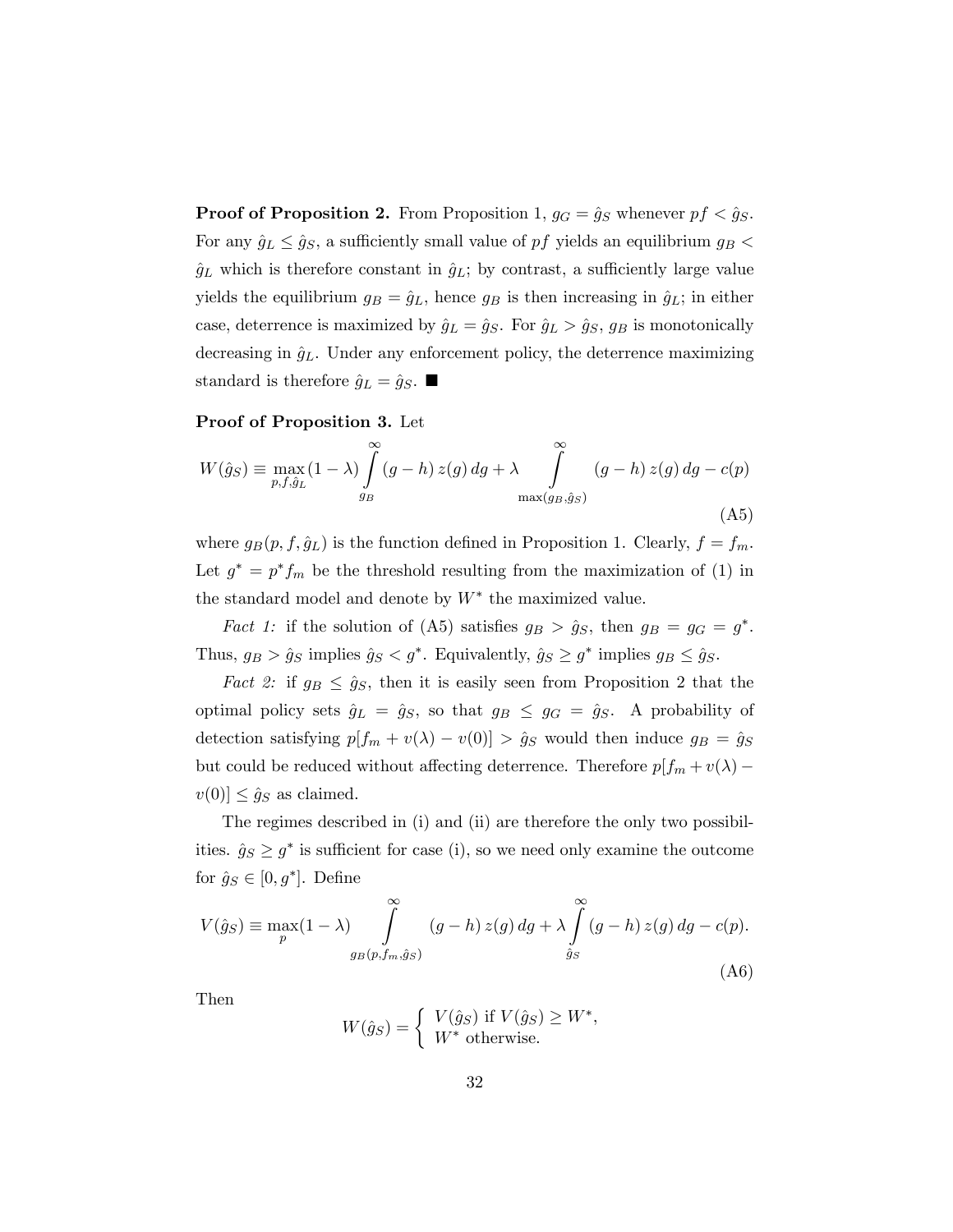From the above discussion,  $V(g^*) > W^*$  and  $V(0) < W^*$ . Therefore, by the intermediate value theorem, there exists  $\hat{g} \in (0, g^*)$  such that  $W(\hat{g}) = V(\hat{g})$ . We show that  $\hat{g}$  is unique because  $V (\hat{g}_S)$  is strictly increasing. Using the envelope theorem,

$$
\frac{dV(\hat{g}_S)}{d\hat{g}_S} = (1 - \lambda)(h - g_B)z(g_B)\frac{\partial g_B}{\partial \hat{g}_S} + \lambda(h - \hat{g}_S)z(\hat{g}_S) > 0.
$$

The sign follows from  $g_B(p, f_m, \hat{g}_S) \leq \hat{g}_S \leq g^* < h$  and from

$$
\frac{\partial g_B}{\partial \hat g_S} = \left.\frac{\partial g_B(p,f_m,\hat g_L)}{\partial \hat g_L}\right|_{\hat g_L=\hat g_S} \geq 0,
$$

where the strict inequality holds only when the legal standard is binding.  $\blacksquare$ 

**Proof of Lemma 2.** Rewrite the publicly observable signal as  $X \in$  $\{\mu_C, \mu_D, \mu_N\}$ . By Lemma 1, when  $g_B \ge \hat{g}_S$ , then  $\mu_C = \mu_D = \mu_N = \lambda$ , therefore  $\overline{\varphi} = \varphi(\lambda)$ . Henceforth, let  $g_B < \hat{g}_S$ , in which case  $\mu_C < \mu_D < \mu_N$ . We compare X with the signal  $X' \in {\{\mu'_C, \mu'_D, \mu'_N\}}$  resulting from a change in  $\hat{g}_L$ , p or  $g_B$ . Let H and H' be the cdf's of X and X' respectively, which by construction have the same mean, and define  $S \equiv H' - H$ . We show that S changes sign only once, a sufficient condition for the distributions to be ranked in terms of an increase or decrease in risk (Rothschild and Stiglitz 1970).

Consider the change from  $\hat{g}_L$  to  $\hat{g}'_L > \hat{g}_L$ . By Lemma 1 and using (??) to (??), when  $\hat{g}'_L \leq \hat{g}_S$ , then  $P'_C > P_C$ ,  $P'_D < P_D$ ,  $P'_N = P_N$ , and  $\mu'_C = \mu_C$ ,  $\mu'_D > \mu_D, \mu'_N = \mu_N$ . Therefore,  $P'_C = P_C + \alpha$  and  $P'_D = P_D - \alpha$  for some positive  $\alpha < P_D$ . Then

$$
S(x) \equiv H'(x) - H(x) = \begin{cases} 0 & \text{if } x < \mu_C, \\ \alpha & \text{if } \mu_C \le x < \mu_D, \\ -(P_D - \alpha) & \text{if } \mu_D \le x < \mu'_D, \\ 0 & \text{if } \mu'_D \le x. \end{cases}
$$

Because  $S(x)$  is first positive and then negative, X' has greater risk than X and is therefore more informative.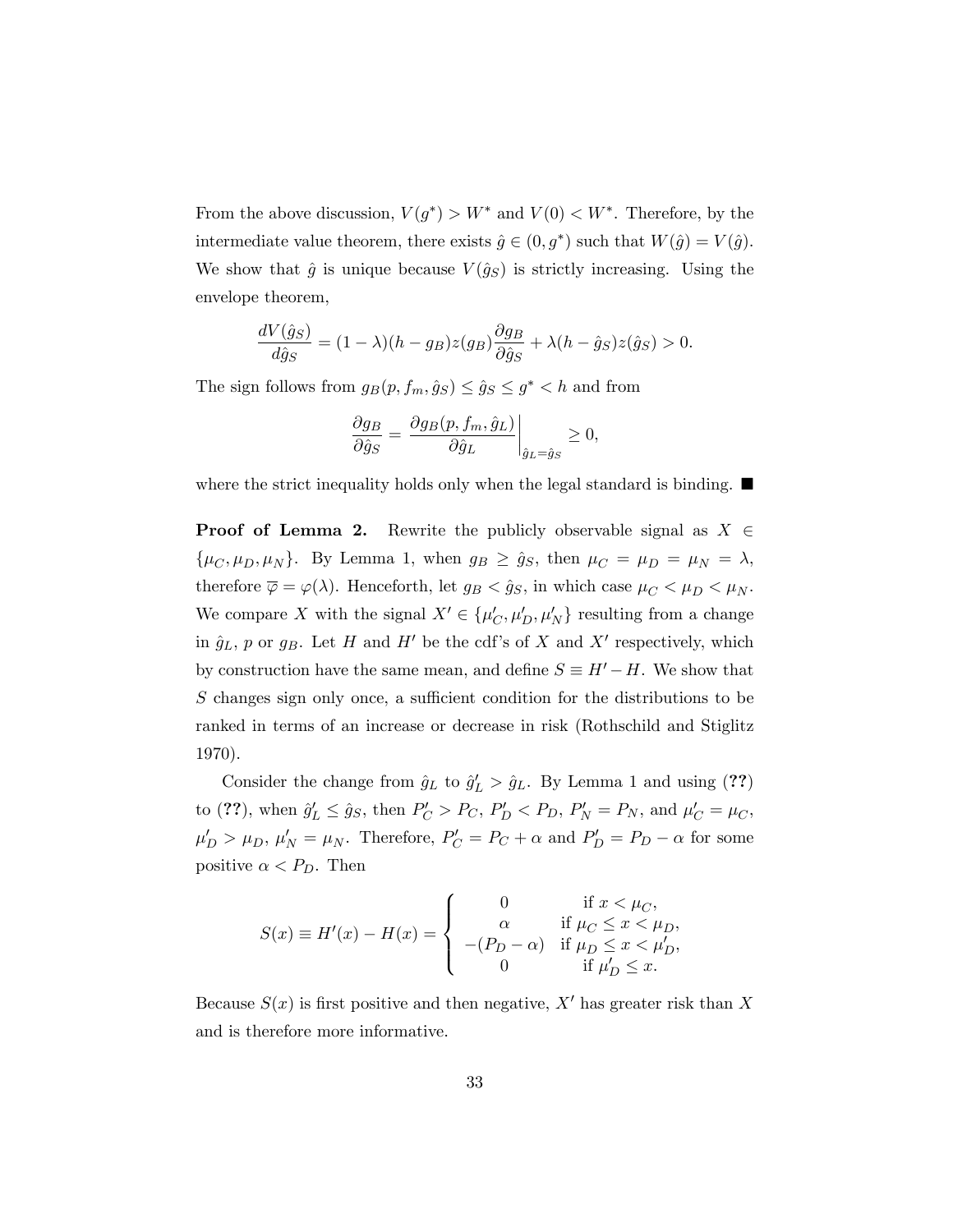When  $\hat{g}_L > \hat{g}_S$ , the change from  $\hat{g}_L$  to  $\hat{g}'_L > \hat{g}_L$  implies  $P'_C > P_C$ ,  $P'_D <$  $P_D, P'_N = P_N$ , and  $\mu'_C > \mu_C, \mu'_D = \mu_D, \mu'_N = \mu_N$ . Again,  $P'_C = P_C + \alpha$ and  $P'_D = P_D - \alpha$  for some positive  $\alpha < P_D$ . In this case,

$$
S(x) \equiv H'(x) - H(x) = \begin{cases} 0 & \text{if } x < \mu_C, \\ -P_C & \text{if } \mu_C \le x < \mu_C', \\ \alpha & \text{if } \mu_C' \le x < \mu_N \\ 0 & \text{if } \mu_N \le x \end{cases}
$$

Now  $X'$  has les risk than X and is therefore less informative. A similar argument applies to changes in p or  $g_B$ .

Proof of Proposition 4. To complete the argument in the text, we need to consider the possibility that an optimal regime with zero fine involves a binding standard  $\hat{g}_L < \hat{g}_S$ , i.e.,  $g_B = \hat{g}_L < pv(\mu_N (g_B))$ . Such a possibility is compatible with condition (18). As in part (ii) of the proposition,  $W_{g_B}$  +  $\overline{\varphi}_{g_B}$  < 0. However, we now have  $\partial g_B/\partial \hat{g}_L > 0$  and  $\overline{\varphi}_{\hat{g}_L} > 0$ . We show that this cannot be optimal.

Suppose such a standard, denoted by  $\hat{g}^1_L < \hat{g}_S$ , and let  $g^{**}_B = \hat{g}^1_L$  be the associated equilibrium threshold. We assume  $\hat{g}_L^1 > g_c(p)$  as defined in Lemma 2, otherwise the standard would have no effect. Note that  $g_c(p)$ satisfies:

$$
g_c(p) = p[v(\mu_N(g_c(p))) - v(\mu_C(g_c(p), \infty))].
$$
 (A7)

To see the equivalence with the equation in Lemma A1, set  $\hat{g}_L = \infty$  in (8) and  $g_B = g_c(p)$  in (8) and (7), so that  $\mu_C(g_B,\infty) = \mu_D(g_B)$ . We show: (i) that the equilibrium  $g_B^{**} = \hat{g}_L^1$  can also be implemented by a zero fine policy with the same p and with some standard  $\hat{g}_L^2 > \hat{g}_S$ ; (ii) that the latter policy provides a more informative signal.

According to claim (i), there exists  $\hat{g}_L^2 > \hat{g}_S$  solving

$$
g_B^{**} = p[v(\mu_N(g_B^{**})) - v(\mu_C(g_B^{**}, \hat{g}_L^2))].
$$
 (A8)

DeÖne

$$
\psi(g_B^{**}, \hat{g}_L^2) \equiv g_B^{**} - p[v(\mu_N(g_B^{**})) - v(\mu_C(g_B^{**}, \hat{g}_L^2))].
$$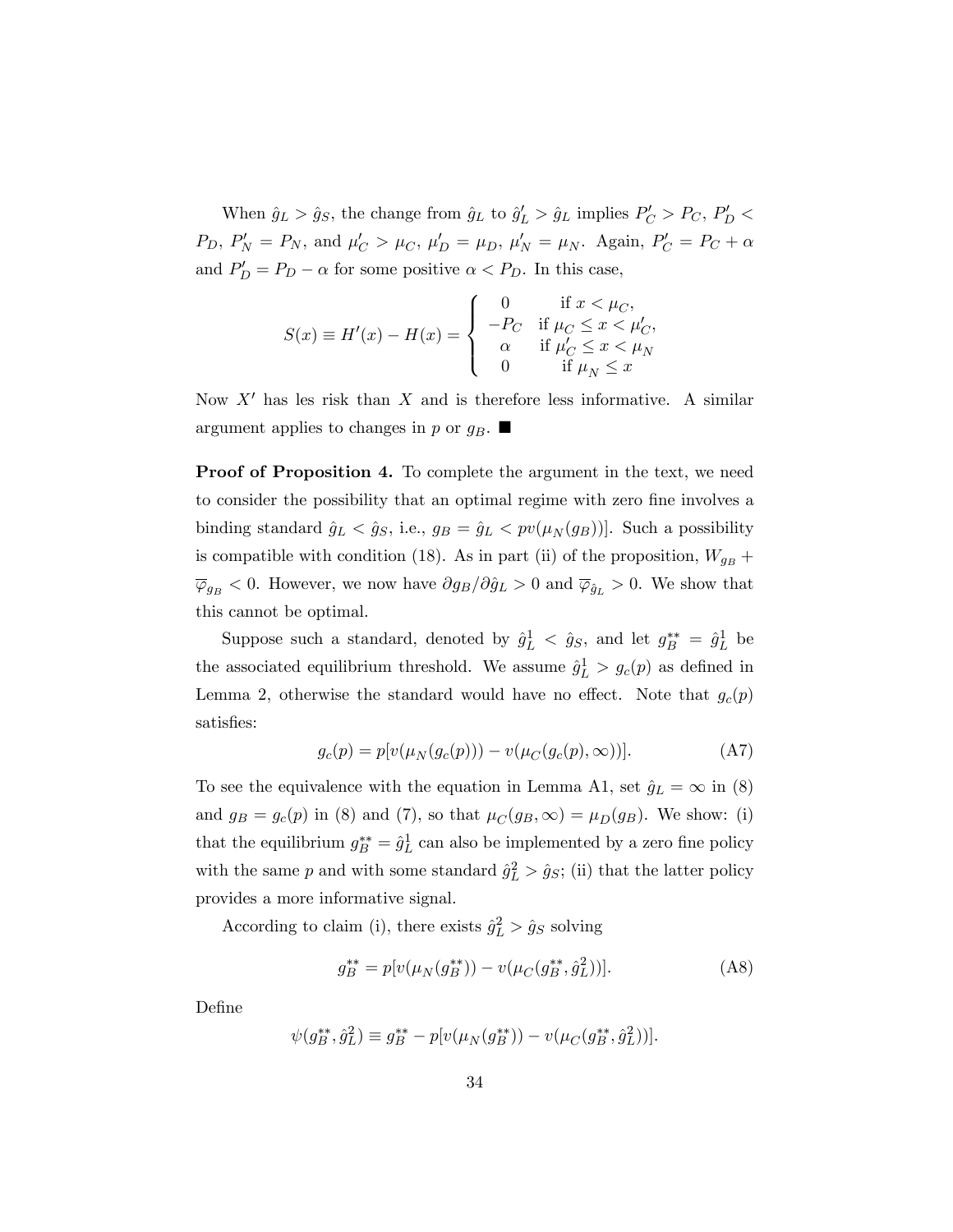By assumption,

$$
\psi(g_B^{**}, \hat{g}_S) = g_B^{**} - pv(\mu_N(g_B^{**})) < 0,
$$

Because  $\psi$  is increasing in  $g_B^{**}$  and given (A7),

$$
\psi(g_B^{**}, \infty) = g_B^{**} - p[v(\mu_N(g_B^{**})) - v(\mu_C(g_B^{**}, \infty))] > 0 \text{ for } g_B^{**} > g_c(p).
$$

Hence, there exists  $\hat{g}_L^2 > \hat{g}_S$  solving (A8). Because  $\psi$  is also increasing in its second argument,  $\hat{g}_L^2$  is unique.

We now prove claim (ii). Denote the support of the policy with the binding standard  $\hat{g}_L^1$  by  $\{\mu_D, \mu_N\}$ , where  $\mu_D < \lambda < \mu_N$ , and let the probabilities be  $P_D$  and  $P_N$ . For the policy with the standard  $\hat{g}_L^2$ , the support is  $\{\mu'_C, \mu'_D, \mu'_N\}$  where  $\mu'_C < \mu'_D = \lambda$  and  $\mu'_N = \mu_N$ . The probabilities satisfy  $P'_N = P_N$  and  $P_C + P'_D = P_D$ , i.e., the probability mass initially at  $\mu_D$  has been redistributed over  $\mu'_C$  and  $\mu'_D$ . Because  $\mu'_D > \mu_D$ , this constitutes a mean preserving spread if  $\mu'_C < \mu_D$ . From (9) in Lemma 1, given  $\hat{g}_L^1 = g_B^{**}$ ,

$$
\mu_D = \frac{\lambda (1 - Z(\hat{g}_S))}{\lambda (1 - Z(\hat{g}_S)) + (1 - \lambda)(1 - Z(g_B^{**}))}
$$

From (8),

$$
\mu_C' = \frac{\lambda \left[ Z(\hat{g}_L^2) - Z(\hat{g}_S) \right]}{\lambda \left[ Z(\hat{g}_L^2) - Z(\hat{g}_S) \right] + (1 - \lambda) \left[ Z(\hat{g}_L^2) - Z(g_L^{**}) \right]}
$$

Therefore,  $\mu'_C < \mu_D$ .

## Notes

<sup>1</sup>The idea is not new, considering for instance the organization of the socalled Law Merchant in the Middle Ages (see Milgrom, North and Weingast, 1990).

<sup>2</sup>Reputational losses are measured as the drop in firm value in excess of the cost of legally imposed penalties (together with compensation awards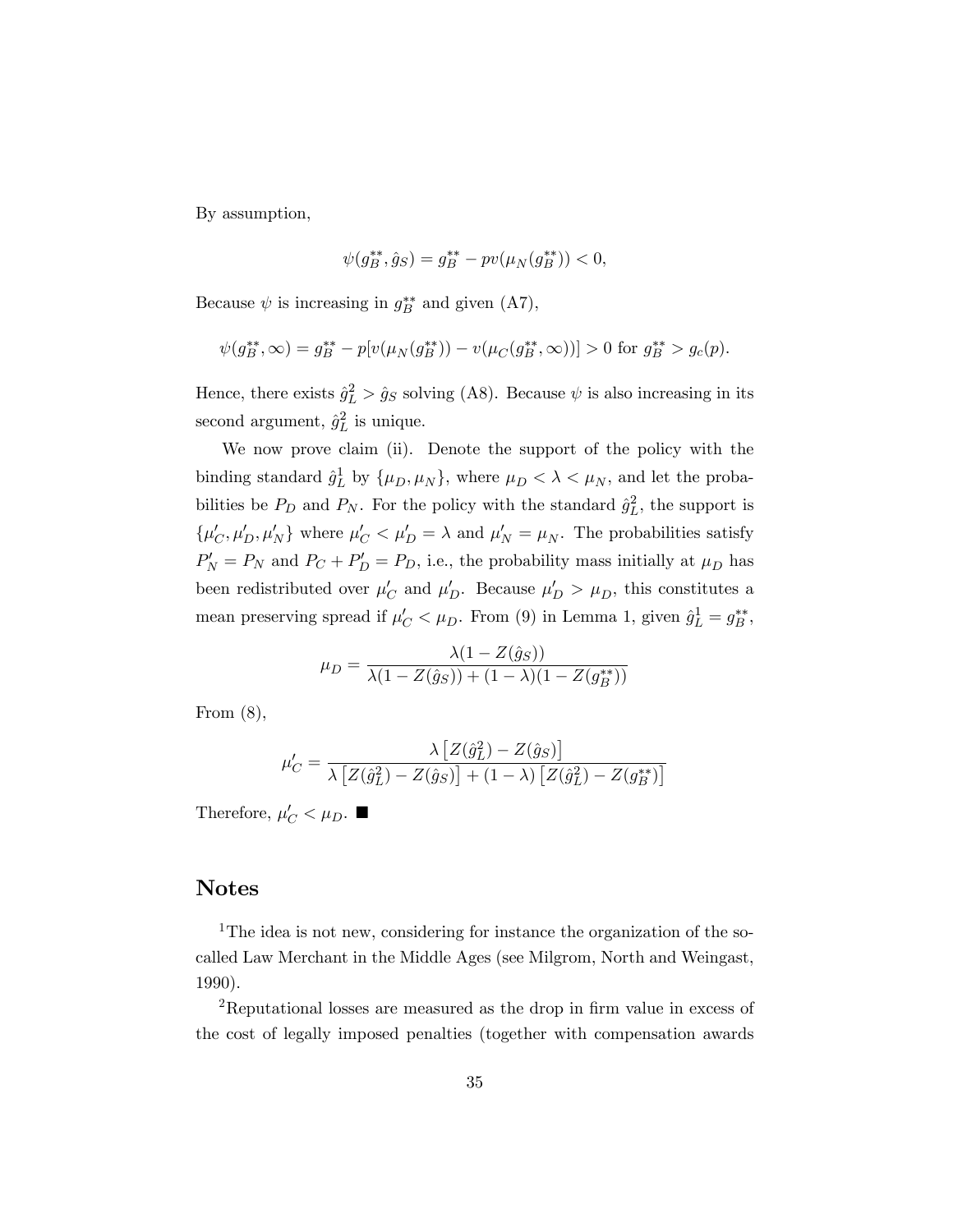and remedial measures) and have been shown to depend on the type of misconduct and whether those affected can penalize the firm (Karpoff and Lott, 1993; Alexander, 1996; Beatty et al., 1998; Karpoff et al., 2005, 2008). In a U.K. study, Armour et al. (2017) find that reputational losses for Önancial misconduct are nearly nine times the size of legal sanctions, when misconduct harms so-called related parties (e.g., customers, suppliers or investors).

<sup>3</sup>We borrow from Polinsky and Shavell (2007) in this respect.

 $4$ Obviously, acts can be interpreted from different perspectives, e.g., acts of omission such as not making a full stop at an intersection versus positive acts such as discharging pollutants in a river.

 $5$ Our definition of norms is consistent with McAdams' (1997, p. 340), as "informal social regularities that individuals feel obligated to follow because of an internalized sense of duty, because of fear of external non-legal sanctions, or both."

 $6$ As remarked by Posner (2000), norms of conduct that seem excessive compared to the apparent harm from noncompliance may in fact be useful to screen types.

<sup>7</sup>A tendency to violate a particular norm may suggest a disposition to violate norms generally (Posner and Rasmusen, 1999).

<sup>8</sup>See Rasmusen (1966) Bénabou and Tirole (2006, 2011), Daughety and Reinganum (2010), Deffains and Fluet (2013), Iacobucci (2014), and Mungan (2016a), among others.

<sup>9</sup>In Section 5, we discuss the consequences of relaxing this assumption.

 $10$ Because everyone complies with the law, the event "convicted" is offequilibrium, so  $\mu_C$  cannot be computed from Bayes' rule. We take the limit as  $g_B$  approaches  $\hat{g}_S$  from the left. This can also be rationalized in terms of Cho and Kreps' (1987) D1 criterion.

<sup>11</sup>Note that informal sanctions may well decrease when expected formal sanctions increase (through a higher fine or more detection), but never to the point of reducing deterrence. This is a standard result; see Mungan (2016a).

<sup>12</sup>This is well known from decision theory. See for instance Gollier  $(2001)$ ,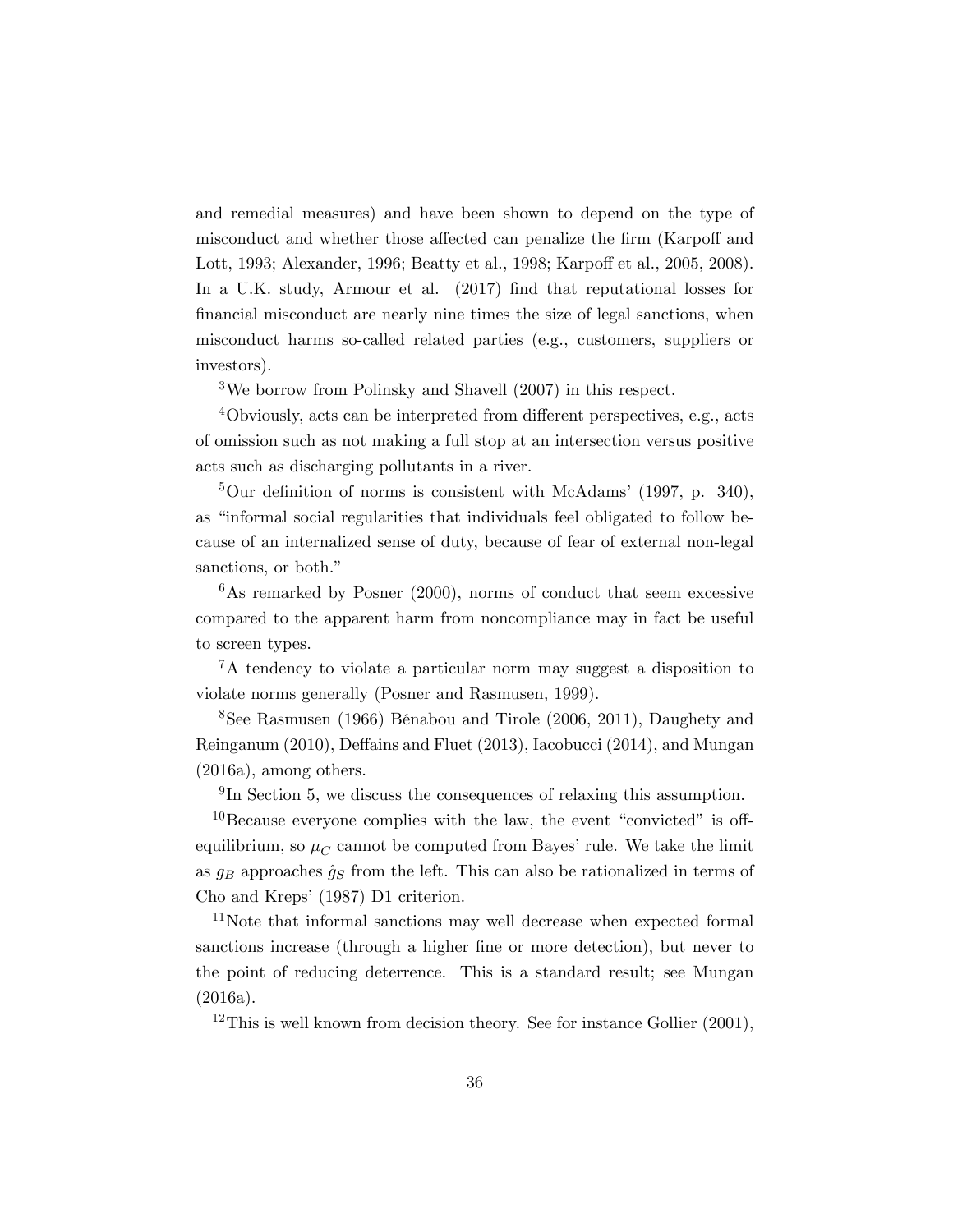chapter 24.

<sup>13</sup>The probabilities are the denominators in the relevant expressions of Lemma 1. We consider only the case where  $g_B \leq \hat{g}_L$ .

<sup>14</sup>The limiting case of the latter policy is the strict liability regime with symbolic fines alluded to in Section 3.

<sup>15</sup>Proposition 1 then implies that  $\partial g_0/\partial p$  and  $\partial g_0/\partial f$  are both positive, while  $\partial g_0/\partial g_L$  is nil when  $g_L \leq g_S$  and negative when  $g_L > g_S$ .

<sup>16</sup>See Rasmusen (1996), Harel and Klement (2007), Bénabou and Tirole (2011), Iacobucci (2014), and Mungan (2016a, 2016b).

<sup>17</sup>See Fischel and Sykes (1996) and Khanna (1996).

<sup>18</sup>This contrasts with Cooter and Porat (2001) who discuss private enforcement in a tort context where the "audit probability" is not a policy variable.

 $19$ Likelihood is defined as in classical statistics, disregarding prior probabilities.

<sup>20</sup>See Demougin and Fluet  $(2006)$ . There is no overdeterrence because the audit probability is a decision variable. However, the chilling of desirable acts would be an issue if, as in Kaplow  $(2011)$ , there are "benign acts" which could be confused with the action considered here.

# References

- [1] Acemoglu, D., and M.O. Jackson. 2017. "Social Norms and the Encorcement of Laws," 15 Journal of the European Economic Association 245-295.
- [2] Agan, A., and S. Starr. 2017. "The Effect of Criminal Records on Access to Employment," 107 American Economic Review: Papers and  $Proceedings 560–564.$
- [3] Alexander, C. R. 1996. "On the Nature of the Reputational Penalty for Corporate Crime: Evidence," 42 Journal of Law and Economics 489-526.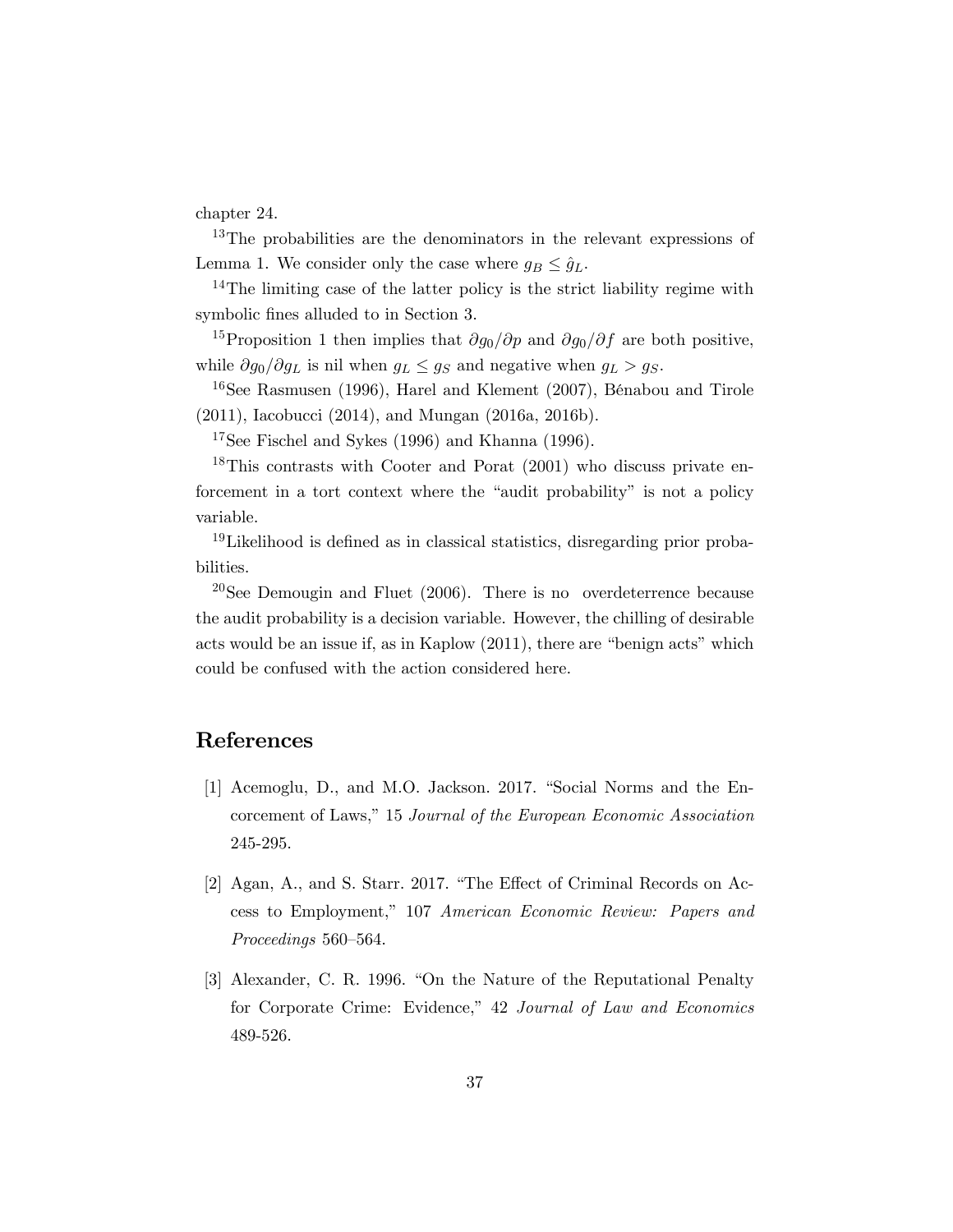- [4] Andreoni, J., and B.D. Bernheim. 2009. "Social Image and the 50-50 Normî 77 Econometrica 1607-1636.
- [5] Ariely, D., A. Bracha and S. Meier. 2009. "Doing Good or Doing Well? Image Motivation and Monetary Incentives in Behaving Prosocially," 99 American Economic Review 544-555.
- [6] Armour, J., Mayer, C., and A. Polo. 2017. "Regulatory Sanctions and Reputational Damages in Financial Markets," 52 Journal of Financial and Quantitative Analysis 1429-1448.
- $[7]$  Beatty, R.P., H. Bunsis, and J. R.M. Hand. 1998. "The Indirect Economic Penalties in SEC Investigations of Underwriters," 50 Journal of Financial Economics 151-186.
- [8] Becker, G. 1968. "Crime and Punishment: An Economic Approach," 76 Journal of Political Economy 169-217.
- [9] Bénabou, R., and J. Tirole. 2006. "Incentives and Prosocial Behavior," 96 American Economic Review 1652-1678.
- [10] Bénabou, R., and J. Tirole.  $2011$ . "Laws and Norms," NBER, Working paper 17579.
- [11] Bernheim, B.D. 1994. "A Theory of Conformity," 102 Journal of Political Economy 905-953.
- [12] Charness, G., and M. Rabin. 2002. "Understanding Social Preferences with Simple Tests," 117 Quarterly Journal of Economics 817-869.
- [13] Charness, G., L. Rigotti, and A. Rustichini. 2016. "Social Surplus Determines Cooperation Rates in the One-Shot Prisoner's Dilemma," 100 Games and Economic Behavior 113-124.
- [14] Cho, I. K., and D. Kreps. 1987. "Signaling games and stable equilibria," 102 Quarterly Journal of Economics 179-221.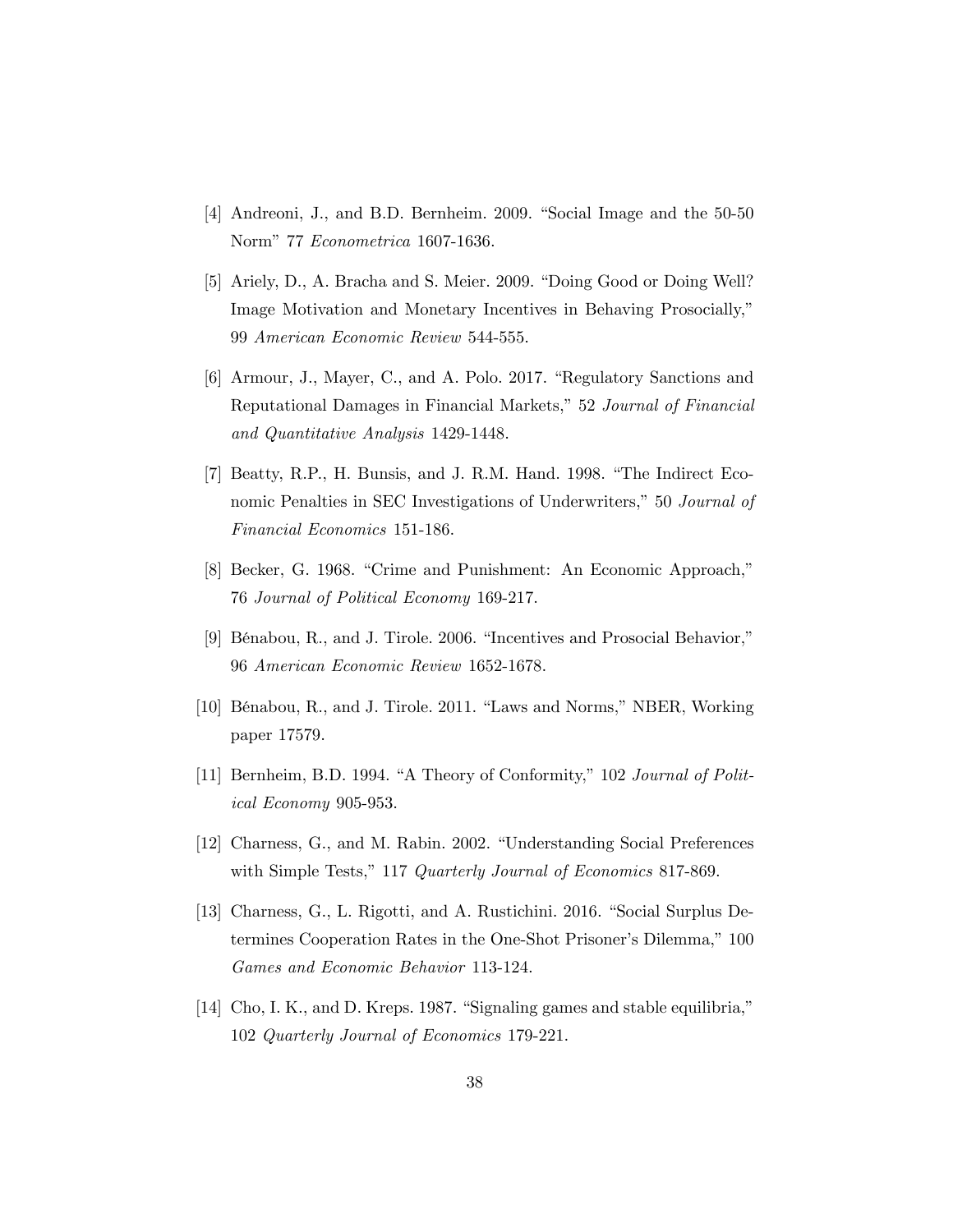- [15] Cooter, R. 1998. "Expressive Law and Economics," 27 Journal of Legal Studies, 585-608.
- [16] Cooter, R., and A. Porat. 2001. "Should Courts Deduct Nonlegal Sanctions from Damages?" 30 Journal of Legal Studies 401-422.
- [17] Dana, J., D.M. Cain, and R. Dawes.  $2006.$  "What You Don't Know Won't Hurt Me: Costly (but Quiet) Exit in Dictator Games,"  $100$  Organizational Behavior and Human Decision Processes 193-201.
- [18] Daughety, A., and J. Reinganum. 2010. "Public Goods, Social Pressure, and the Choice Between Privacy and Publicity," 2 American Economic Journal: Microeconomics 191-222.
- [19] Deffains, B., and C. Fluet. 2013. "Legal Liability when Individuals Have Moral Concerns," 29 Journal of Law, Economics, and Organization 930-955.
- $[20]$  Demougin, D., and C. Fluet. 2006. "Preponderance of Evidence," 50 European Economic Review 963-976.
- [21] Ellickson, R. C. 1991. Order Without Law: How Neighbors Settle Disputes. Cambridge, Mass.: Harvard University Press.
- [22] Engelmann, D., and M. Strobel. 2004. "Inequality Aversion, Efficiency, and Maximin Preferences in Simple Distribution Experiments," 94 American Economic Review 857-869.
- [23] Fischel, D., and A. Sykes. 1996. "Corporate Crime," 25 Journal of Legal Studies 319-350.
- [24] Fluet, C. and M. Mungan  $(2018)$ , "The Signal-Tuning Function of Liability Regimes," George Mason University – Antonin Scalia Law School, Working paper.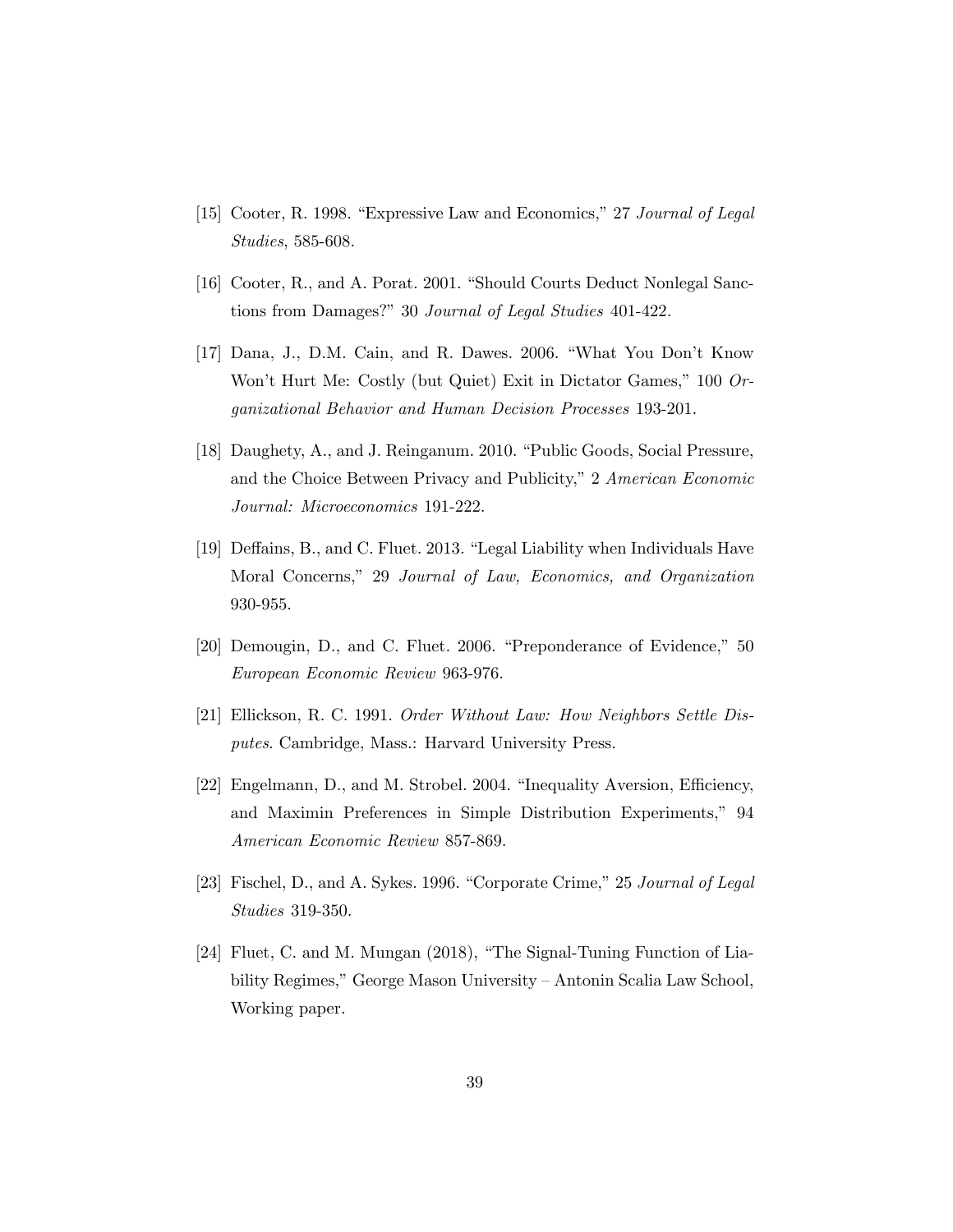- [25] Funk, P. 2004. "On the Effective Use of Stigma as a Crime-Deterrent," 48 European Economic Review 2004.
- [26] Funk, P. 2010. "Social Incentives and Voter Turnout: Theory and Evidence," 8 Journal of the European Economic Association 1077-1103.
- [27] Ganuza, J.-J., and J. S. Penalva.  $2010$ . "Signal-Ordering Based on Dispersion and the Supply of Private Information in Auctions," 78 Econometrica 1007-1030.
- [28] Gollier, C. 2001. The Economics of Risk and Time. Cambridge, Mass.: MIT Press.
- [29] Harel, A., and A. Klement. 2007. "The Economics of Stigma: Why More Detection of Crime May Result in Less Stigmatization," 36 Journal of Legal Studies 355-378.
- [30] Iacobucci, E.M. 2014. "On the Interaction Between Legal and Reputational Sanctions," 43 Journal of Legal Studies 189-207.
- [31] Kahan, D.M., and E.A. Posner. 1999. "Shaming White-Collar Criminals: A Proposal for Reform of the Federal Sentencing Guidelines," 42 Journal of Law and Economics 365-392.
- [32] Kaplow, L. 2011. "On the Optimal Burden of Proof," 119 Journal of Political Economy 1104-1140.
- [33] Kaplow, L., and S. Shavell. 1994. "Accuracy in the Determination of Liability," 37 Journal of Law and Economics 1-15.
- [34] Karpoff, J. M. 2012. "Does Reputation Work to discipline Corporate Misconduct?" in M.L. Barnett and T.G. Pollock, eds., Oxford Handbook of Corporate Reputation. Oxford: Oxford University Press.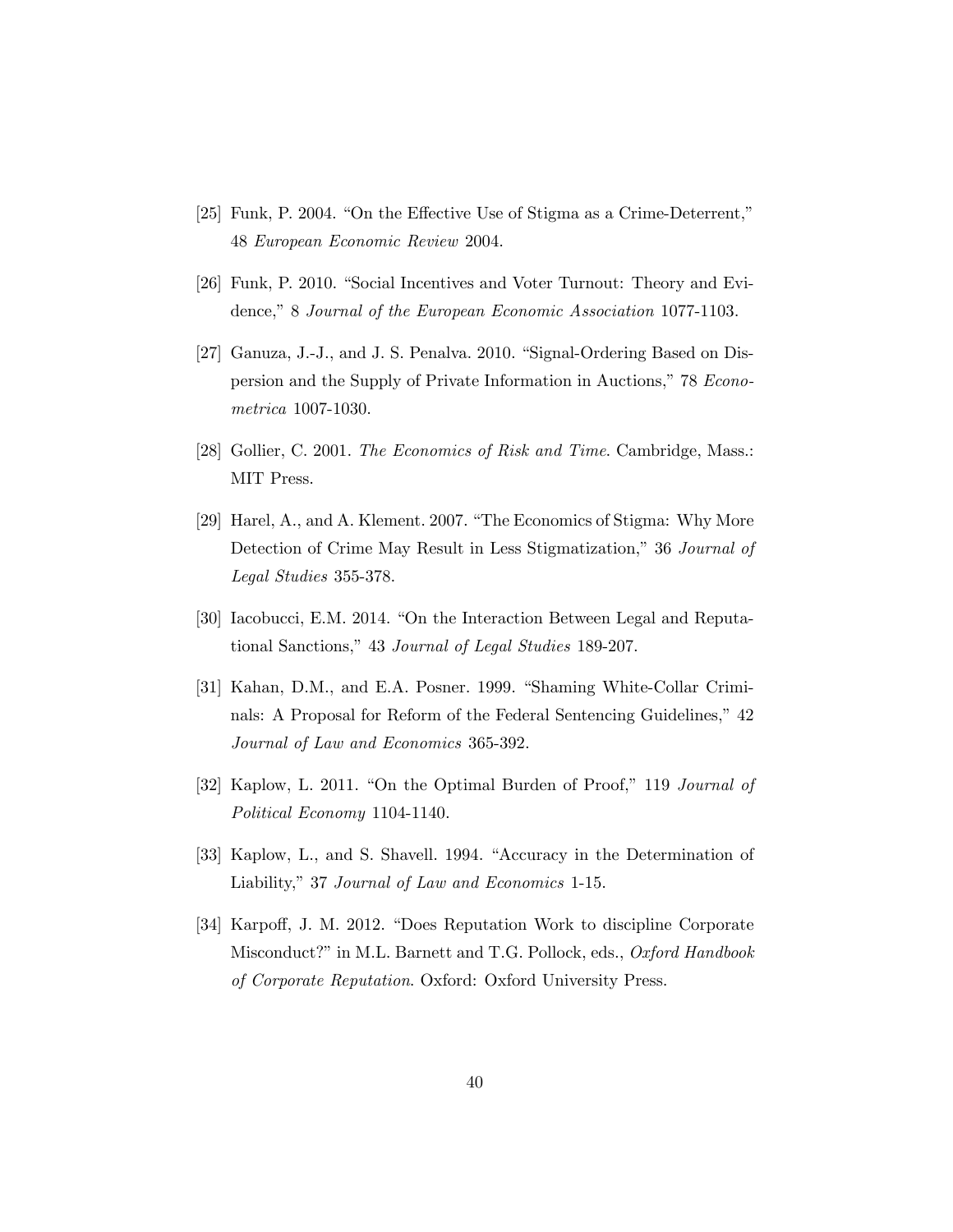- [35] Karpoff, J.M., and J.R. Lott. 1993. "The Reputational Penalty Firms Bear from Committing Criminal Fraud," 36 Journal of Law and Economics 757-802.
- [36] Karpoff, J.M., J.R. Lott, and E.W. Wehrly. 2005. "The Reputational Penalties for Environmental Violations: Empirical Evidence," 48 Journal of Law and Economics 653-675.
- [37] Karpoff, J. M., D. Scott Lee, and G.S. Martin. 2008. "The Cost to Firms of Cooking the Books," 43 Journal of Financial and Quantitative Analysis 581-611.
- [38] Khanna, V. 1996. "Corporate Criminal Liability: What Purpose Does it Serve?î 109 Harvard Law Review 1477-1537.
- [39] Masclet, D., C. Noussair, S. Tucker, and M.C. Villeval. 2003. "Monetary and Non-Monetary Punishment in the Voluntary Contribution Mechanism," 93 American Economic Review 366-380.
- [40] McAdams, R.H. 1997. "The Origin, Development, and Regulation of Norms," 96 Michigan Law Review 338-433.
- $[41]$  McAdams, R.H., and E. B. Rasmusen. 2007. "Norms in Law and Economics," in A.M. Polinsky and S. Shavell, eds., Handbook of Law and Economics, Vol. 1. New York: North-Holland.
- [42] Milgrom, P.R., C.N. Douglass, and B.R. Weingast. 1990. "The Role of Institutions in the Revival of Trade: The Law Merchant, Private Judges, and the Champagne Fairs," 2 Economics and Politics 1-23.
- [43] Mungan, M. 2016a. "A Generalized Model for Reputational Sanctions and the (Ir)Relevance of the Interactions between Legal and Reputational Sanctions," 46 International Review of Law and Economics 86-92.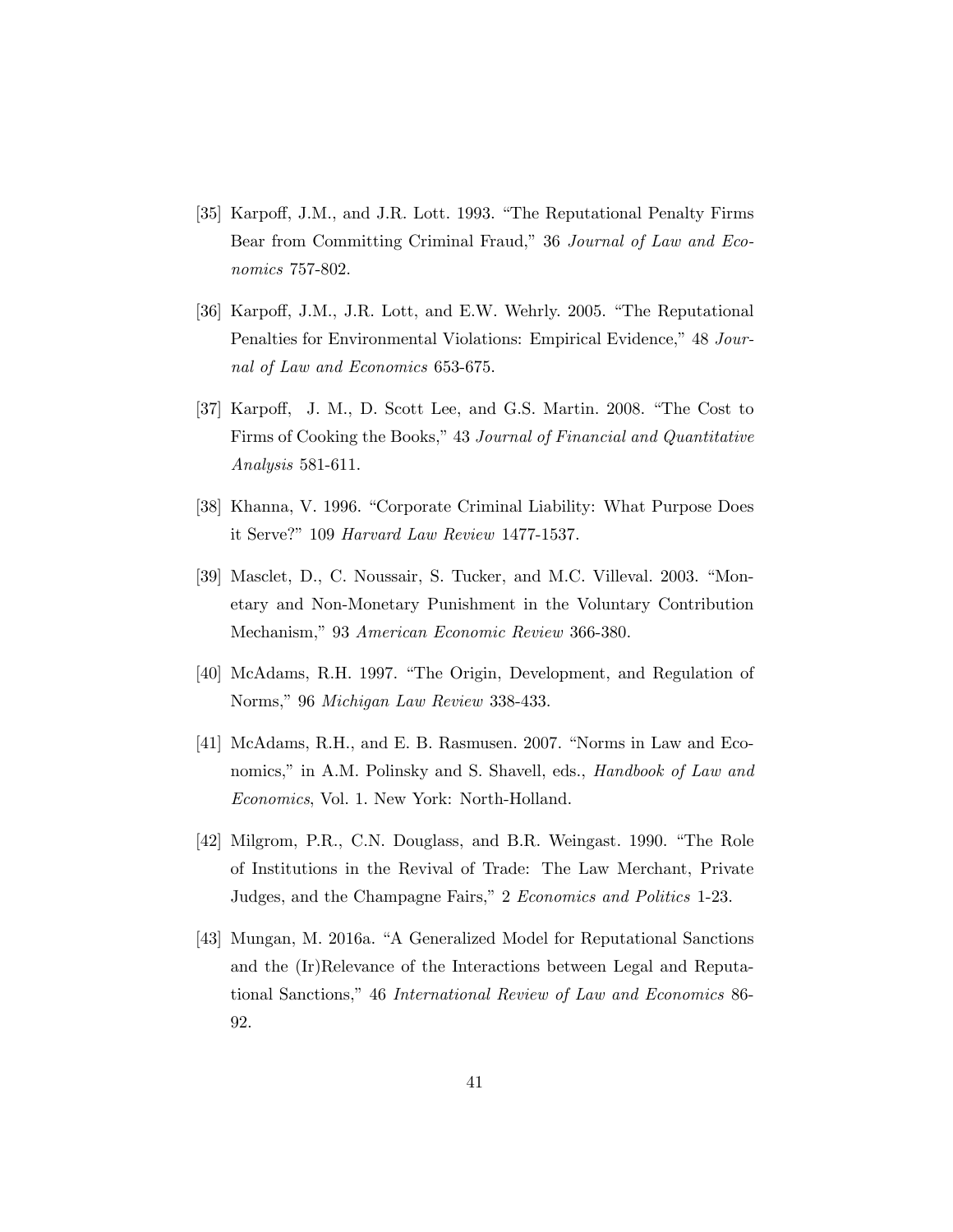- [44] Mungan, M. 2016b. "Stigma Dilution and Over-Criminalization," 18 American Law and Economics Review 88-121.
- [45] Parsons, C., J. Sulaeman and S. Titman. 2018. "The Geography of Financial Misconduct,î 73 The Journal of Finance 2087-2137.
- [46] Polinsky, M.A., and S. Shavell. 2000. "The Economic Theory of Public Enforcement of Law," 38 Journal of Economic Literature 45-76.
- [47] Polinsky, M.A., and S. Shavell. 2007. "The Theory of Public Enforcement of Law," in A.M. Polinsky and S. Shavell, eds., *Handbook of Law* and Economics, Vol. 1. New York: North-Holland.
- [48] Posner, E.A. 2000. Law and Social Norms. Cambridge, Mass.: Harvard University Press.
- [49] Posner, R. A., and E. Rasmusen. 1999. "Creating and Enforcing Norms, with Special Reference to Sanctions," 19 International Review of Law and Economics 369-382.
- [50] Rasmusen, E. 1996. "Stigma and Self-Fulfilling Expectations of Criminality," 39 Journal of Law and Economics 519–43.
- [51] Rothschild, M., and J.E. Stiglitz. 1970. "Increasing Risk: I. A Definition," 2 Journal of Economic Theory 225-243.
- [52] Shapira, R. 2016. "Reputation through Litigation: How the Legal System Shapes Behavior by Producing Information," 91 Washington Law Review 1193-1252.
- [53] Shavell, S. 2002. "Law versus Morality as Regulator of Conduct," 4 American Law and Economic Review 227-257.
- [54] Uggen, C., M. Vuolo, S. Lageson, E. Ruhland, and H. K. Whitham. 2014. "The Edge of Stigma: An Experimental Audit of the Effects of Low-Level Criminal Records on Employment," 52 Criminology 627–54.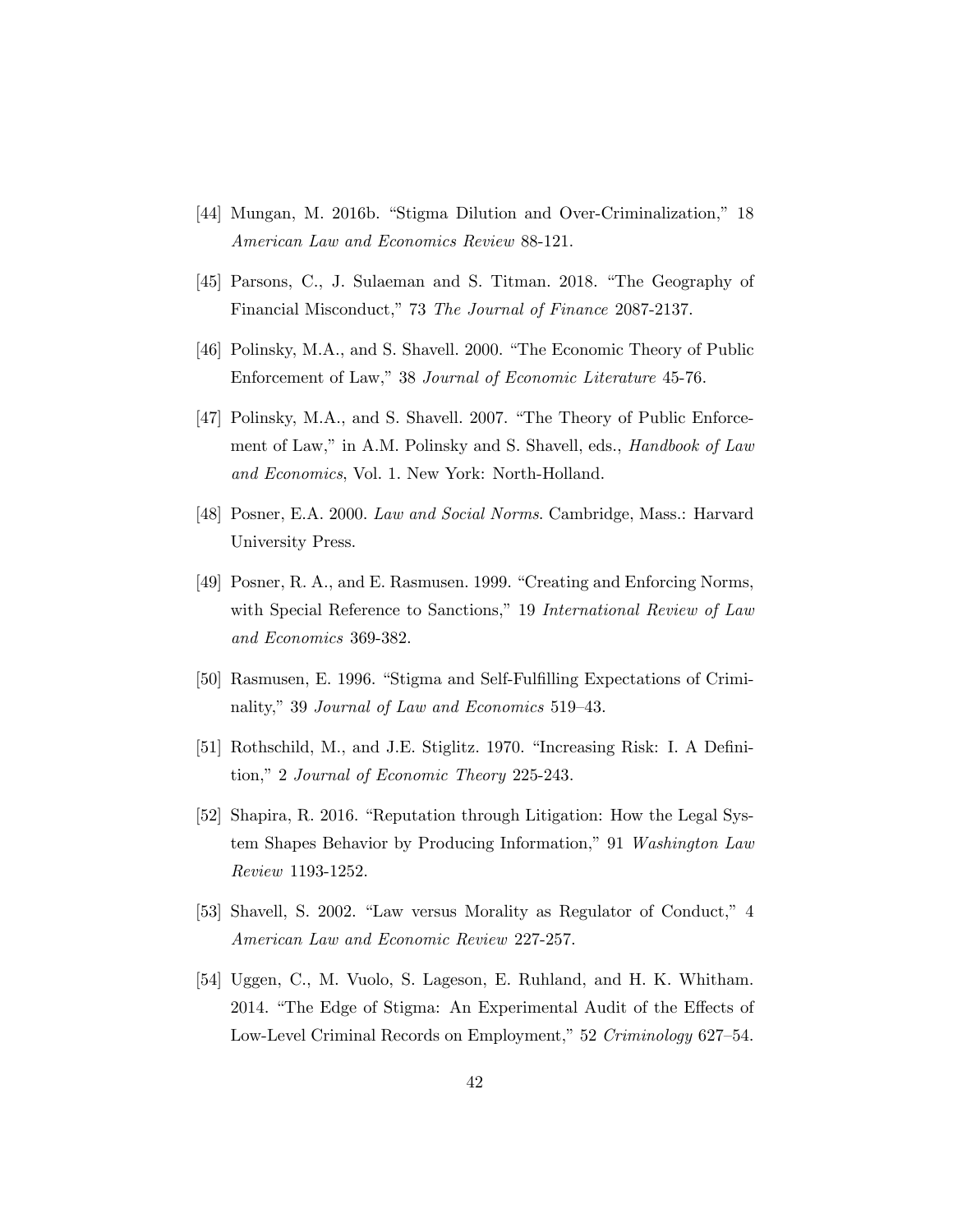[55] Zasu, Y. 2007. "Sanctions by Social Norms and the Law: Substitutes or Complements?î 36 Journal of Legal Studies 379-396.

$$
\begin{array}{ccc}\n & p[v(\mu_N) - v(\mu_D)] & p[s + (v(\mu_N) - v(\mu_G))] \\
\hline\n0 & g_L^1 & g_L^2 & g_L^3\n\end{array}
$$

Figure 1. Thresholds and legal standards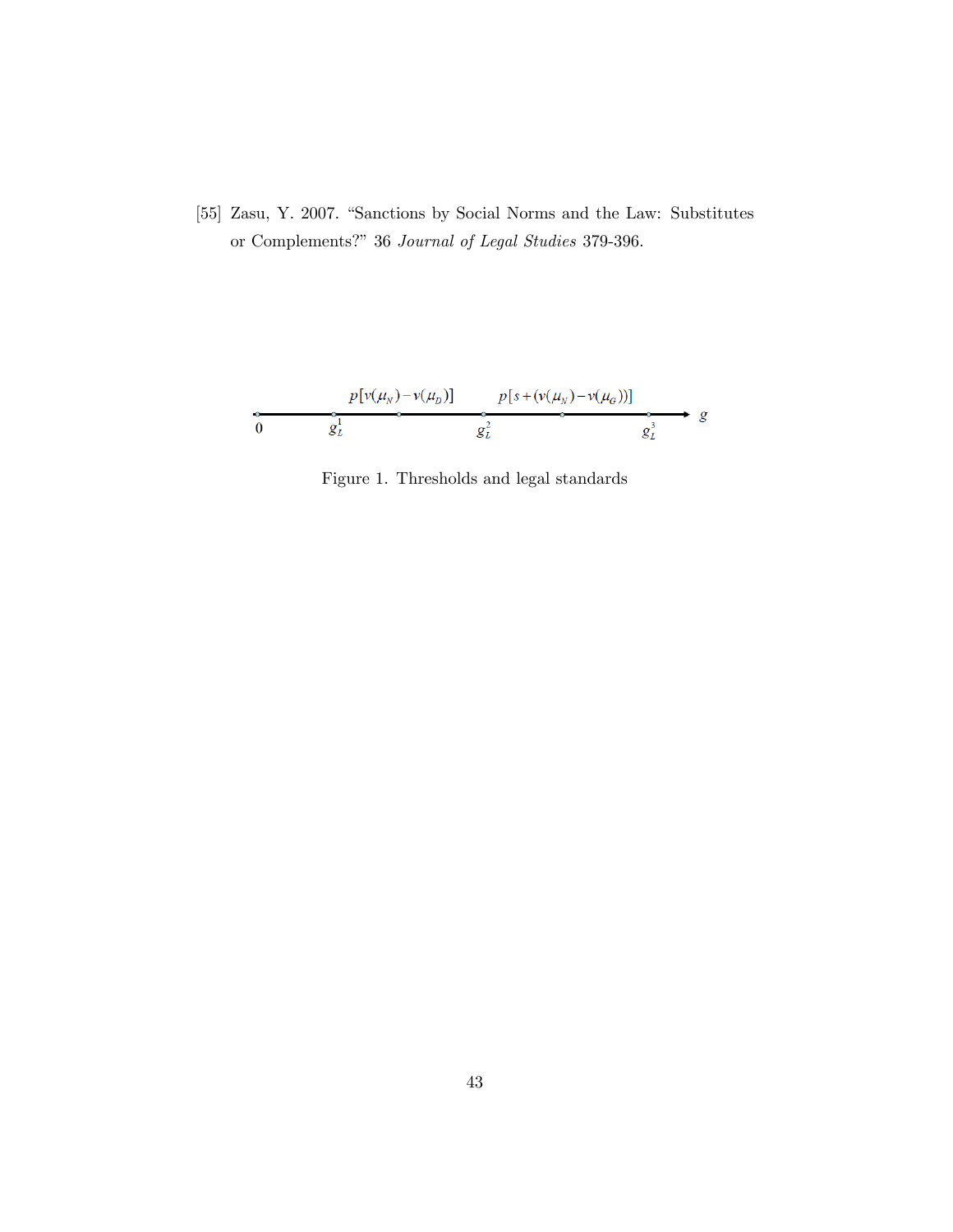

Figure 2. Reputational sanctions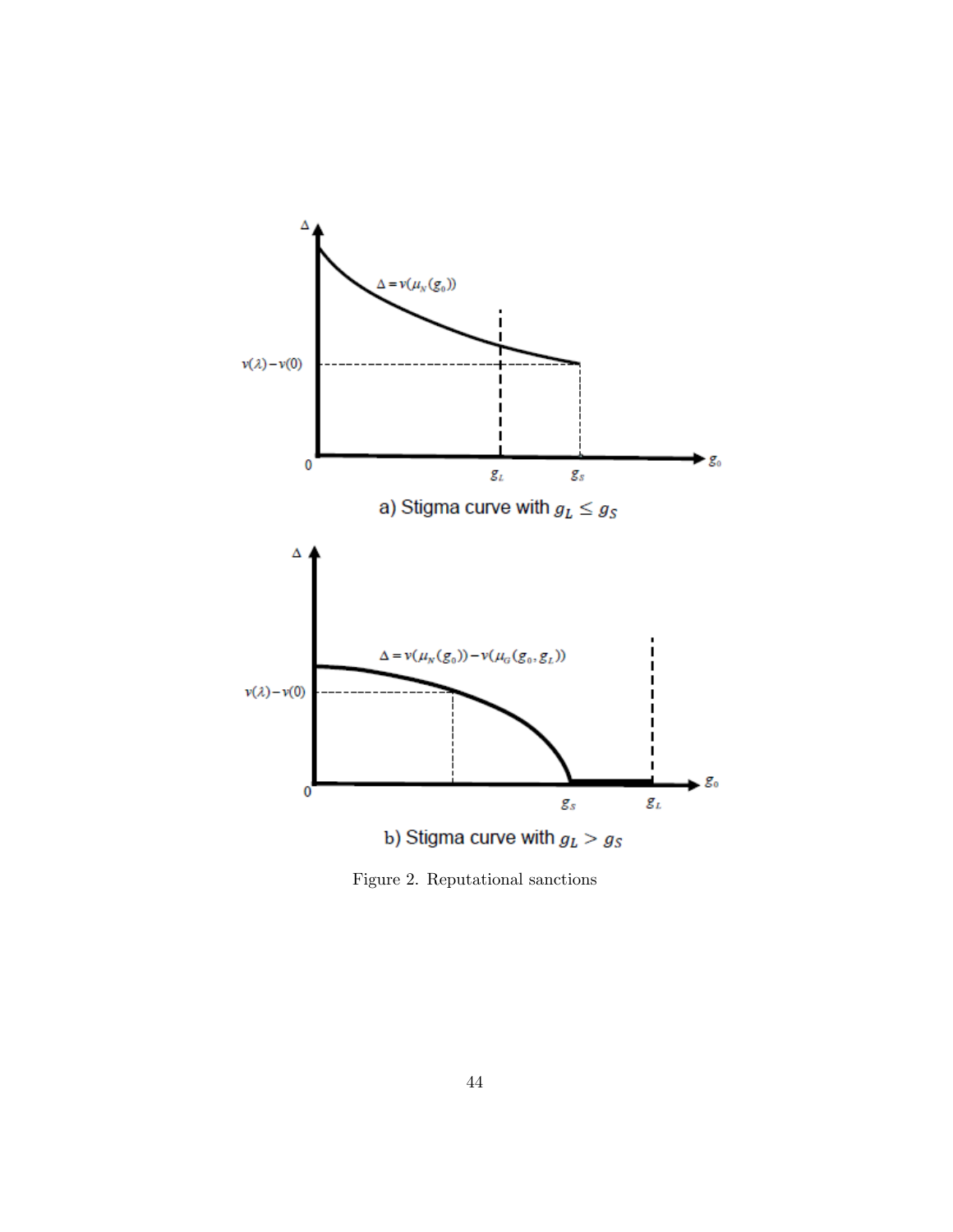

Figure 3. Equilibria